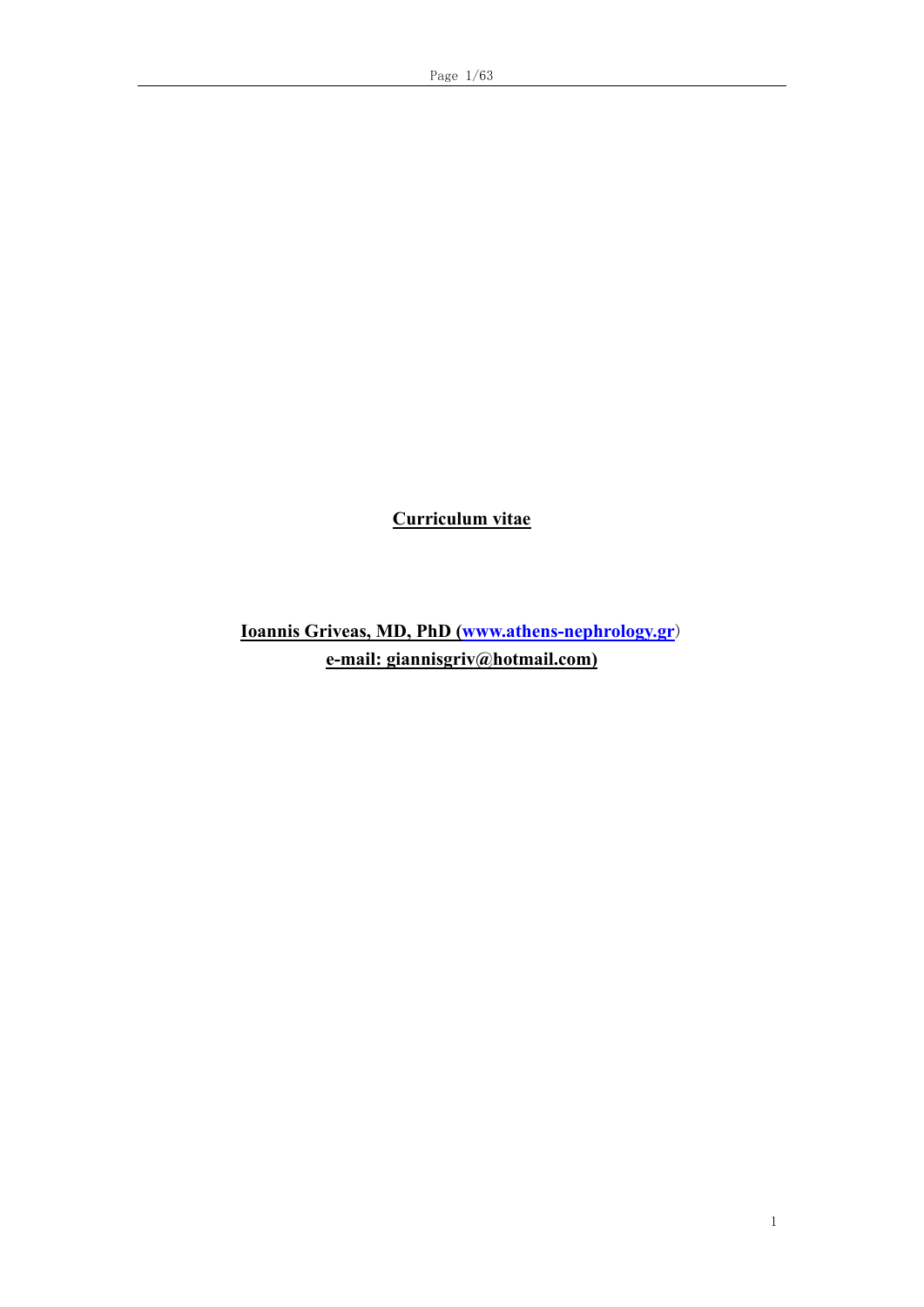Ioannis Griveas MD, PhD is Consultant Nephrologist and Colonel of Greek Army. He is currently Medical Director of Nephrology Department in 417 Army Share Fund Hospital of Athens (NIMTS) , Greece. Since 2017 he is Professor-Advisor at Hellenic Open University with main topics of teaching Geriatric and Diabetic Patients. Dr Ioannis Griveas owns and runs the Private Renal clinic "Athens-nephrology" and he is also Medical Director in a modern, with high standards Dialysis Unit in Athens, Greece, "Polyxenia-Renal" . He has a high academic profile with presentations and lectures in all over the world. He is also an author of three (3) English Renal books.

#### *Education-Experience*

May 2020-present: Medical Director of Private Dialysis Unit "Polyxenia-Renal", Athens, Greece.

August 2018-present: Medical Director Nephrology Department 417 Army Share Fund Hospital of Athens (NIMTS) , Greece, Colonel of the Greek Army (since May 2019). 2017-present: Professor-Advisor Hellenic Open University. Main topic of interest Geriatric and Diabetic patients.

2017-2018: Head, Department of Education, Hellenic Army General Staff, Medical Directorate.

2011-Μay 2020: Medical Director of Private Dialysis Unit "Nefroiatriki", Athens, Greece. Consultant Nephrologist and Lt. Colonel of the Greek Army.

2011-present: Owner of Private Renal Clinic «Athens-Nephrology»

2014-2017: Consultant Nephrologist 417 Army Share Fund Hospital of Athens (NIMTS), Greece. Consultant Nephrologist and Lt. Colonel of the Greek Army.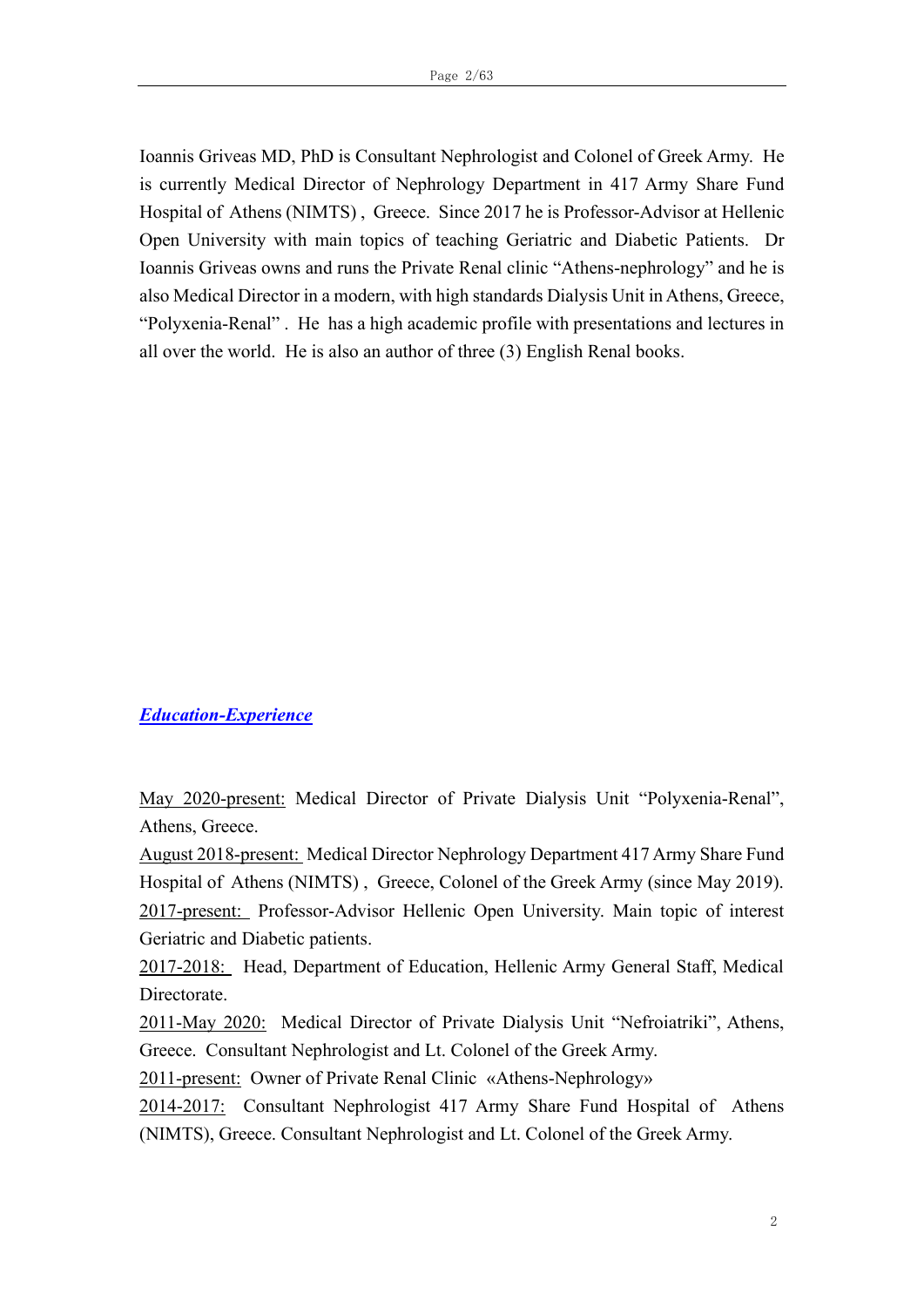2011-2014: Lead Physician Nephrology Department and then Renal Unit 401 Army Hospital of Athens, Greece.

2009-2011: Fellowship to Nephrology Department/Renal Transplant Unit of Queen Elizabeth University Hospital, Birmingham, UK.

2008-2009: Consultant of Nephrology and Major of Greek Army, Department of

Nephrology, 401 Military Hospital, Athens, Greece.

2007-2009: Consultant Nephrologist Satellite Renal Unit "Nefroiatriki", Athens, Greece.

2007: Seminar in Management of Health Units (Institute of Public Administration).

2006-2008: Consultant of Nephrology and Major of Greek Army, Department of

Nephrology, 417 Army Share Fund Hospital of Athens (NIMTS) Athens, Greece. My

major topics of interest is clinical research in CKD-MBD, systemic diseases with renal

involvement, plasmapheresis, immunoadsorption, several methods of renal

replacement therapies, biocompatibility of haemodialysis dialyzers.

2005-2006: Served in Greek Special Forces (Center of Education in Unorthodox War, Rendina, Thessaloniki), as Director of Medical Services (rank: Captain). Chief instructor of Medical Courses in Greek and International schools of Special Forces. 2005: Consultant of Nephrology, Department of Nephrology, 424 Army Hospital, Thessaloniki, Greece

2001-2005: Registrar in Nephrology at the Department of Nephrology, Papageorgiou General Hospital, Thessaloniki, Greece. During my educational program, I participated in the following activities:

- 2 years I was appointed to the Nephrology Department (30 beds), where I had the opportunity to come together with all the spectrum of clinical nephrology (glomerulonephrities, acute kidney injury, systemic diseases, metabolic disorders, hypertension diabetes mellitus,etc)
- **I** was trained in kidney ultrasound and I performed over 50 kidney biopsies by myself. At the same time I participated in pathological meetings concerning the clinical and pathological follow up of patients.
- For one year I worked in the Renal unit of the hospital (220 patients). During this period I was trained in all methods of haemodialysis and in all renal replacement therapies in patients with acute kidney injury. In total, I attended in over 40,000 haemodialysis sessions and I placed over 600 catheters for haemodialysis
- For 6 months I worked in the CAPD unit (60 patients) of the Nephrology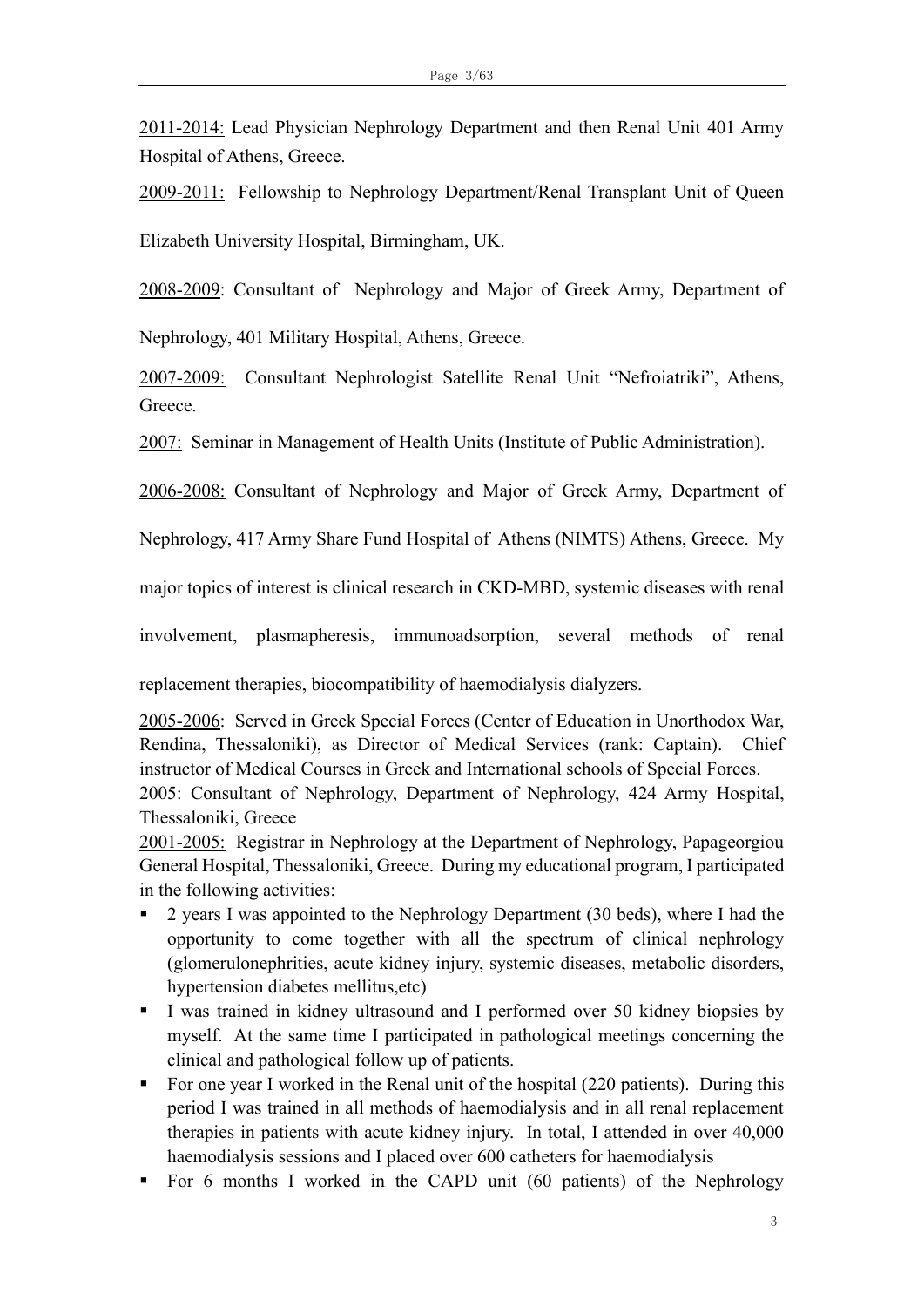Department. I also placed over 60 peritoneal catheters.

- For 6 months, I was member of the Transplant Unit of the department (50 patients).
- I was also trained in all techniques of Apheresis (plasmapheresis, LDL-apheresis, immunoadsorption). The Papageorgiou Nephrology Department is pionner in the field of Apheresis.

During the period 2002-2004, I was elected as a member of the Scientific Council of Papageorgiou General Hospital.

15/7/2004-30/9/2004: I volunteered in Olympic and Paraolympic Games of Athens as Doctor in the Department of Medical Services.

1998-2001: Registrar in Internal Medicine at the Department of Internal Medicine of 401 Army Hospital of Athens. During the above period I served for 12 months in the intensive care unit doing 10 days of duty a month. I have been officially honored from Medical Army Administration for organizing Medical Courses regarding First Aid in the battlefield.

1999: I graduated successfully the seminar "Advanced Trauma Life Support (ATLS)", which took place in the Medical School of University of Patra, Greece.

1996-1998: Served in Greek Special Forces (2nd Battalion of Parachutists, Aspropirgos, Athens), as a doctor, and graduated successfully all the academies of Special Forces.

1996: Rotation at the following clinics of 401 Army Hospital of Athens: Internal Medicine, Surgery, Intensive care, Psychiatry, Neurology, Urology, Cardiology, Dermatology, Orthopedics, Ophthamology etc.

1995: Diploma of Military Medical School, Aristotle University of Thessaloniki.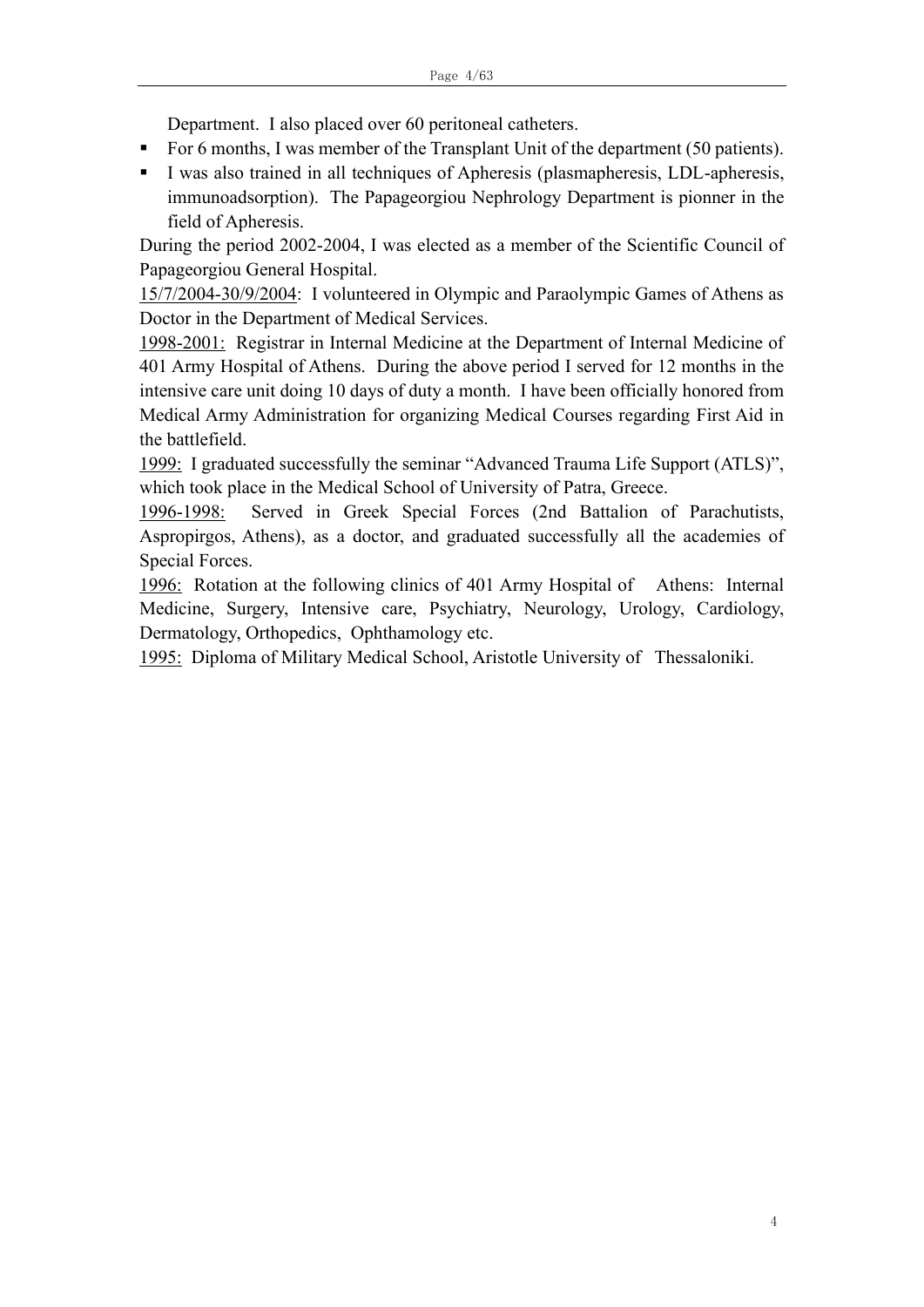### **Ph.D. Thesis (2007)**

• Doctorate of the Yorker International University.

# **Ph.D. Thesis (2006)**

- Democritus University of Alexandroupolis, Greece.
- Title: "COMPARATIVE STUDY OF BIOCOMPATIBILITY AMONG DIFFERENT DIALYSIS MEMBRANES USING MONOCYTES ACTIVATION WITH FLOW CYTOMETRY MEASUREMENT (CD14<sup>+</sup>, CD16<sup>+</sup> ), BURST ACTIVATION AND MONOCYTE PHAGOCYTOSIS".

# *Research Skills*

**Extensive knowledge of Epidemiology, SPSS and SAS statistical programs (educated in Statistics Department of Macedonia, University of Thessaloniki).**

# *General Skills and Qualifications*

- ⚫ **Microsoft Office, Internet.**
- ⚫ **Fluent in English.**

# *AFFILIATED ASSOCIATIONS*

# *Member of*

- ⚫ **Hellenic Society of Nephrology.**
- ⚫ **European Society of Nephrology.**
- ⚫ **Hellenic Society of Transplantation.**
- ⚫ **Hellenic Hemapheresis Association**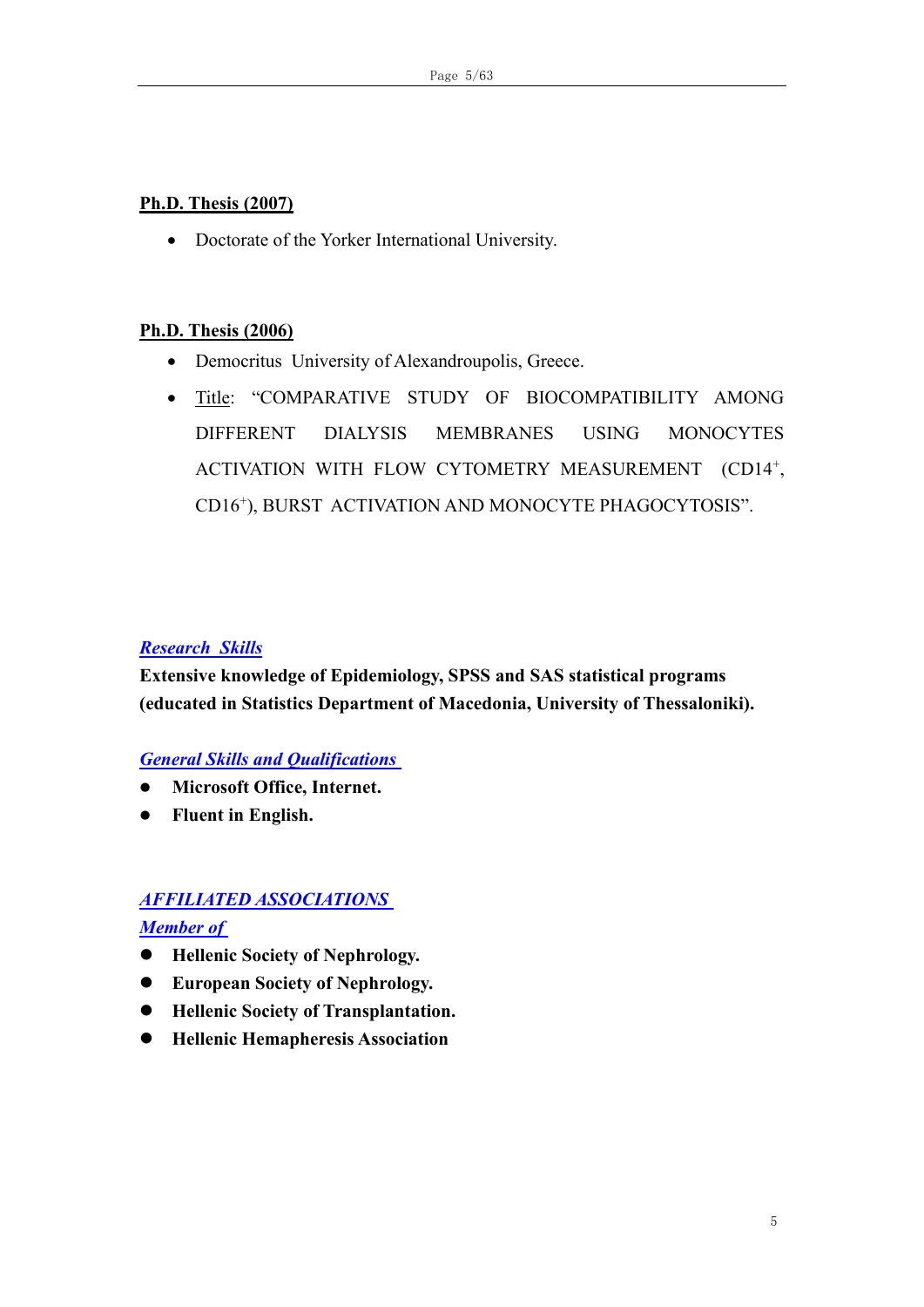*Special Secretary of the council of Hellenic Hemapheresis Society 2016-2018*

*Vice-President of the council of*

*Hellenic Hemapheresis Association 2018-2021*

*Member of the Council of Hellenic Society of Nephrology July 2020-today*

*President of the council of*

*Hellenic Hemapheresis Society 10.2021-today*

*Awards and Honors*

- 1. EDTNA-ERCA award **for outstanding scientific papers, 2002.**
- 2. Hellenic Congress of Transpalantion: **award for outstanding scientific papers,**

**2003.**

- 3. 'Sotiris Papastamatis': **award for outstanding scientific papers, 2006.**
- 4. Hellenic Congress of Nephrology: **award for outstanding scientific papers, 2006.**

*Presentations*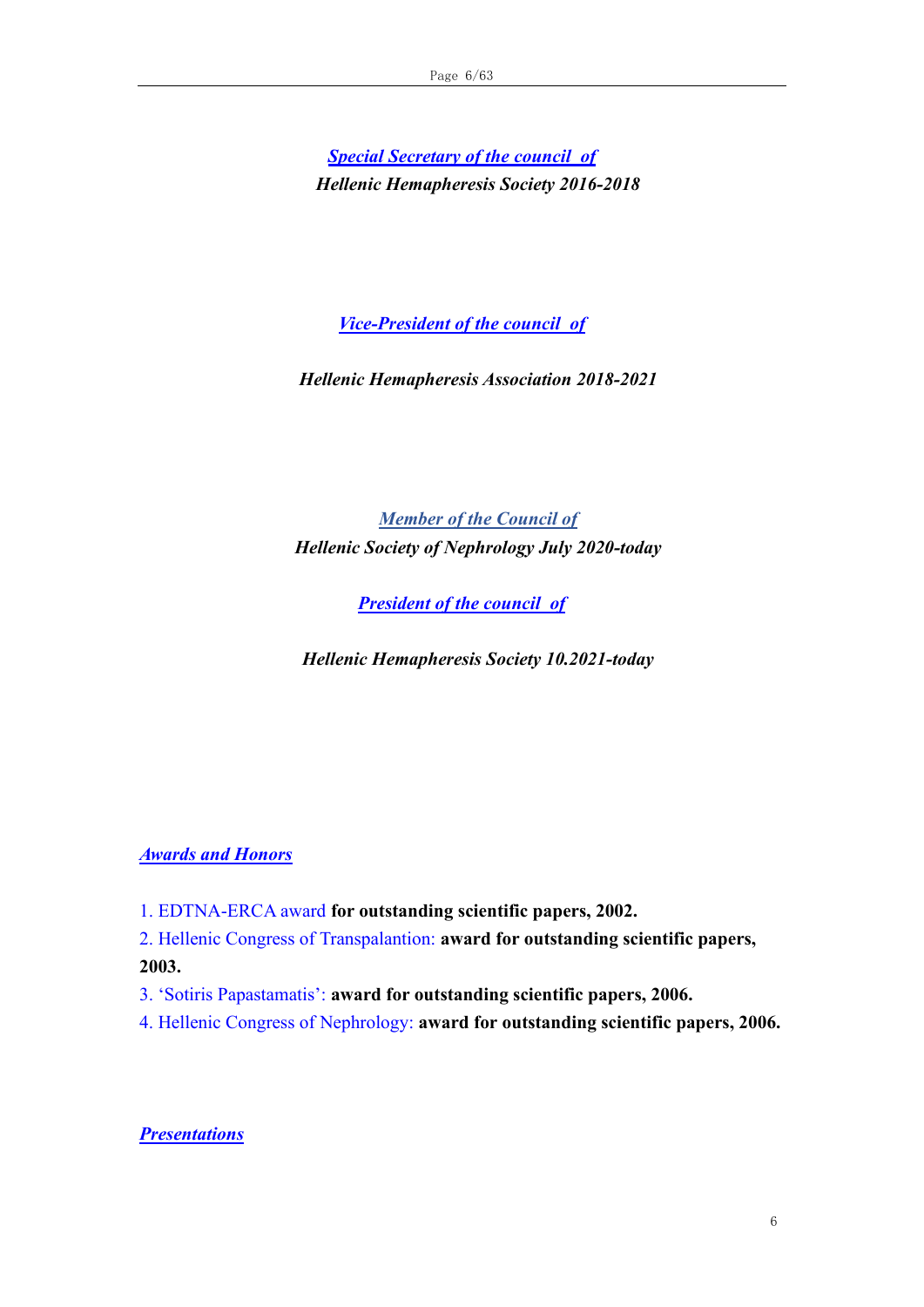# **1.SmartPD™ Automated Peritoneal Dialysis System as a New Sophisticated Choice for Urgent Integration in Replacement Therapy for a Patient with ESRD**

#### **Ioannis Griveas.**

*Army Share Fund Hospital of Athens, 417 NIMTS, Athens, Greece*.

ASN-Renal Week , San Diego , 4-7 November 2021

# **2.EFFECTIVESS OF HEMOPERFUSION ON HEMODIALYSIS(HD) PATIENTS WITH COVID-19I NFECTION.**

#### **I.Griveas\*,E.Pratilas,G.Asimakopoulos**

*Nephrology Department Army Share Fund Hospital of Athens, Greece(417NIMTS)*

39th Vicenza Course on AKI and CRRT, 26-29 October 2021

# **3.HEMOPERFUSION IN HEMODIALYSIS PATIENTS WITH COVID-19 INFECTION: IMPACT ON CLINICAL COURSE**

#### **I.Griveas**

*417 Army Share Fund Hospital of Athens, Greece*

58th ERA-EDTA Congress, Berlin June 5-8, 2021

# **4.COVID-19 INFECTION IN HEMODIALYSIS PATIENTS:FINDINGS-EXPERIENCE-OUTCOME**

**I.Griveas** *417 Army Share Fund Hospital of Athens, Greece*

58th ERA-EDTA Congress, Berlin June 5-8, 2021

# **5.SOLUBLE UROKINASE PLASMINOGEN ACTIVATOR RECEPTOR AND COVID-19 INFECTION IN HEMODIALYSIS PATIENTS**

**I.Griveas**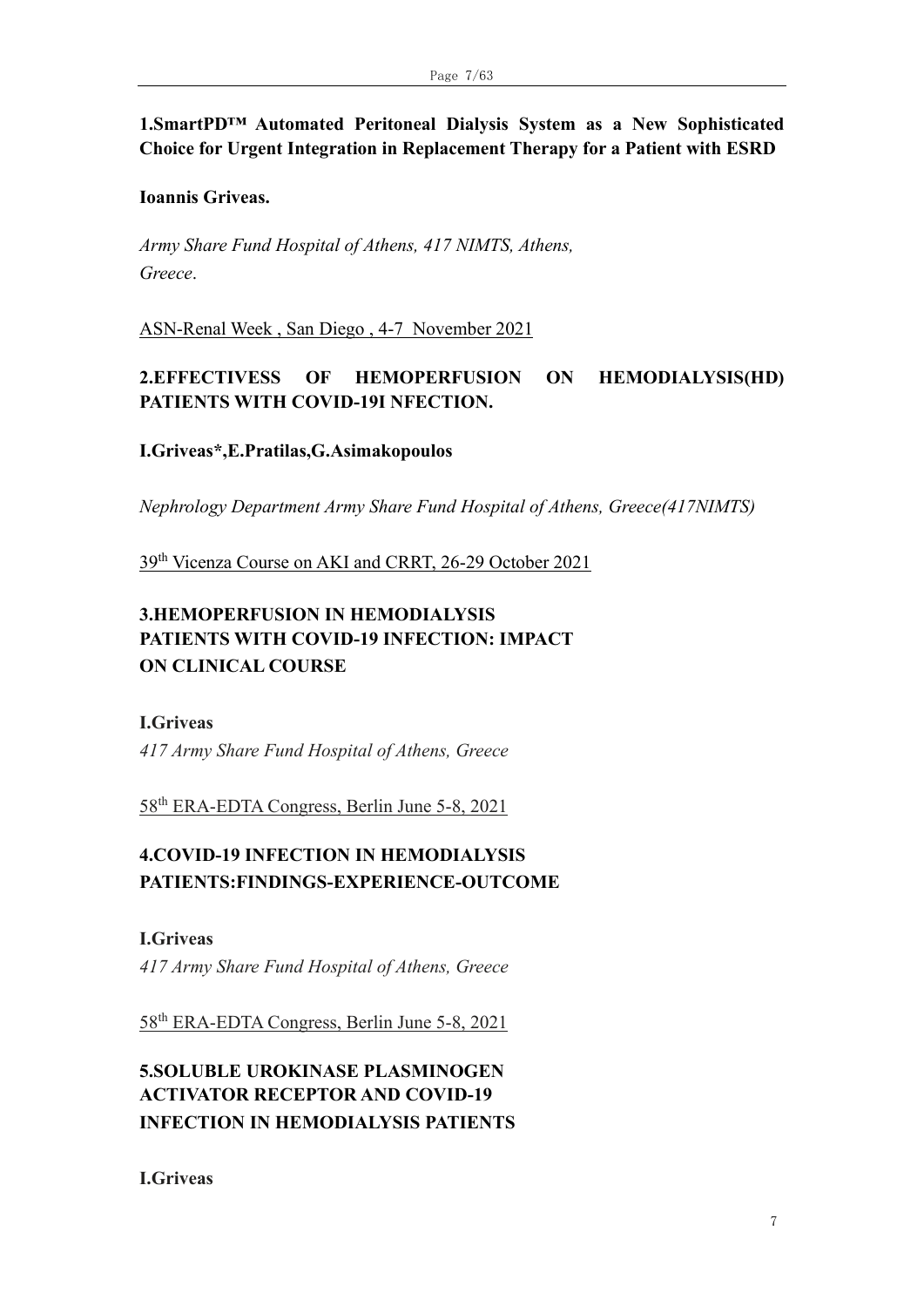*417 Army Share Fund Hospital of Athens, Greece*

58th ERA-EDTA Congress, Berlin June 5-8, 2021

# **6."PACLITAXEL-COATED BALLOON ANGIOPLASTY FOR STENOSIS OF ARTERIOVENOUS FISTULA IN PATIENTS UNDER HEMODIALYSIS: 18TH MONTH FOLLOW-UP"**

**I. Griveas, G. Vourliotakis, I Kantounakis, et al.** 

417 Army Share Fund Hospital of Athens, Greece 57th ERA-EDTA Congress, Milan June 6-9, 2020

# **7."USE OF ASCORBATE-RICH DIALYSATE IN HEMODIALYSIS PATIENTS"**

# **I. Griveas**

417 Army Share Fund Hospital of Athens, Greece 57th ERA-EDTA Congress, Milan June 6-9, 2020)

**8.The Importance of monitoring blood flow in the maintenance of vascular access in patients under hemodialysis Ioannis Griveas** 417 Army Share Fund Hospital, Athens, Greece

*ASN-Renal week , Washington DC, 5-10 November 2019*

**9. Tumoral Calcinosis in hemodialysis patient**

**Ioannis Griveas** 417 Army Share Fund Hospital, Athens, Greece

*ASN-Renal week , Washington DC, 5-10 November 2019*

**10. Role of etelcalcetide in the management of secondary hyperparathyroidism in hemodialysis patients after 10 months therapy**

**Ioannis Griveas**

417 Army Share Fund Hospital, Athens, Greece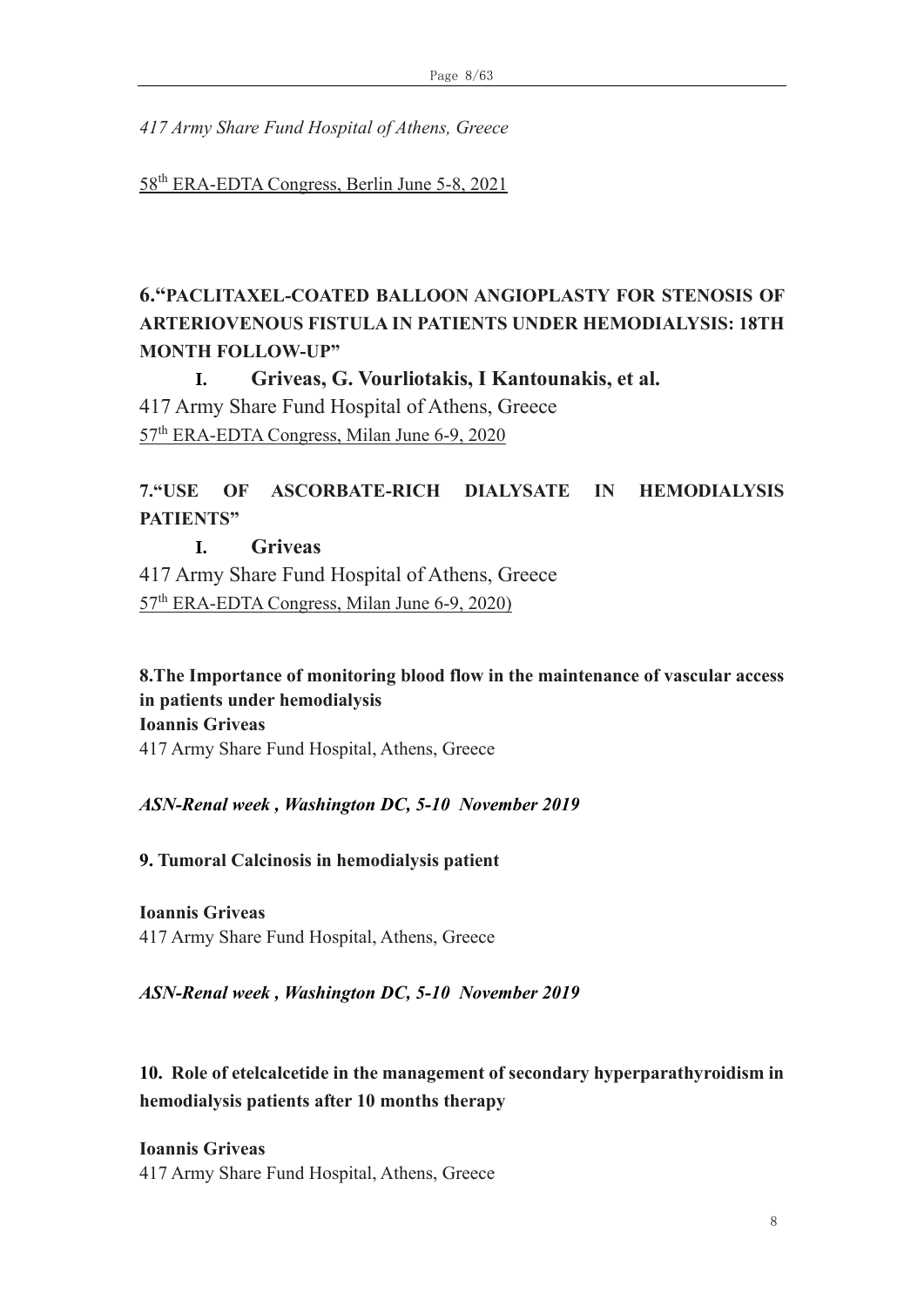*ASN-Renal week , Washington DC, 5-10 November 2019*

# **11.ΕFFICACY AND SAFETY OF USING ETELCALCETIDE IN PATIENTS WITH END –STAGE RENAL DISEASE UNDER HEMODIALYSIS AND MIBNERAL BONE RENAL DISEASE**

**I. Griveas,** M Aktsiali, C. Andriopoulos, P Sitaras T Papachrisanthou **Private Dialysis Unit "Nefroiatriki", Athens, Greece**

21st Hellenic Nephrology Congress, Delphi 29 May - 1 June, 2019

# **12."PACLITAXEL-COATED BALLOON ANGIOPLASTY FOR STENOSIS OF ARTERIOVENOUS FISTULA IN PATIENTS UNDER HEMODIALYSIS"**

**I. Griveas, G. Vourliotakis, I Kantounakis, et al.** 

417 Army Share Fund Hospital of Athens, Greece 21st Hellenic Nephrology Congress, Delphi 29 May - 1 June, 2019

### **13.EFFECT O CITRATE BASED DIALYSATE ON INTRADIALYTIC HEPARIN DOSEIN MAINTENANCE HEMODIALYSIS PATIENTS IOANNIS GRIVEAS**  PRIVATE RENAL CLINIC "ATHENS-NEPHROLOGY"

56th ERA EDTA Congress, Budapest 13-16 June 2019

**14. EFFICACY AND SAFETY OF ETECALCETIDE A NOVEL INTRAVENOUS CALCIMIMETIC FOR SECONDARY HYPERPARATHYROIDISM IN HEMODIALYSIS PATIENTS: REAL LIFE DATA IOANNIS GRIVEAS**  PRIVATE RENAL CLINIC "ATHENS-NEPHROLOGY" 56th ERA EDTA Congress, Budapest 13-16 June 2019

# **15.HYDRATION STATUS AND PHASE ANGLE ESTIMATION BY MULTIFREQUENCY BIOIMPEDANCE IN PATIENTS WITH CHRONIC KIDNEY DISEASE**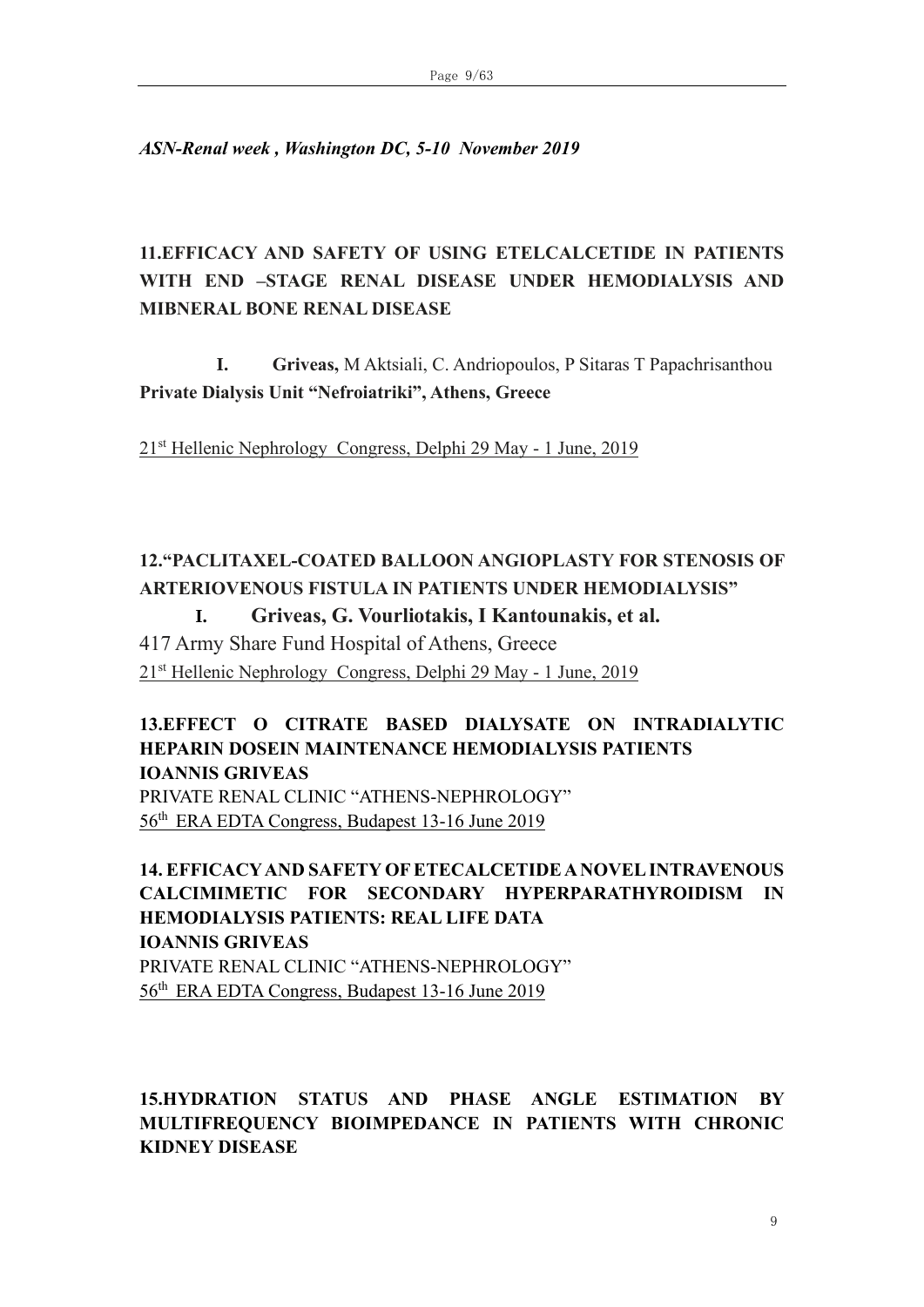#### **IOANNIS GRIVEAS**

PRIVATE RENAL CLINIC "ATHENS-NEPHROLOGY" XIX International Congress on Nutrition and Metabolism in Renal Disease (ICRNM 2018) Genova, Italy - June 26/30, 2018

# **16.THE EFFICACY OF ASCORBATE-RICH DIALYSATE TO ATTENUATE ANAEMIA IN MAINTENANCE HEMODIALYSIS PATIENTS**

**Ioannis Griveas**.1,2 *1PRIVATE DIALYSIS UNIT*

*"NEFROIATRIKI", ATHENS, Greece; 2NEPHROLOGY, 417 VETERANS ARMY ADMINISTRATION HOSPITAL OF ATHENS, ATHENS, Greece*. *2RENAL CLINIC* 55th ERA-EDTA, Copenhagen 24-27 May 2018. and XIX International Congress on Nutrition and Metabolism in Renal Disease (ICRNM 2018) Genova, Italy - June 26/30, 2018

*"ATHENS-NEPHROLOGY", ATHENS, Greece*. *Group/Team: Private Dialysis Unit "NEFROIATRIKI".*

# **17.SUCROFERRIC OXYHYDROXIDE: A NOVEL PHOSPHATE BINDER FOR THE MANAGEMENT OF MINERAL BONE DISEASE IN DIALYSIS PATIENTS WITH "PLEIOTROPIC" EFFECTS**

**I.Griveas,** C. Andriopoulos, P. Sitaras, M. Aktsiali. *1PRIVATE DIALYSIS UNIT "NEFROIATRIKI", ATHENS, Greece; 2NEPHROLOGY, 417 VETERANS ARMY ADMINISTRATION HOSPITAL OF ATHENS, ATHENS, Greece*. *2RENAL CLINIC "ATHENS-NEPHROLOGY", ATHENS, Greece*. *Group/Team: Private Dialysis Unit "NEFROIATRIKI".*

55th ERA-EDTA, Copenhagen 24-27 May 2018.

**18.Sucroferric Oxyhydroxide: A Novel Phosphate Binder Only or Something More?** 

**Ioannis Griveas**.1,2 *1PRIVATE DIALYSIS UNIT "NEFROIATRIKI", ATHENS, Greece; 2NEPHROLOGY, 417 VETERANS ARMY ADMINISTRATION HOSPITAL OF ATHENS, ATHENS, Greece*. *Group/Team: Private Dialysis Unit "NEFROIATRIKI".* ASN-Renal week , N. Orleans 31 October-20 November 2017

#### **19.Impact of Oral Sucrosomial Iron in Anemia of CKD Patients and Its**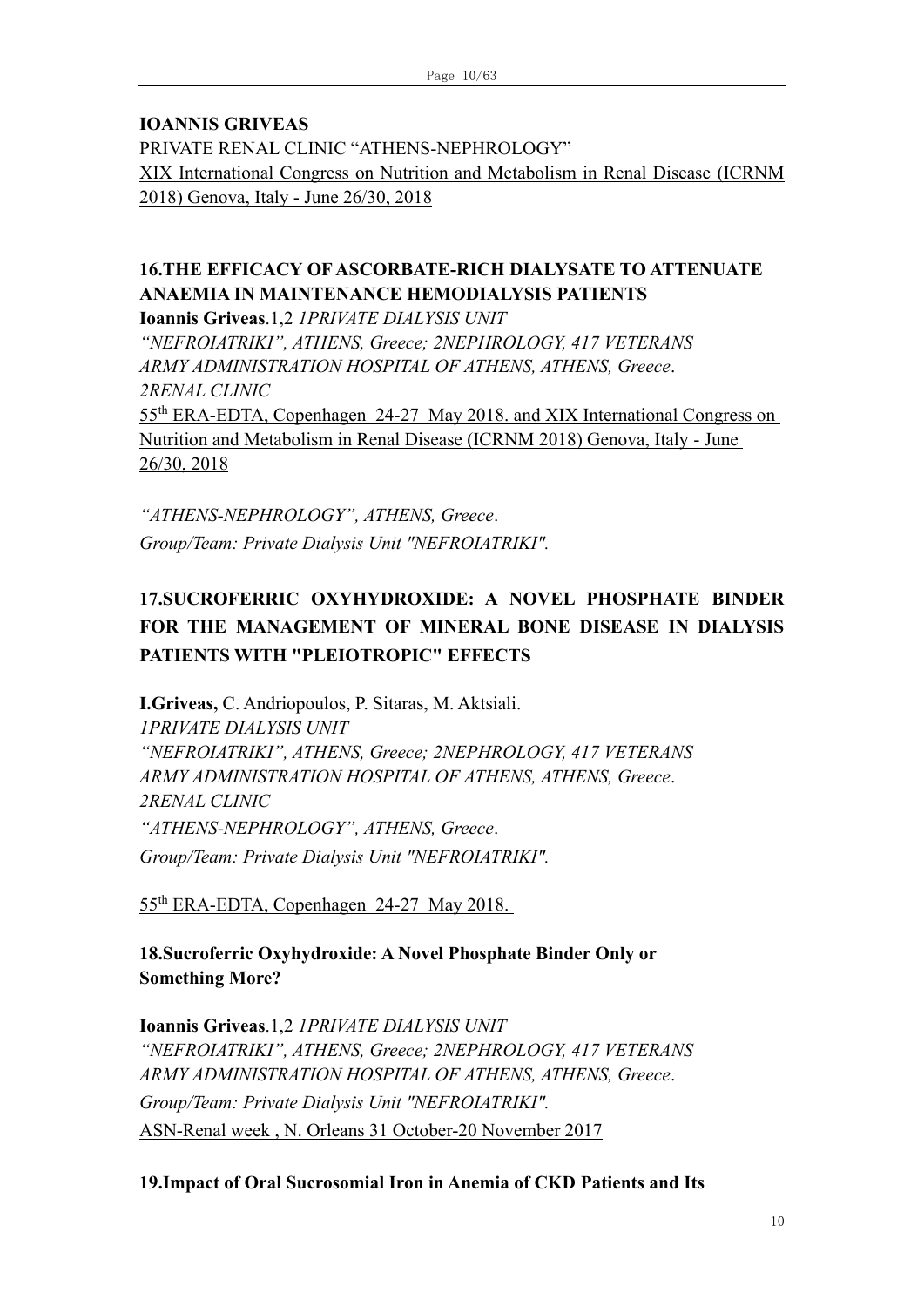#### **Relation with Mineral Bone Disease Parameters**

**Ioannis Griveas**.1,2 *1401 General Military Hospital of Athens, Athens, Greece; 2RENAL CLINIC "ATHENS-NEPHROLOGY", ATHENS, Greece*. ASN-Renal week , N. Orleans 31 October-20 November 2017

### **20.HCV Viraemia in Anti-HCV-Negative Haemodialysis Patients: A Myth?**

#### **Ioannis Griveas**.1,2

*1401 General Military Hospital of Athens, Athens, Greece; 2PRIVATE DIALYSIS UNIT "NEFROIATRIKI", ATHENS, Greece*. ASN-Renal week , N. Orleans 31 October-20 November 2017

#### **21[.EFFICACY AND SAFETY OF SUCROFERRIC OXYHYDROXIDE IN](https://www.abstracts2view.com/era_archive/view.php?nu=ERA17L1_1311&terms=)  [HAEMODIALYSIS PATIENTS WITH MINERAL BONE DISEASE](https://www.abstracts2view.com/era_archive/view.php?nu=ERA17L1_1311&terms=)**

Authors: Ioannis Griveas<sup>1,2</sup>, Panagiotis Sitaras<sup>2</sup>, Christos Andriopoulos<sup>3</sup>, Maro Aktsiali<sup>4</sup>,  $<sup>1</sup>$ </sup> NIMTS, Nephrology Department, Chalandri, Athens, GREECE, <sup>2</sup>Private Dialysis Unit, Dialysis Unit, Metamorphosi, Athens, GREECE, <sup>3</sup>Private Dialysis Unit "Nefroiatriki", Nephrology, Metamorphosi, Athens, GREECE, <sup>4</sup>Private Dialysis Unit "Nefroiatriki", Dialysis Unit, Metamorphosi, Athens, GREECE.

*Session Info:* Poster Session: Dialysis - Bone disease

**I.Griveas,** C. Andriopoulos, P. Sitaras, M. Aktsiali.

*1PRIVATE DIALYSIS UNIT*

*"NEFROIATRIKI", ATHENS, Greece; 2NEPHROLOGY, 417 VETERANS ARMY ADMINISTRATION HOSPITAL OF ATHENS, ATHENS, Greece*. *2RENAL CLINIC*

*"ATHENS-NEPHROLOGY", ATHENS, Greece*.

*Group/Team: Private Dialysis Unit "NEFROIATRIKI".*

54th ERA-EDTA, Madrid 3-6 Iουνίου 2017.

### **22.Abdominal Aortic Calicifications as a Prognostic Factor of All Cause Mortality in Hemodialysis Patients**

Kyriaki Stamatelou,1 Dimitra Bacharaki,2

**Ioannis Griveas**,3 John Kyriazis,4 Dimitrios V. Vlahakos.2 *1Nephrology, Galinos Hospital, Athens, Greece; 2Nephrology, Atticon Hospital, Chaidari, Greece; 3Dialysis, NEFROIATRIKI, Athens, Greece; 4Nephrology, General Hospital,*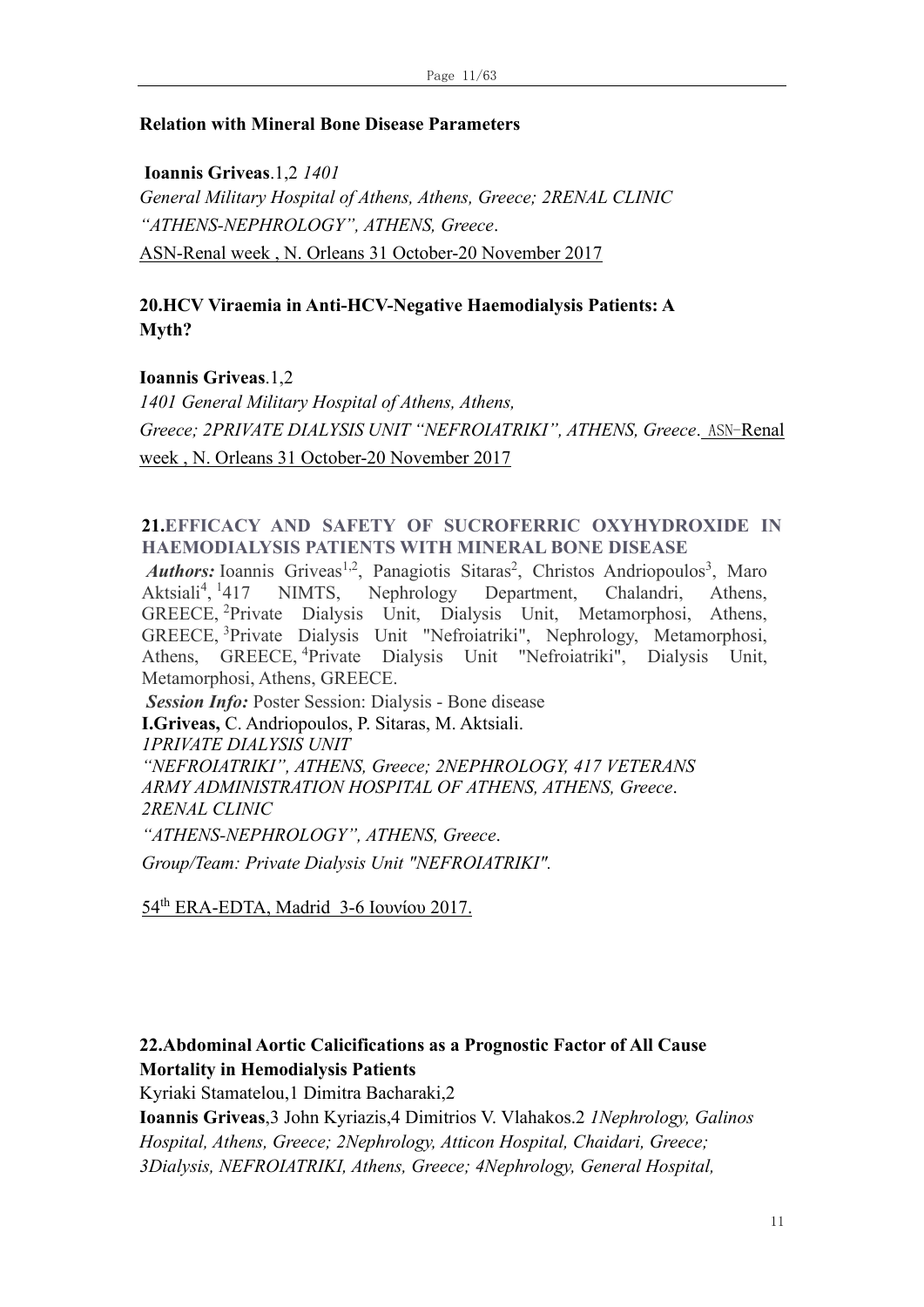*Chios, Greece.*

#### ASN-Renal week , Chicago 15-20 November 2016

# **23. Vascular calcification of abdominal aorta as prognostic factor of mortality in hemodialysis patients**.

D. Baharaki, K. Stamatellou, **I. Griveas**, et al 19th Hellenic Nephrology Conference, Kalamata 11-14 May 2016

# **24.Correlation left ventricle mass and Vascular calcification in hemodialysis patients.**

D. Baharaki, K. Stamatellou, **I. Griveas**, et al 19th Hellenic Nephrology Conference, Kalamata 11-14 May 2016

# **25. Εffect of citrate based on anticoagulation therapy in maintenance haemodialysis patients**

**I. Griveas**

19th Hellenic Nephrology Conference, Kalamata 11-14 May 2016 and 53rd ERA-EDTA, Vienna 21-24 May 2016

# **26. EFFECT OF ORAL ORAL SUCROSOMIAL IRON IN CKD PATIENTS WITH ANEMIA**

**II. Griveas** 

4th Mediterranean Multidisciplinary Course on Iron Anemia April 29th–30th 2016, Madrid, Spain

# **27. CLINICAL EXPERIENCE WITH ORAL SUCROSOMIAL IRON IN A SEVERE ANEMIC PATIENT WITH CHRONIC KIDNEY DISEASE**

# **I. Griveas**

4th Mediterranean Multidisciplinary Course on Iron Anemia April 29th–30th 2016, Madrid, Spain

**28. Soluble Urokinase Plasminogen Receptor (SUPAR): A future risk marker for hemodialysis patients?**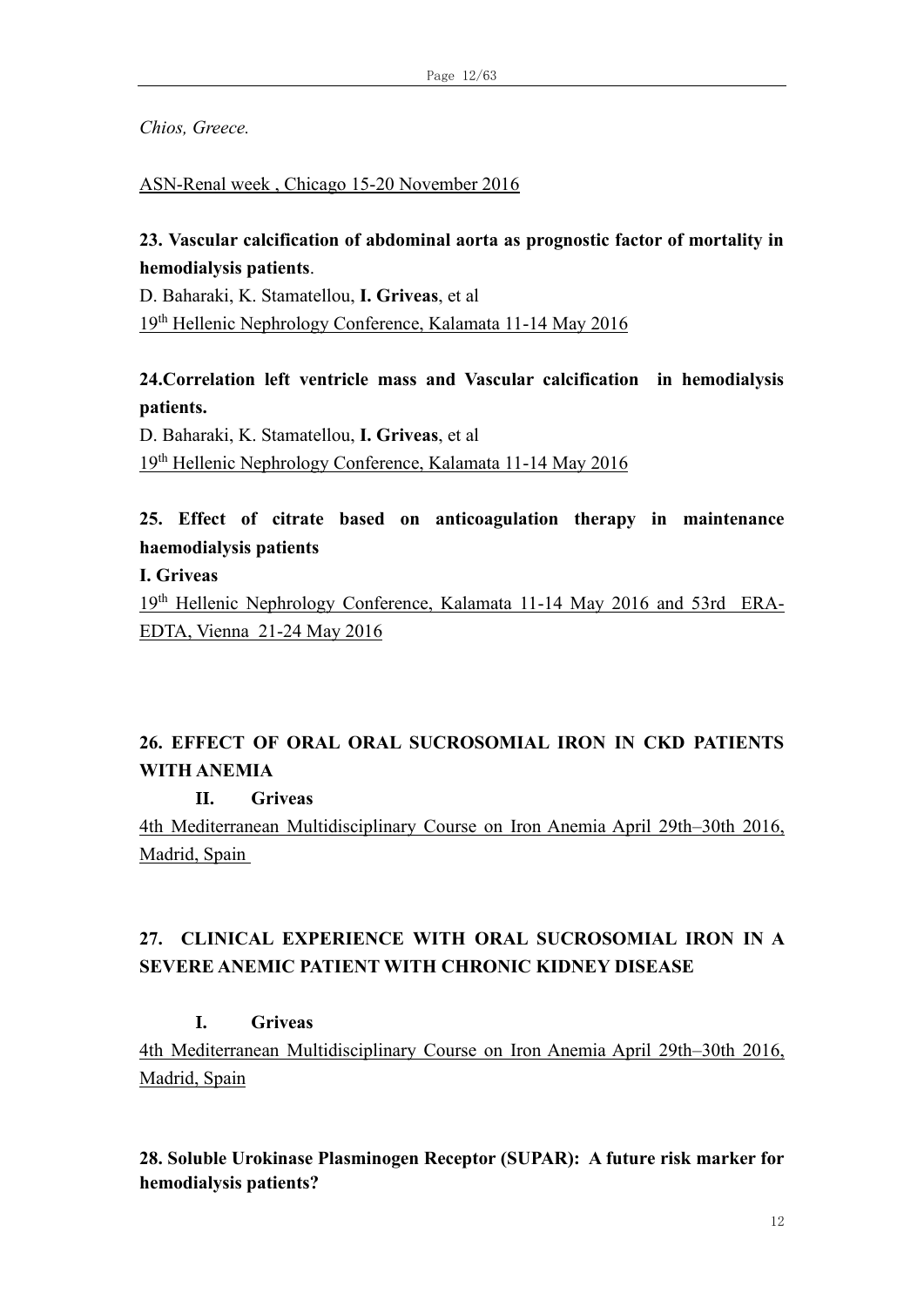**I. Griveas,** C. Andriopoulos, P. Sitaras, M. Aktsiali.

52nd ERA-EDTA, London 28-31 May 2015 and British Renal Society Annual Conference, 30<sup>th</sup> Hune-2<sup>nd</sup> July 2015, Leeds, UK.

# **29. Correlation of abdominal aortic calcification with cardiac hypertrophy, pulse pressure and mineral and bone disease biochemistries in hemodilaysis patients.** D. Bacharaki, **I. Griveas**, K. Stamatelou, P. Sitaras.

52nd ERA-EDTA, London 28-31 May 2015 British Renal Society Annual Conference, 30<sup>th</sup> Hune-2<sup>nd</sup> July 2015, Leeds, UK.

# **30. Pneumonia due to nocardia in a patient with minimal change and nephrotic syndrome.**

**Ι. Griveas,** A. Balitsari, N. Tzimas, et al.. 417 NIMTS 90th meeting Hellenic Renal Society, Thessaloniki November 2015.

# **31. Vascular calcifications in abdominal aorta in hemodialysis patients. .**

D. Baharaki, **I Griveas**, K. Stamatellou, et al. Private Dialysis Unit "Nefroiatriki", Athens, Greece

18<sup>th</sup> Hellenic Renal Conference, 13-17<sup>th</sup> May 2014.

# **32. Experience from paricalcitol peros administration in hemodialysis patients.**

**Ι. Griveas,** C Andriopoulos, A Drakou, et al . Private Dialysis Unit "Nefroiatriki", Athens, Greece

18<sup>th</sup> Hellenic Renal Conference, 13-17<sup>th</sup> May 2014.

# **33. Experience from Rituximad administration in patients witk lupus nephritis**

**Ι. Griveas**. 401 Army General Hospital of Athens, Greece. 18<sup>th</sup> Hellenic Renal Conference, 13-17<sup>th</sup> May 2014.

# **34. FSGS in patients with renal translplant.**

**Ι. Griveas**. 401 Army General Hospital of Athens, Greece.  $18<sup>th</sup>$  Hellenic Renal Conference,  $13-17<sup>th</sup>$  May 2014.

# **35. Treatment with tacrolimus or cyclosporine A in patients with idiopathic nephrotic syndrome.**

**Ioannis Griveas** 11th BANTAO CONGRESS, Timisoara, Romania, 26-29/9/2013.

**36. Chronic Kidney Disease: from primary to secondary care Ioannis Griveas.**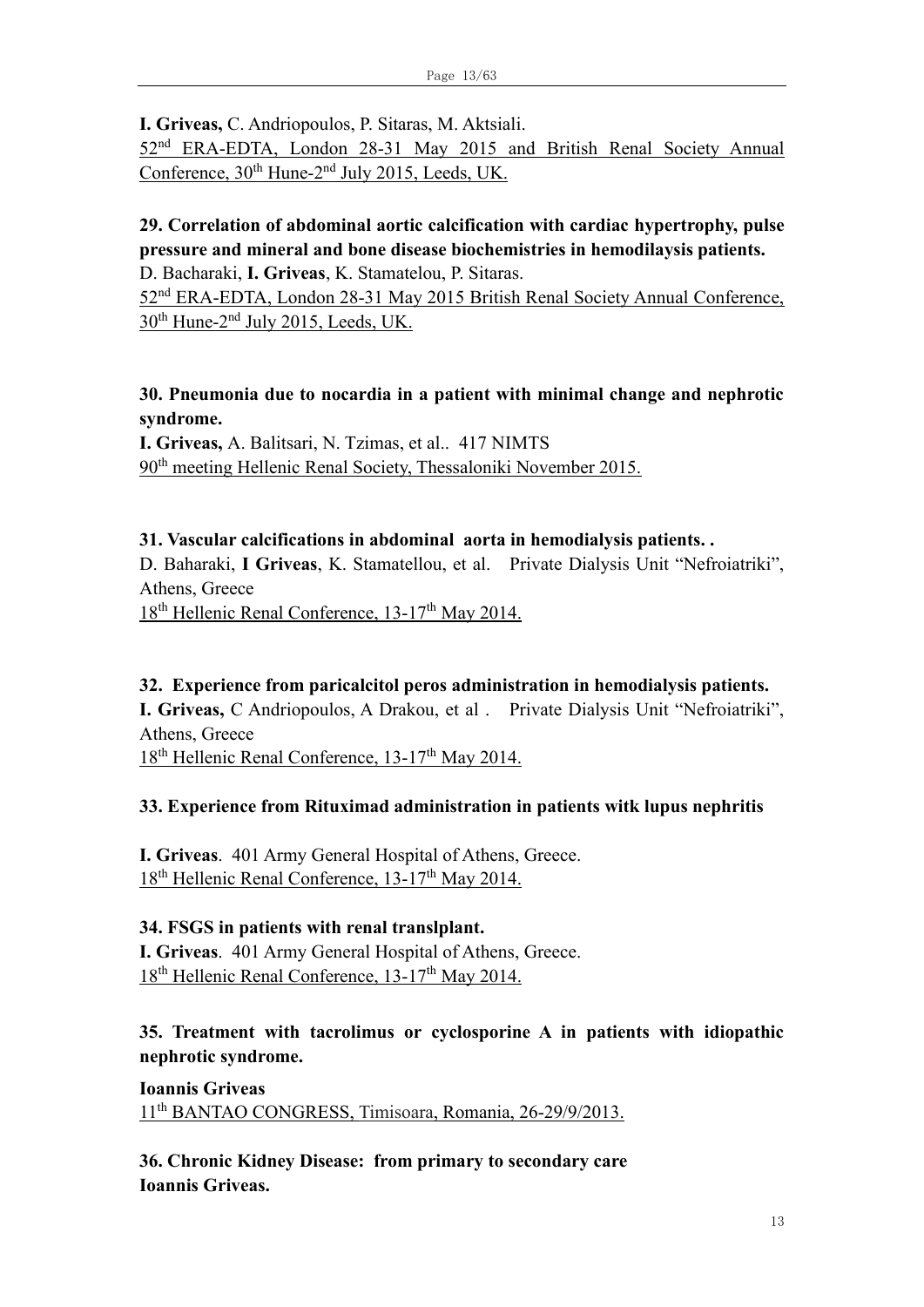# 11th BANTAO CONGRESS, Timisoara, Romania, 26-29/9/2013.

# **37. Tacrolimus treatment in patients with idiopathic nephrotic syndrome.**

**Ι. Griveas**. 401 Army General Hospital of Athens, Greece. 17<sup>th</sup> Hellenic Renal Conference, 10-13<sup>th</sup> May 2012.

# **38. Thepapeutic options of Mineral Bone Diasease in hemodialysis patients..**

ME Roumelioti, F. Alevisopoulou, **Ι. Griveas**. Private Dialysis Unit "Nefroiatriki", Athens, Greece

# **39. HEAT-SHOCK PROTEIN 27 KINETICS IN END STAGE RENAL DISEASE.**

**I. Griveas** 1,\*, P. PASSADAKIS 1 1NEPHROLOGY, 401 ARMY HOSPITAL OF ATHENS, GREECE, ATHENS, Greece.

THE RENAL ASSOCIATION CONFERENCE 2012 , 12-14 June 2012 THE SAGE GATESHEAD, Newcastle, UK.

# **40. Ιnterventional Nephrology: placement of tunnelled central line under ultrasound guidance in "real time".**

**I. Griveas**, J.O.Nwosu. Nephrology Department Queen Elizabeth Hospital, Birmingham, UK.

10th BANTAO CONGRESS, Chalkidiki, 13-15/2/2011.

# **41. Ιnterventional Nephrology: native and transplant kidney biopsy under ultrasound guidance in "real time".**

**I. Griveas**, J.O.Nwosu. Nephrology Department Queen Elizabeth Hospital, Birmingham, UK.

10th BANTAO CONGRESS, Chalkidiki, 13-15/2/2011.

**42. Ιnterventional Nephrology: peritoneal dialysis catheter insertion with peritoneoscopic technique.**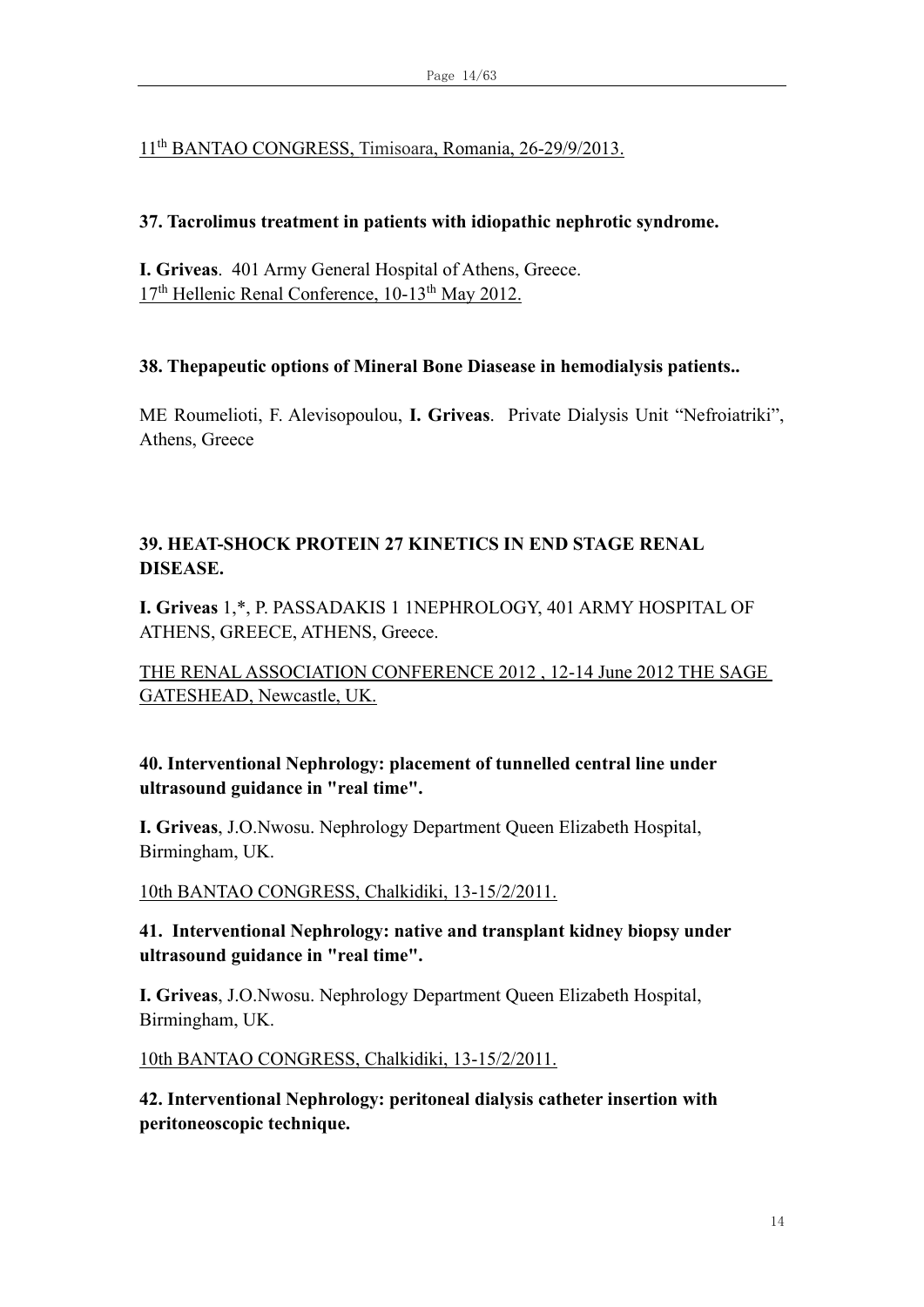**I. Griveas**, J.O.Nwosu. Nephrology Department Queen Elizabeth Hospital, Birmingham, UK.

10th BANTAO CONGRESS, Chalkidiki, 13-15/2/2011.

#### **43. ADPKD: Who needs hospital follow up?**

**I Griveas**, K. Bishop, MJ World. Nephrology Department Queen Elizabeth Hospital, Birmingham, UK.

British Renal Society Conference, Birmingham 6-9 June 2011

**44. Determination of K, Ca, Ph and Mg levels in serum and plasma of uremic patients undergoing hemodialysis.**

**I. Griveas**, et al. Nephrology Department 417 NIMTS, Athens

XLVII ERA-EDTA Congress, Munich, June 25-28 2010

**45. Osmolal gap in hemodialysed patients.**

I. Griveas, et al. Nephrology Department 417 NIMTS, Athens

#### XLVII ERA-EDTA Congress, Munich, June 25-28 2010

**46. The impact of obesity and the effect of type of assessment on AVF survival in patients on hemodialysis.**

**I. Griveas**, et al. Nephrology Department 417 NIMTS, Athens

1st International Diabetes and Obesity Forum, Athens 21-23 October 2010

**47. Serum Cr sensitivity is inadequate to predict adverse outcomes following very severe peripheral vascular surgery . Is the widespread use of GFR justified for a critical section of the population?**

D. Koumoutsea, V. Tsiligiris, E. Chouliaras, **I. Griveas**, V. Tzilalis, I.Angelakas, G. Stavianoudakis, K. Karamitsos.

23rd World Congress of the International Union of Angiology, Athens, 21-25 June 2008.

# **48. Evaluation of cyclosporine as main therapeutic regimen in patients with idiopathic nephrotic syndrome.**

**I. Griveas,** K. Mastrodimitri, I. Kiritsis, E. Stamataki, S. Zorbas, S. Ioneskou, C. Andriopoulos, G. Stavianoudakis.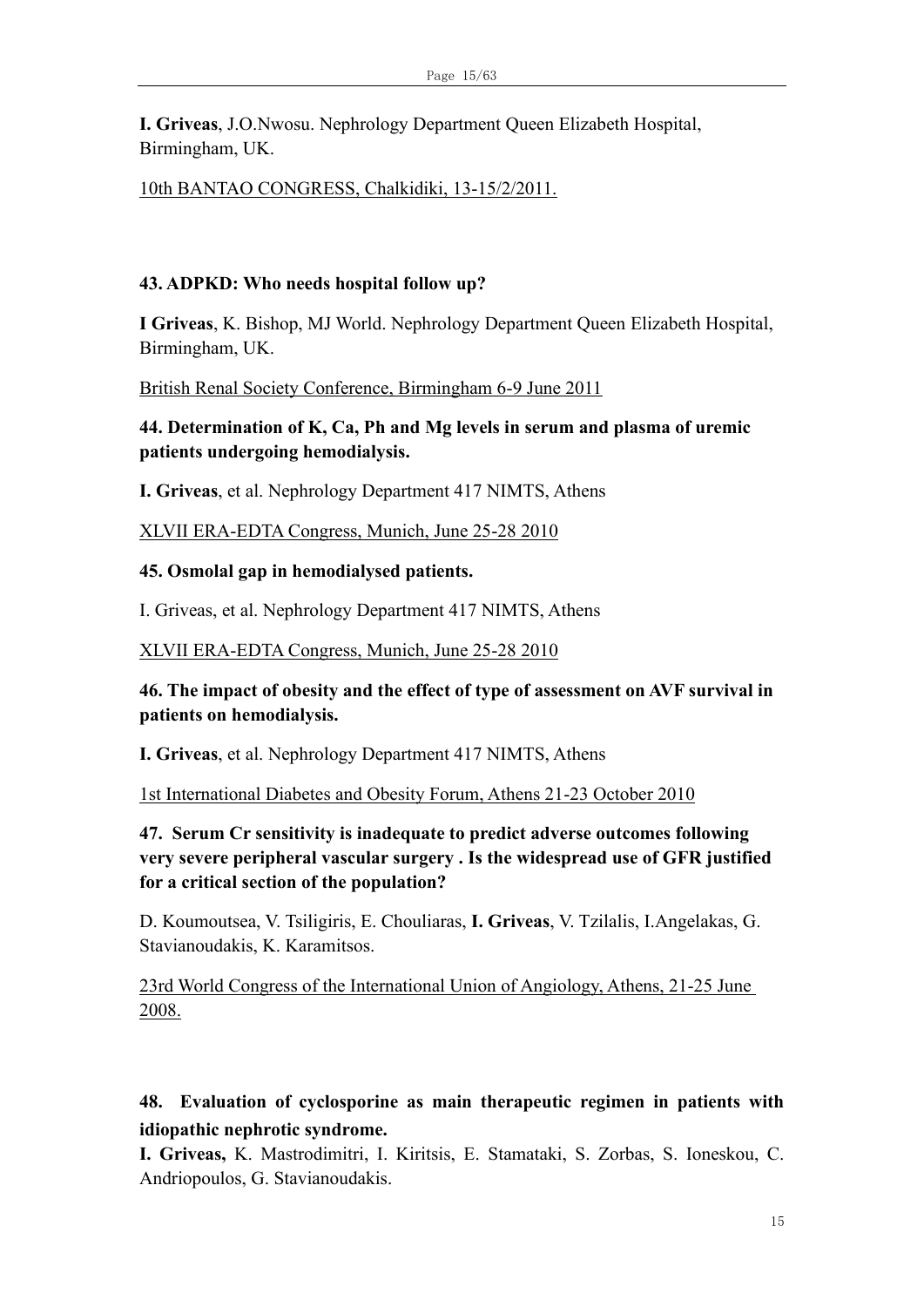Nephrology Department, 417 Veterans Army Administration Hospital (NIMTS), Athens, Greece.

74th Meeting of Hellenic Nephrology Society, 22-23 November 2007, Thessaloniki, Greece.

# **49. Secondary amyloidosis in patient with rheumatoid arthritis without proteinuria.**

**I. Griveas,** K. Mastrodimitri, I. Kiritsis, E. Stamataki, S. Zorbas, S. Ioneskou, C. Andriopoulos, G. Stavianoudakis.

Nephrology Department, 417 Veterans Army Administration Hospital (NIMTS), Athens, Greece.

74th Meeting of Hellenic Nephrology Society, 22-23 November 2007, Thessaloniki, Greece.

### **50. Effective treatment of haemodialysis patient with calciphylaxis.**

**I. Griveas,** K. Mastrodimitri, I. Kiritsis, E. Stamataki, S. Zorbas, S. Ioneskou, C. Andriopoulos, G. Stavianoudakis.

Nephrology Department, 417 Veterans Army Administration Hospital (NIMTS), Athens, Greece.

74th Meeting of Hellenic Nephrology Society, 22-23 November 2007, Thessaloniki, Greece.

# **51. Effects of dialysis membrane nature on intradialytic phagocytizing activity and oxidative burst.**

**I. Griveas,** P. Passadakis, A. Fleva, E. Thodis, G. Stavianoudakis, A. Pavlitou, V. Vargemezis.

Nephrology Department, 417 Veterans Army Administration Hospital (NIMTS), Athens, Greece and Medical School –University of Thrace, Alexandropolis, Greece.

25<sup>th</sup> Annual Meeting of the International Society of Blood Purification (ISBP), September 15-17, Prague, Czech Republic.

# **52. Biocompatibility study based on differential sequestration kinetics of CD14+CD16+ blood monocytes with different dialyzers.**

**I. Griveas,** P. Pasadakis, A. Fleva, G. Visvardis, D. Papadopoulou, E. Mitsopoulos, P. Kyriklidou, E. Manou, E. Ginikopoulou, D. Meimaridou, A. Pavlitou, V. Vargemezis, G. Sakellariou.

Nephrology Department, Papageorgiou General Hospital, Thessaloniki, Greece. XLIII Congress of ERA EDTA in Glasgow, 15-18 July, 2006 and 14th Hellenic Congress of Nephrology, Chalkidiki 31/5-3/6/2006.

**53. Initial dosing of paricalcitol based on parathormone levels in haemodialysis patients with mild and moderate secondary hyperparathyroidism: is PTH/80 the**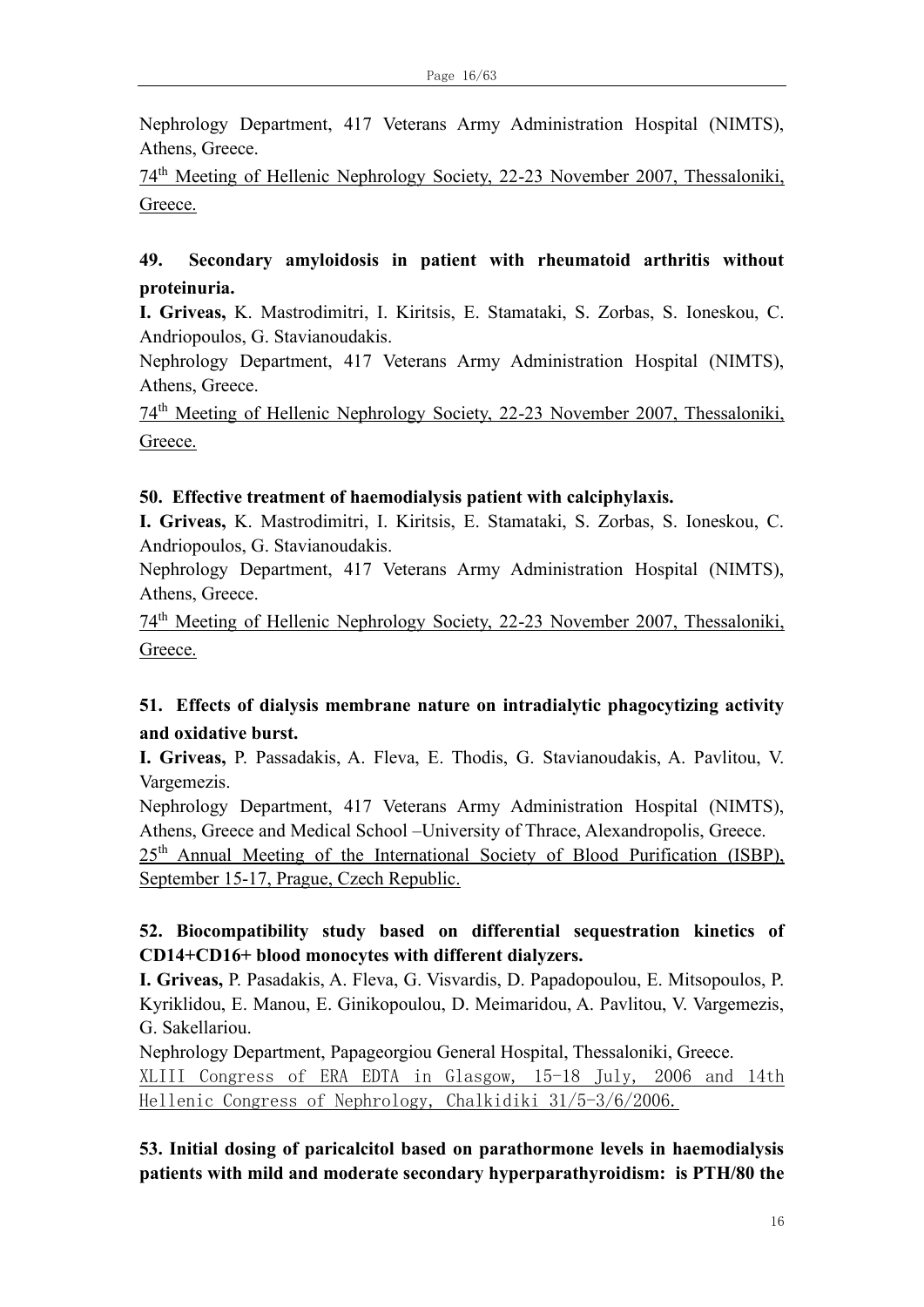#### **most appropriate?**

E. Mitsopoulos<sup>1</sup>, E. Ginikopoulou<sup>1</sup>, P. Kyriklidou<sup>1</sup>, R. Zilidou<sup>2</sup>, D. Papadopoulou<sup>1</sup>, A. Fleva<sup>1</sup>, G. Visvardis<sup>1</sup>, E. Manou<sup>1</sup>, D. Meimaridou<sup>1</sup>, I. Griveas<sup>1</sup>, A. Pavlitou<sup>2</sup>, G. Sakellariou<sup>1</sup>.

1 Nephrology Dpt, 2 Immunology Dpt, Papageorgiou General Hospital, Thessaloniki, Greece.

XLIII Congress of ERA EDTA in Glasgow, 15-18 July, 2006 and 14th Hellenic Congress of Nephrology, Chalkidiki 31/5-3/6/2006.

### **54. Five years experience of therapeutic apheresis of immune diseases in a nephrology department.**

**I. Griveas**, G. Visvardis, E. Manou, D. Meimaridou, E. Mitsopoulos , P. Kyriklidou, D. Papadopoulou, E. Ginikopoulou, G. Sakellariou.

Department of Nephrology, Papageorgiou General Hospital.

14th Hellenic Congress of Nephrology, Chalkidiki 31/5-3/6/2006.

### **55. Acute Renal Failure: Epidemiological data in hospitalized patients.**

**I. Griveas**, G. Visvardis, E. Manou, **,** D. Meimaridou, E. Mitsopoulos , P. Kyriklidou, D. Papadopoulou, E. Ginikopoulou, G. Sakellariou.

Department of Nephrology, Papageorgiou General Hospital.

14th Hellenic Congress of Nephrology, Chalkidiki 31/5-3/6/2006.

# **56. Follow up of pauce-immune-necrotizing-rapidly progressive glomerulonephritis.**

**I. Griveas**, G. Visvardis, E. Manou, D. Meimaridou, E. Mitsopoulos, P. Kyriklidou, D. Papadopoulou, E. Ginikopoulou, G. Sakellariou.

Department of Nephrology, Papageorgiou General Hospital. 14th Hellenic Congress of Nephrology, Chalkidiki 31/5-3/6/2006.

**57. Comparison between hemodialysis path with citrate acids and acetic acids. I. Griveas**, G. Visvardis, E. Manou, D. Meimaridou, E. Mitsopoulos, P. Kyriklidou, D. Papadopoulou, E. Ginikopoulou, G. Sakellariou. Department of Nephrology, Papageorgiou General Hospital.

14th Hellenic Congress of Nephrology, Chalkidiki 31/5-3/6/2006.

**58. Kinetics of ferritin in hemodialysis patients after iv. administration of Fe. I. Griveas**, G. Visvardis, E. Manou, D. Meimaridou, E. Mitsopoulos, P. Kyriklidou, D. Papadopoulou, E. Ginikopoulou, G. Sakellariou. Department of Nephrology, Papageorgiou General Hospital. 14th Hellenic Congress of Nephrology, Chalkidiki 31/5-3/6/2006.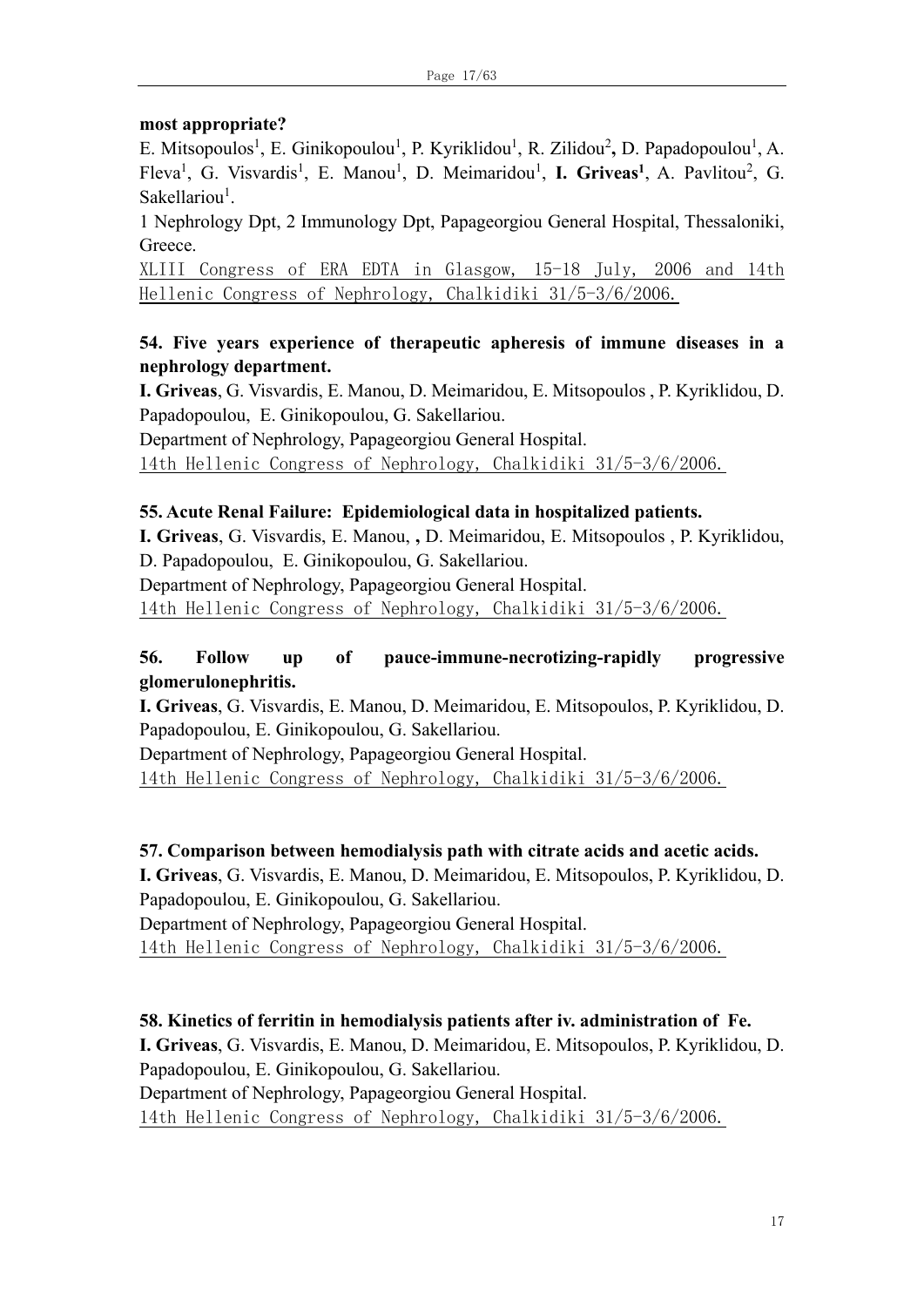# **59. Comparison of efficacy between alteplase and urokinase against thrombosis of catheters in hemodialysis.**

**I. Griveas**, G. Visvardis, E. Manou, D. Meimaridou, E. Mitsopoulos, P. Kyriklidou, D. Papadopoulou, E. Ginikopoulou, G. Sakellariou.

Department of Nephrology, Papageorgiou General Hospital. 14th Hellenic Congress of Nephrology, Chalkidiki 31/5-3/6/2006.

# **60. The contribution of folic acid in diagnosis of functional lack of Fe in hemodialysis patients.**

**I. Griveas**, G. Visvardis, E. Manou, D. Meimaridou, E. Mitsopoulos, P. Kyriklidou, D. Papadopoulou, E. Ginikopoulou, G. Sakellariou.

Department of Nephrology, Papageorgiou General Hospital.

14th Hellenic Congress of Nephrology, Chalkidiki 31/5-3/6/2006.

# **61. Risk factors for vertebra fractures in hemodialysis patients.**

**I. Griveas**, G. Visvardis, E. Manou, D. Meimaridou, E. Mitsopoulos, P. Kyriklidou, D. Papadopoulou, E. Ginikopoulou, G. Sakellariou. Department of Nephrology, Papageorgiou General Hospital.

14th Hellenic Congress of Nephrology, Chalkidiki 31/5-3/6/2006.

# **62. Correlation of procalcitonin and other markers of inflammation to mortality of hemodialysis patients.**

**I. Griveas**, G. Visvardis, E. Manou, D. Meimaridou, E. Mitsopoulos, P. Kyriklidou, D. Papadopoulou, E. Ginikopoulou, G. Sakellariou.

Department of Nephrology, Papageorgiou General Hospital. 14th Hellenic Congress of Nephrology, Chalkidiki 31/5-3/6/2006.

# **63. Follow-up of patients with vasculitis and positive ANCA.**

**I. Griveas**, G. Visvardis, E. Manou, D. Meimaridou, E. Mitsopoulos, P. Kyriklidou, D. Papadopoulou, E. Ginikopoulou, G. Sakellariou. Department of Nephrology, Papageorgiou General Hospital. 14th Hellenic Congress of Nephrology, Chalkidiki 31/5-3/6/2006.

# **64. CD4/CD8 T-CELL RATIO IN PERITONEAL DIALYSIS EFFLUENTS PREDICT THE OUTCOME OF PERITONITIS IN PATIENTS UNDERGOING PERITONEAL DIALYSIS.**

**I. Griveas**, A. Fleva, G. Visvardis, D. Papadopoulou, Α. Pavlitou, G. Sakellariou. Nephrology Department, Papageorgiou General Hospital, Thessaloniki, Greece. 14th Hellenic Congress of Nephrology, Chalkidiki 31/5-3/6/2006.

# **65. Effect of PTH on Cellular Immunity in Uremic Patients on PD.**

**I. Griveas**, G. Visvardis, E. Manou, D. Meimaridou, E. Mitsopoulos, P. Kyriklidou, D. Papadopoulou, E. Ginikopoulou, G. Sakellariou. Department of Nephrology, Papageorgiou General Hospital.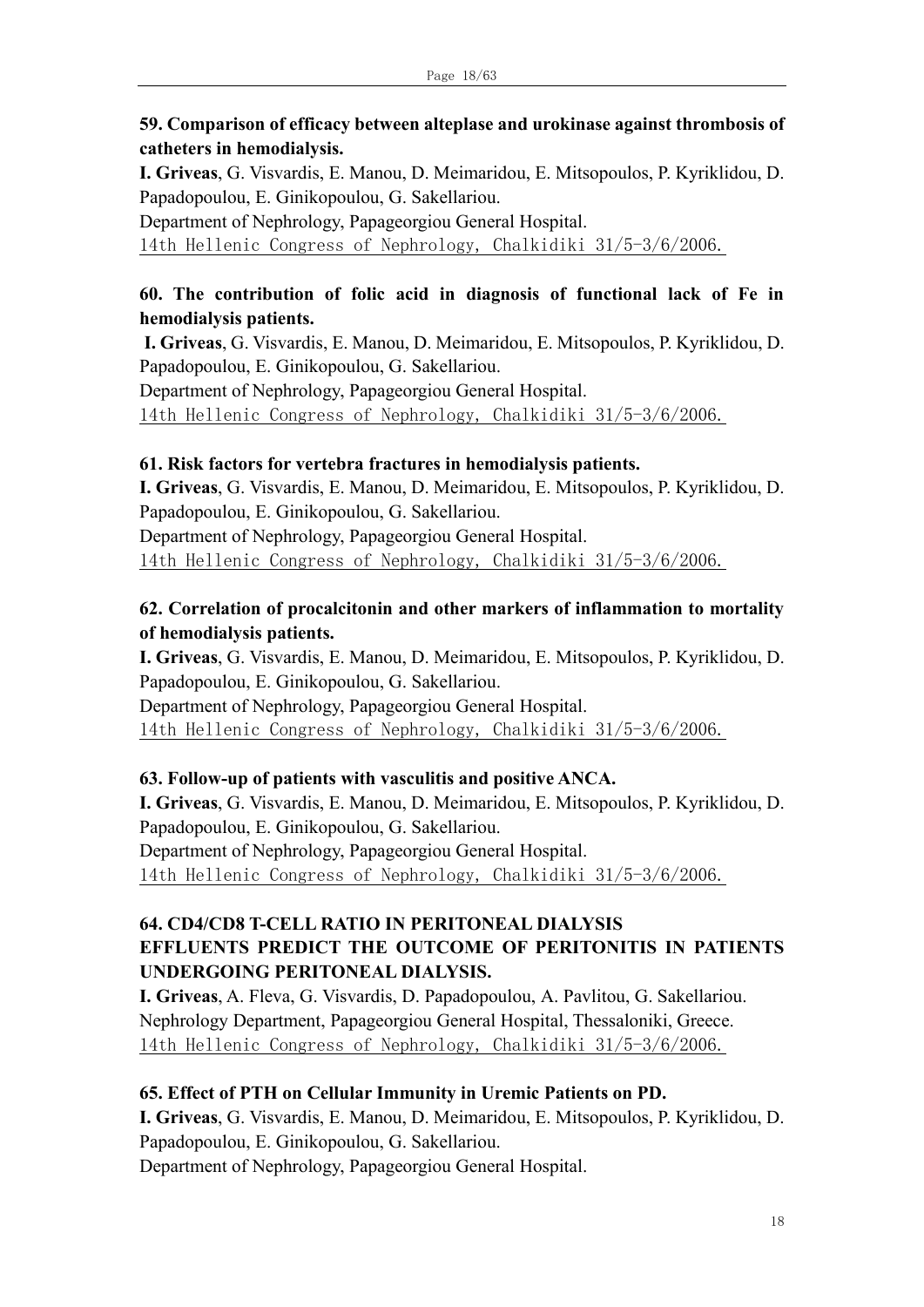14th Hellenic Congress of Nephrology, Chalkidiki 31/5-3/6/2006.

# **66. Application of Immunoadsorption for removal of cytotoxic antibodies in highsensitive candidates for receiving renal graft.**

**I. Griveas**, G. Visvardis, E. Manou, D. Meimaridou, E. Mitsopoulos, P. Kyriklidou, D. Papadopoulou, E. Ginikopoulou, G. Sakellariou.

Department of Nephrology, Papageorgiou General Hospital.

14th Hellenic Congress of Transplantation, Athens 8-10 December 2005.

# **67. Diagnostic value of magnetic pyelography in patients with obstructing nephropathy and impaired renal function.**

**I. Griveas**, G. Visvardis, E. Manou, D. Meimaridou, E. Mitsopoulos, P. Kyriklidou, D. Papadopoulou, E. Ginikopoulou, G. Sakellariou.

Department of Nephrology, Papageorgiou General Hospital.

5<sup>TH</sup> Macedonian Urologic symposium, 11-13 November 2005.

# **68. Ηaemodialysis monocytopenia: differential sequestration kinetics of CD14+CD16+ blood monocyte subsets with different dialyzers.**

**I. Griveas,** P. Pasadakis, A. Fleva, G. Visvardis, D. Papadopoulou, E. Mitsopoulos, P. Kyriklidou, E. Manou, E. Ginikopoulou, D. Meimaridou, A. Pavlitou, V. Vargemezis, G. Sakellariou.

Nephrology Department, Papageorgiou General Hospital, Thessaloniki, Greece. World Congress of Nephrology in Singapore, 26-30 June, 2005.

# **69. A retrospective review of the cause of death in peritoneal dialysis patients according to residual renal function.**

**I. Griveas<sup>1</sup>**, D. Papadopoulou<sup>1</sup>, A. Fleva<sup>1</sup>, G. Visvardis<sup>1</sup>, E. Mitsopoulos<sup>1</sup>, P. Kyriklidou<sup>1</sup>, E. Manou<sup>1</sup>, E. Ginikopoulou<sup>1</sup>, D. Meimaridou<sup>1</sup>, K. Nikopoulos<sup>3</sup>, A. Pavlitou<sup>2</sup>, G. Sakellariou<sup>1</sup>.

1 Nephrology Dpt, 2 Immunology Dpt, 3 Surgical Dpt, Papageorgiou General Hospital, Thessaloniki, Greece.

World Congress of Nephrology in Singapore, 26-30 June, 2005.

# **70. Effects of peritonitis episodes on blood and peritoneal lymphocyte phenotypes.**

**I. Griveas<sup>1</sup>,** D. Papadopoulou<sup>1</sup>, A. Fleva<sup>1</sup>, G. Visvardis<sup>1</sup>, E. Mitsopoulos<sup>1</sup>, P. Kyriklidou<sup>1</sup>, E. Manou<sup>1</sup>, E. Ginikopoulou<sup>1</sup>, D. Meimaridou<sup>1</sup>, K. Nikopoulos<sup>3</sup>, A. Pavlitou<sup>2</sup>, G. Sakellariou<sup>1</sup>.

1 Nephrology Dpt, 2 Immunology Dpt, 3 Surgical Dpt, Papageorgiou General Hospital, Thessaloniki, Greece.

World Congress of Nephrology in Singapore, 26-30 June, 2005 and 14th Hellenic Congress of Nephrology, Chalkidiki 31/5-3/6/2006.

**71. Comparison of immunophenotypes in the blood between patients on continuous ambulatory peritoneal dialysis, with and without peritonitis.**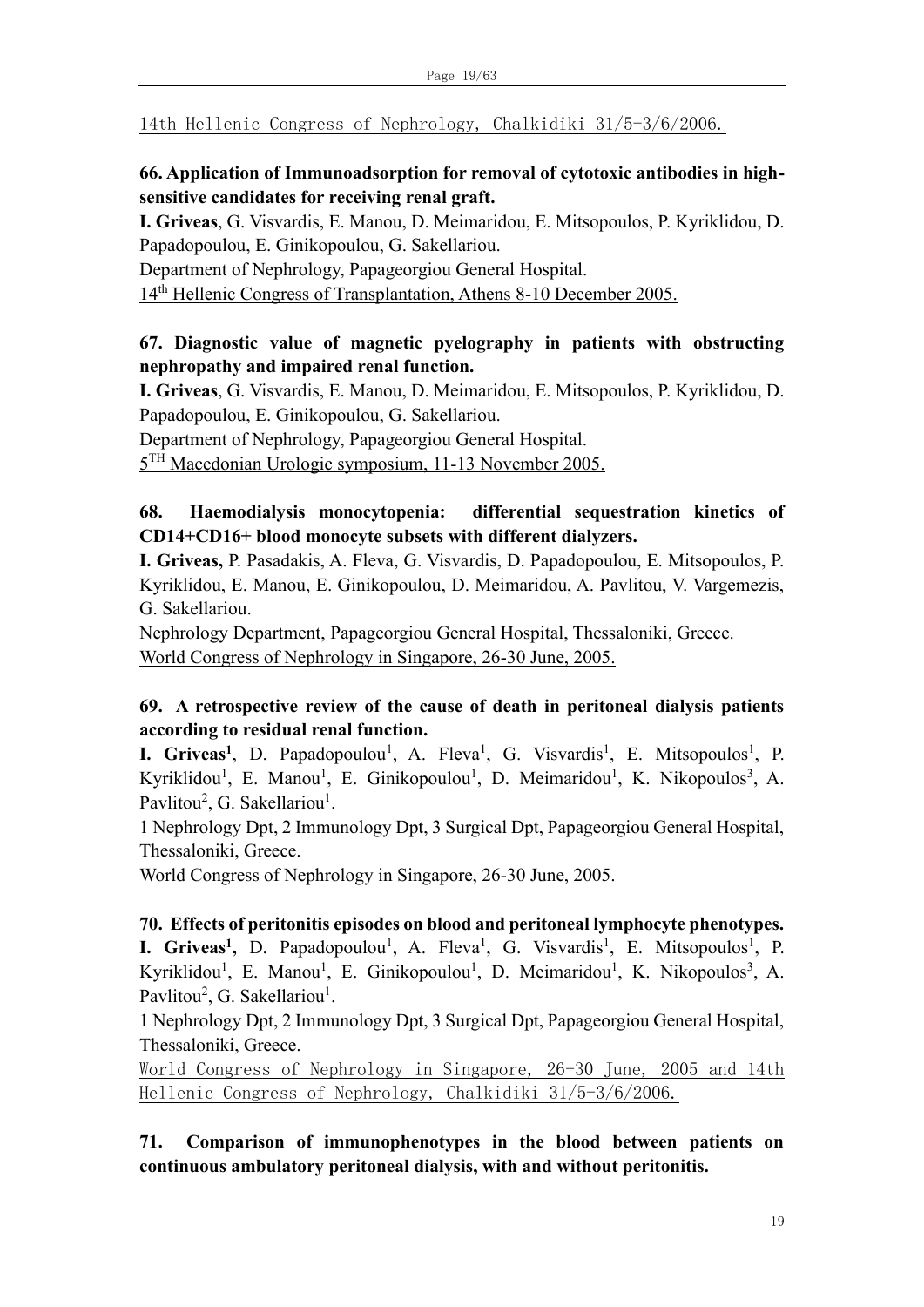**I. Griveas<sup>1</sup>,** D. Papadopoulou<sup>1</sup>, A. Fleva<sup>1</sup>, G. Visvardis<sup>1</sup>, E. Mitsopoulos<sup>1</sup>, P. Kyriklidou<sup>1</sup>, E. Manou<sup>1</sup>, E. Ginikopoulou<sup>1</sup>, D. Meimaridou<sup>1</sup>, K. Nikopoulos<sup>3</sup>, A. Pavlitou<sup>2</sup>, G. Sakellariou<sup>1</sup>.

1 Nephrology Dpt, 2 Immunology Dpt, 3 Surgical Dpt, Papageorgiou General Hospital, Thessaloniki, Greece.

World Congress of Nephrology in Singapore, 26-30 June, 2005 and 14th Hellenic Congress of Nephrology, Calcidiki 31/5-3/6/2006.

# **72. Blood pressure modifications in peritoneal dialysis patients.**

**I. Griveas,** D. Papadopoulou, G. Visvardis, E. Mitsopoulos, P. Kyriklidou, E. Manou, E. Ginikopoulou, D. Meimaridou, G. Sakellariou.

Nephrology Department, Papageorgiou General Hospital, Thessaloniki, Greece. 15th European Meeting on Hypertension, June, 17-21, Milan, Italy and World Congress of Nephrology in Singapore, 26-30 June, 2005.

# **73. Long term blood pressure control in peritoneal dialysis patients and its association with residual renal function.**

**I. Griveas,** D. Papadopoulou, G. Visvardis, E. Mitsopoulos, P. Kyriklidou, E. Manou, E. Ginikopoulou, D. Meimaridou, G. Sakellariou.

Nephrology Department, Papageorgiou General Hospital, Thessaloniki, Greece.

XLII Congress of ERA EDTA, June 4-7, Istanbul, Turkey, 15<sup>th</sup> European Meeting on Hypertension, June, 17-21, Milan, Italy and World Congress of Nephrology in Singapore, 26-30 June, 2005.

# **74. Hospital acquired acute renal failure in elderly patients.**

G. Visvardis**, I. Griveas,** D. Papadopoulou, E. Mitsopoulos, P. Kyriklidou, E. Manou, G. Sakellariou.

Nephrology Department, Papageorgiou General Hospital, Thessaloniki, Greece. 8<sup>th</sup> International Conference on Geriatric Nephrology and Urology, May 5-8, 2005, Thessaloniki, Greece.

# **75. Outcome of continuous ambulatory peritoneal dialysis in elderly patients.**

**I. Griveas,** D. Papadopoulou, G. Visvardis, E. Mitsopoulos, P. Kyriklidou, E. Manou, G. Sakellariou.

Nephrology Department, Papageorgiou General Hospital, Thessaloniki, Greece. 8<sup>th</sup> Internatioanal Conference on Geriatric Nephrology and Urology, May 5-8, 2005, Thessaloniki, Greece, XLII Congress of ERA EDTA, June 4-7, Istanbul, Turkey, World Congress of Nephrology in Singapore, 26-30 June, 2005.

# **76. Supportive treatment with plasma exchange in amanitas poisoning.**

E. Manou, D. Meimaridou, G. Visvardis, D. Papadopoulou, E. Mitsopoulos, P. Kyriklidou, E. Ginikopoulou**, I. Griveas**, G. Sakellariou.

Nephrology Department, Papageorgiou General Hospital, Thessaloniki, Greece. 5<sup>th</sup> World Congress of the International Society for Apheresis, May 3-5, 2005, Rostock,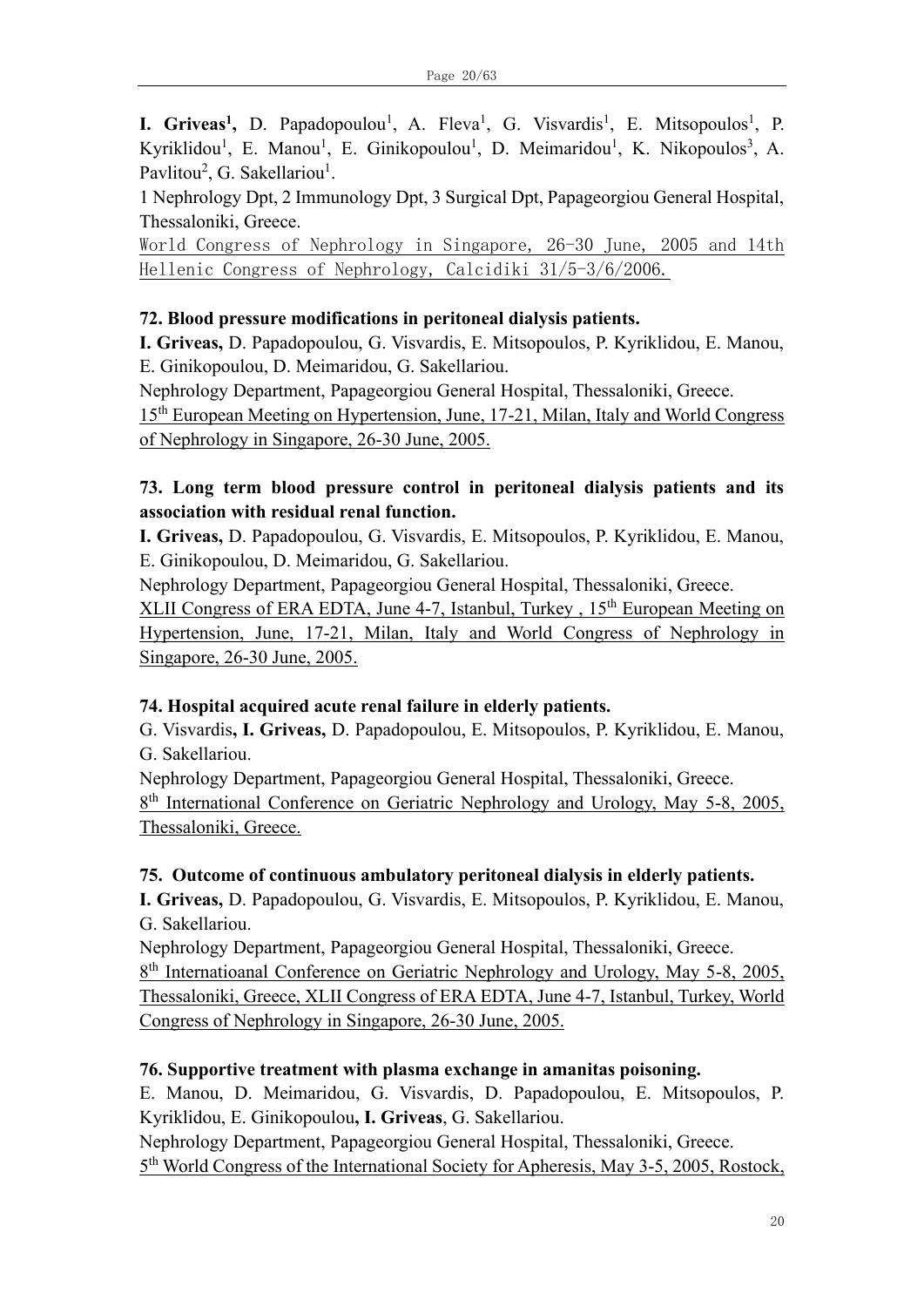### Germany.

# **77. Immunoadsorption in the treatment of immune-related diseases in a Nephrology Department.**

G. Visvardis, E. Ginikopoulou, E. Manou, D. Papadopoulou, E. Mitsopoulos, P. Kyriklidou, **I. Griveas**, D. Meimaridou, G. Sakellariou.

Nephrology Department, Papageorgiou General Hospital, Thessaloniki, Greece.

5<sup>th</sup> World Congress of the International Society for Apheresis, May 3-5, 2005, Rostock, Germany.

# **78. QOL in patients undergoing hemodialysis vs peritoneal dialysis.**

K. Gamvroula, V. Holeva, **J. Griveas**, G. Sakellariou, A. Karavatos.

1<sup>st</sup> Psychiatric Clinic, Aristotle University of Thessaloniki, Nephrology Dpt, Papageorgiou General Hospital Thessaloniki.

World Psychiatric Association Regional and International Congress 'Advances in Psychiatry'', 12-15 March 2005, Athens, Greece.

# **79. Acute Renal Failure and Haemodialysis Methods in intensive care units.**

E. Tsianaka, X. Vriza, X. Xaraskou, E. Kiroglou, S. Koureli, **I. Griveas**, G. Visvardis, G. Sakellariou.

Nephrology Department, Papageorgiou General Hospital, Thessaloniki.

33rd Conference of EDTNA/ERCA, Geneva, Switzerland, 4-7 September 2004.

# **80. Glomerular filtration rate estimation renal transplant patients basedon serum cystatin-C levels. Comparison with other markers of glomerular filtration rate.**

G. Visvardis, **I. Griveas,** R. Zilidou, D. Papadopoulou, E. Mitsopoulos, P. Kyriklidou, E. Manou, E. Ginikopoulou, D. Meimaridou, A. Pavlitou, G. Sakellariou.

Nephrology Department, Papageorgiou General Hospital, Thessaloniki.

XX International Congress of the Transplantation Society, 5-10 September 2004, Vienna, Austria and 20<sup>th</sup> Military Hellenic Congress, Thessaloniki 18-21 November 2004.

# **81. Abnormalities of cellular immunity in uremic patients receiving hemodialysis and peritoneal dialysis.**

**I. Griveas,** G. Visvardis, A. Fleva, D. Papadopoulou, A. Giannakou, E. Mitsopoulos, P. Kyriklidou, E. Manou, E. Ginikopoulou, D. Meimaridou, A. Pavlitou, G. Sakellariou. Nephrology Department, Papageorgiou General Hospital, Thessaloniki.

22<sup>nd</sup> Annual Meeting of the International Society of Blood Purification, September 3-5, 2004, London and 20th Military Hellenic Congress, Thessaloniki 18-21 November 2004.

# **82. Abnormalities of cellular immunity in uremic patients receiving hemodialysis.**

**I. Griveas,** G. Visvardis, A. Fleva, D. Papadopoulou, A. Giannakou, E. Mitsopoulos, P. Kyriklidou, E. Manou, E. Ginikopoulou, D. Meimaridou, A. Pavlitou, G. Sakellariou.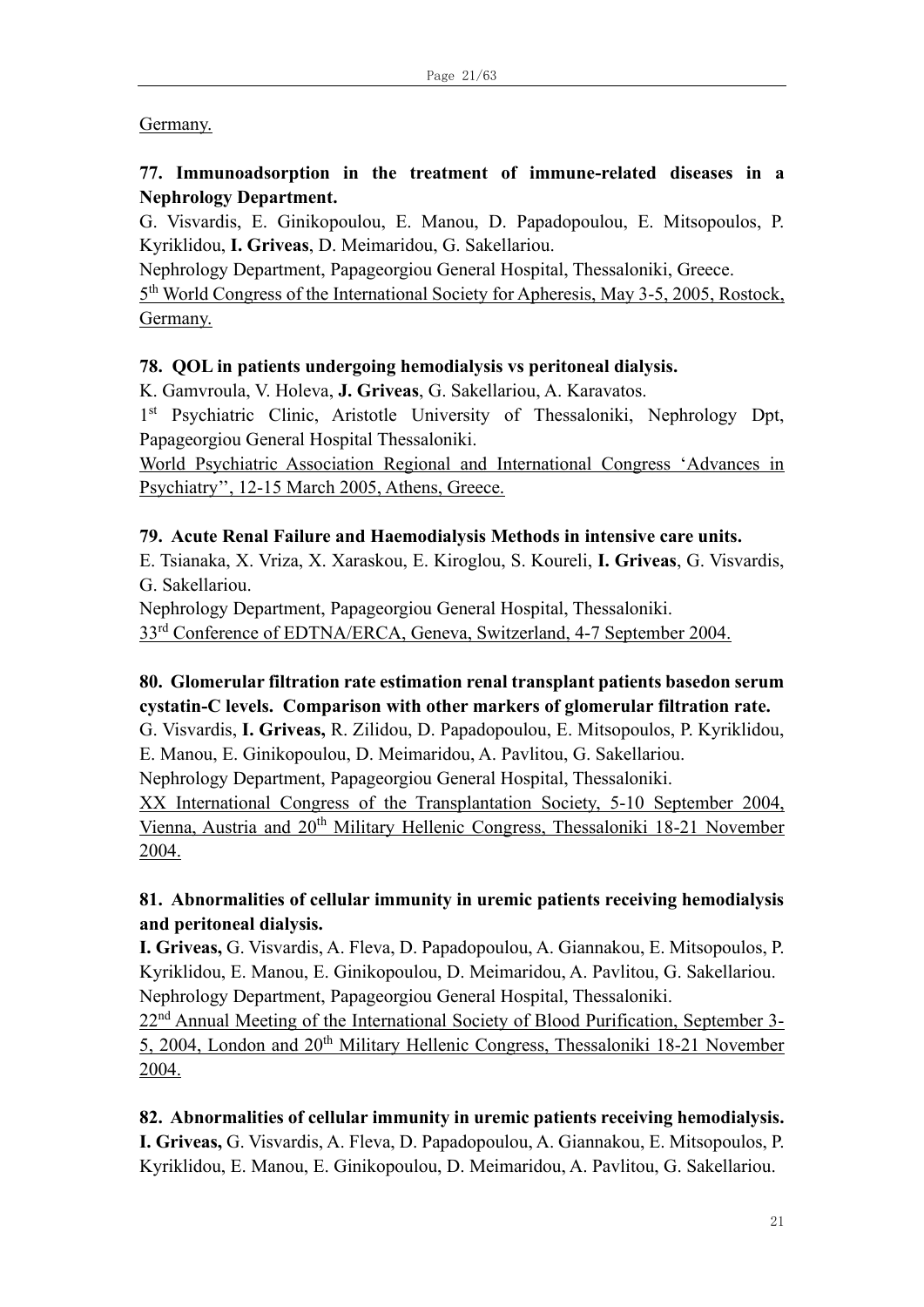Nephrology Department, Papageorgiou General Hospital, Thessaloniki.

22nd Annual Meeting of the International Society of Blood Purification, September 3- 5, 2004, London.

# **83. Relationship between interleukin-6 production and plasma levels of PTH in patients on chronic hemodialysis.**

**I. Griveas,** G. Visvardis, A. Fleva, D. Papadopoulou, A. Giannakou, E. Mitsopoulos, P. Kyriklidou, E. Manou, E. Ginikopoulou, D. Meimaridou, A. Pavlitou, G. Sakellariou. Nephrology Department, Papageorgiou General Hospital, Thessaloniki.

22<sup>nd</sup> Annual Meeting of the International Society of Blood Purification, September 3-5, 2004, London and 13th Hellenic Congress of Nephrology, 16-19 June 2004.

# **84. Infuence of long-term administration of sevelamer on lipid profil of haemodialysis patients.**

**I. Griveas,** G. Visvardis, A. Fleva, D. Papadopoulou, A. Giannakou, E. Mitsopoulos, P. Kyriklidou, E. Manou, E. Ginikopoulou, D. Meimaridou, A. Pavlitou, G. Sakellariou. Nephrology Department, Papageorgiou General Hospital, Thessaloniki. 13th Hellenic Nephrology Congress, Rhodos 16-19 June 2004.

# **85. Influence of haemodialysis paths with high concentration on Mg on lipid profil of hemodialysis patients.**

**I. Griveas,** G. Visvardis, A. Fleva, D. Papadopoulou, A. Giannakou, E. Mitsopoulos, P. Kyriklidou, E. Manou, E. Ginikopoulou, D. Meimaridou, A. Pavlitou, G. Sakellariou. Nephrology Department, Papageorgiou General Hospital, Thessaloniki. 13th Hellenic Nephrology Congress, Rhodos 16-19 June 2004.

# **86. Mg levels of haemodialysis patients who receive sevelamer.**

**I. Griveas,** G. Visvardis, A. Fleva, D. Papadopoulou, A. Giannakou, E. Mitsopoulos, P. Kyriklidou, E. Manou, E. Ginikopoulou, D. Meimaridou, A. Pavlitou, G. Sakellariou. Nephrology Department, Papageorgiou General Hospital, Thessaloniki. 13th Hellenic Nephrology Congress, Rhodos 16-19 June 2004.

# **87. Acute hepatitis C in patients undergoing haemodialysis.**

**I. Griveas,** G. Visvardis, A. Fleva, D. Papadopoulou, A. Giannakou, E. Mitsopoulos, P. Kyriklidou, E. Manou, E. Ginikopoulou, D. Meimaridou, A. Pavlitou, G. Sakellariou. Nephrology Department, Papageorgiou General Hospital, Thessaloniki. 13th Hellenic Nephrology Congress, Rhodos 16-19 June 2004.

# **88. Inflence of dialyzers on cell subpopulations.**

**I. Griveas,** G. Visvardis, A. Fleva, D. Papadopoulou, A. Giannakou, E. Mitsopoulos, P. Kyriklidou, E. Manou, E. Ginikopoulou, D. Meimaridou, A. Pavlitou, G. Sakellariou. Nephrology Department, Papageorgiou General Hospital, Thessaloniki€. 3<sup>rd</sup> Hellenic Congress of Cytometry, Mykonos 13-16 May 2004.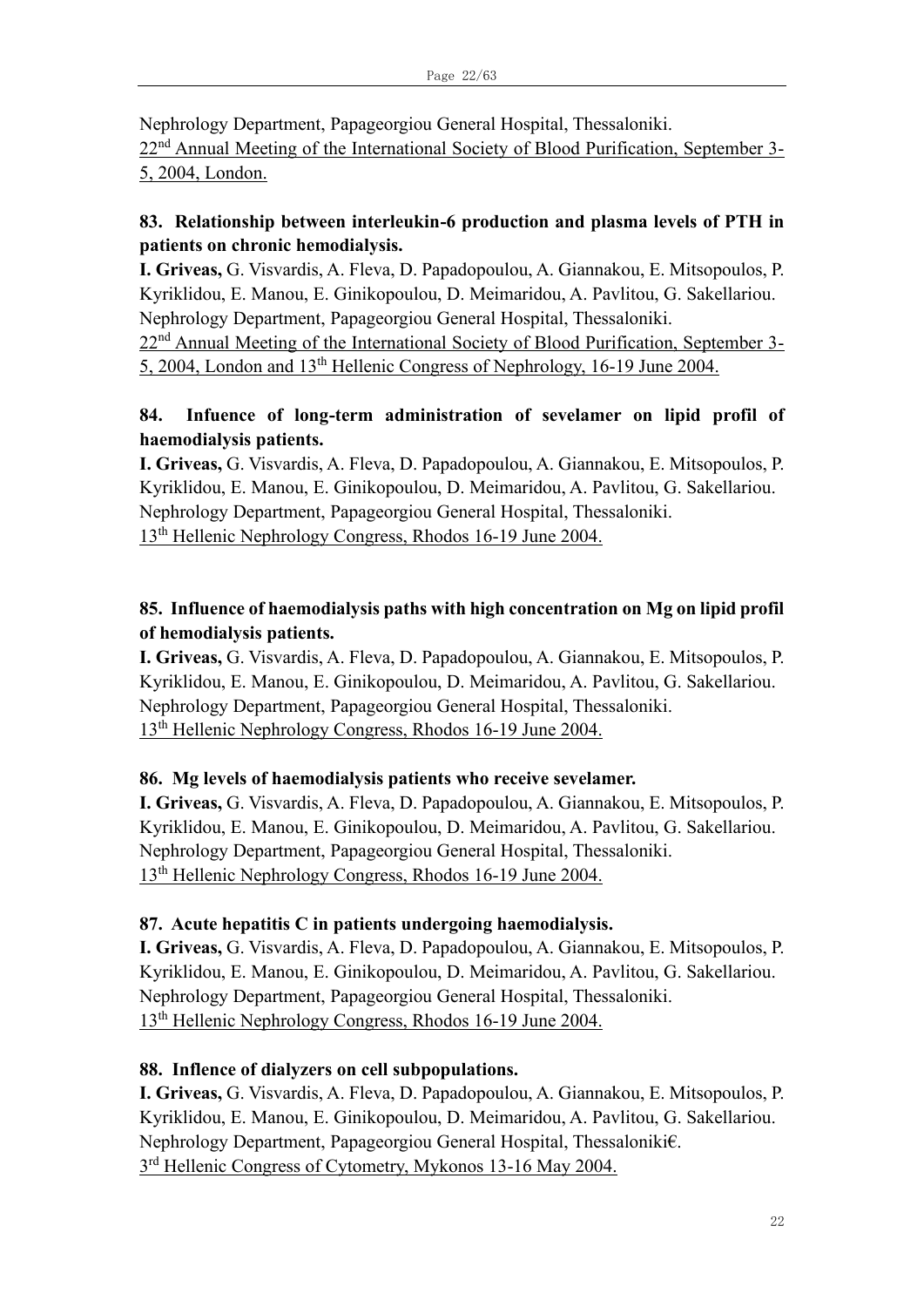#### **89. Assessment of creatinine clearance with the method of bioimpedance.**

P. Anassis, A. Galinas, **I. Griveas**, A. Tzouganatou, K Andrikakou.

Renal Unit, Sparta Hospital, Sparta Lakonia, Renal Unit, 401 Military General Hospital, Athens, Attiki, Greece.

XLI ERA-EDTA Congress, Lisbon Portugal, 15-18 May 2004.

# **90. Relation between risk factors of atherosclerotic disease and ultrasonography findings of carotid arteries in patients on haemodialysis.**

D. Meimaridou, G. Visvardis, D. Papadopoulou, E. Mitsopoulos, P. Kyriklidou, E. Manou, **I. Griveas** E. Ginikopoulou G. Sakellariou.

Nephrology Department, Papageorgiou General Hospital, Thessaloniki.

XLI ERA-EDTA Congress, Lisbon Portugal, 15-18 May 2004.

# **91. Cellular immunity and levels of parathyroid hormone in uremic patients receiving haemodialysis.**

**I. Griveas**, G. Visvardis, R. Zilidou, D. Papadopoulou E. Mitsopoulos, P. Kyriklidou, E. Manou, A. Fleva, E. Ginikopoulou, D. Meimaridou, A. Pavlitou, G. Sakellariou. Nephrology Department, Papageorgiou General Hospital, Thessaloniki.

XLI ERA-EDTA Congress, Lisbon Portugal, 15-18 May 2004, World Congress of Nephrology in Singapore, 26-30 June and 13<sup>th</sup> Hellenic Congress of Nephrology, 16-19 June 2004.

# **92. Serial monitoring of cyclosporine concentrations Co and C2 in the treatment of idiopathic nephrotic syndrome.**

G. Visvardis, E. Ginikopoulou**, I. Griveas**, D. Papadopoulou, E. Mitsopoulos, P. Kyriklidou, E.Manou, D. Meimaridou, G. Sakellariou.

Nephrology department, Papageorgiou General Hospital, Thessaloniki.

3<sup>rd</sup> International Congress on Intervention in Nephrology, Sardinia, Italy. 29 April-1 May 2004 and 13<sup>th</sup> Hellenic Congress of Nephrology, 16-19 June 2004.

# **93. Clinical aspects of Therapeutical Apheresis in Nephrology Department.**

**I. Griveas,** G. Visvardis, A. Fleva, D. Papadopoulou, A. Giannakou, E. Mitsopoulos, P. Kyriklidou, E. Manou, E. Ginikopoulou, D. Meimaridou, A. Pavlitou, G. Sakellariou. Nephrology Department, Papageorgiou General Hospital, Thessaloniki. 1<sup>st</sup> Hellenic Congress of Apheresis, Olympia 14-16 May 2004.

# **94. Plasmapheresis in a patient with 'stiff-man syndrome'.**

**I. Griveas,** G. Visvardis, A. Fleva, D. Papadopoulou, A. Giannakou, E. Mitsopoulos, P. Kyriklidou, E. Manou, E. Ginikopoulou, D. Meimaridou, A. Pavlitou, G. Sakellariou. Nephrology Department, Papageorgiou General Hospital, Thessaloniki. 1<sup>st</sup> Hellenic Congress of Apheresis, Olympia 14-16 May 2004.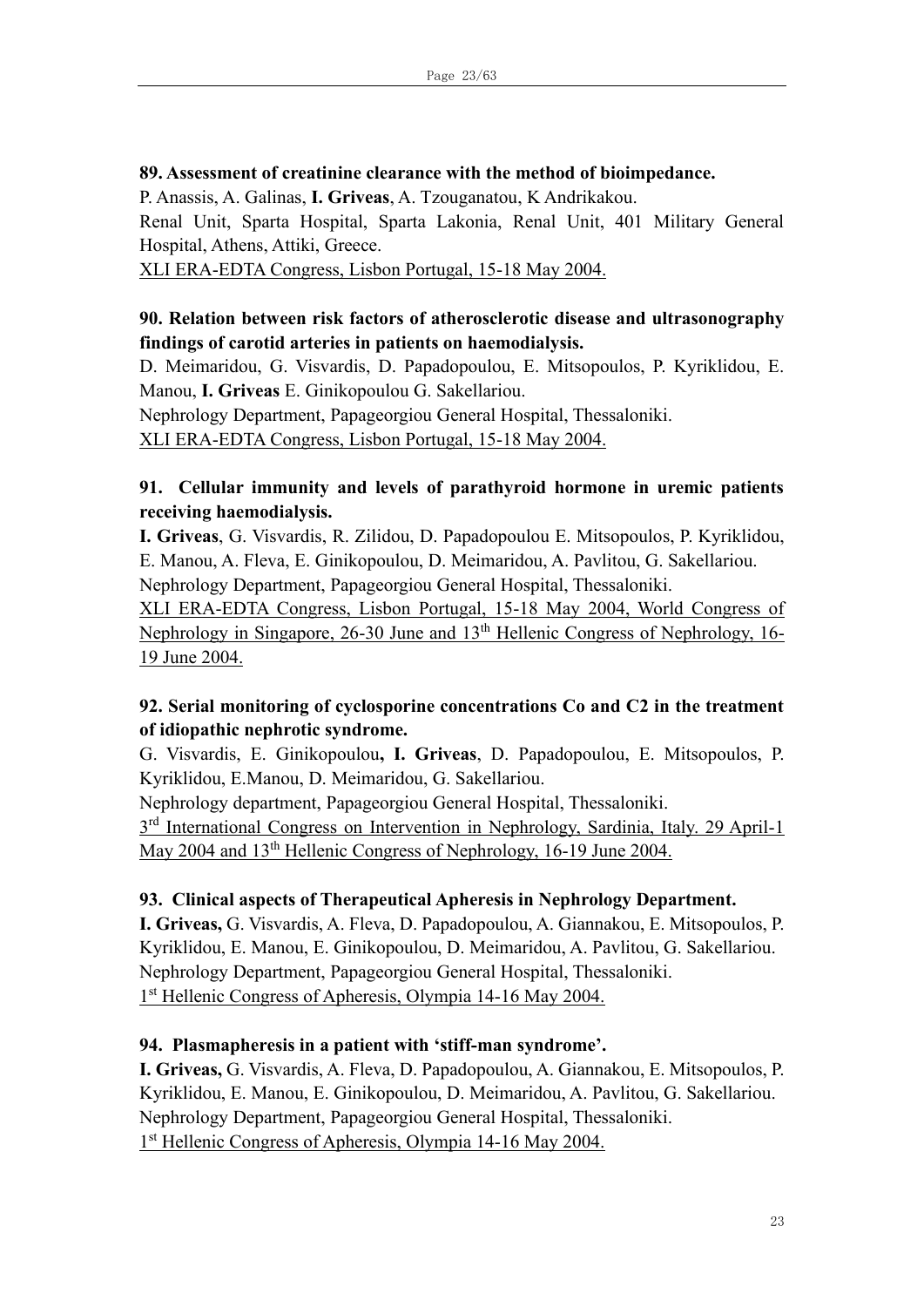# **95. Alternative methods of haemodialysis in patients with end-stage renal disease.**

**I. Griveas,** G. Visvardis, A. Fleva, D. Papadopoulou, A. Giannakou, E. Mitsopoulos, P. Kyriklidou, E. Manou, E. Ginikopoulou, D. Meimaridou, A. Pavlitou, G. Sakellariou. Nephrology Department, Papageorgiou General Hospital, Thessaloniki. 6th Hellenic Congress of Nephrology Nursing, Chalkidiki 6-9 May 2004.

### **96. Comparative analysis of lymphocyte subpopulations in patients undergoing peritoneal dialysis.**

A. Fleva, A. Giannakou, R. Zilidou, **I. Griveas,** G. Visvardis, G. Sakellariou, A. Pavlitou.

Nephrology and Immunology Department, Papageorgiou General Hospital, Thessaloniki.

3rd Hellenic Congress of Microbiology, 31/3-3/4/2004 Thessaloniki, Greece

#### **97. Determination ANA and Anti-ds-DNA in patients with lupus.**

A. Fleva, A. Giannakou, R. Zilidou, **I. Griveas,** G. Visvardis, G. Sakellariou, A. Pavlitou.

Nephrology and Immunology Department, Papageorgiou General Hospital, Thessaloniki.

3rd Hellenic Congress of Microbiology, 31/3-3/4/2004 Thessaloniki, Greece.

### **98. Determination of antibodies against antiocardiolipin and anti-beta2 glycoprotein in patients with lupus.**

A. Fleva, A. Giannakou, R. Zilidou, **I. Griveas,** G. Visvardis, G. Sakellariou, A. Pavlitou.

Nephrology and Immunology Department, Papageorgiou General Hospital, Thessaloniki.

3rd Hellenic Congress of Microbiology, 31/3-3/4/2004 Thessaloniki, Greece.

### **99. Evaluation of diagnostic value of procalcitonin levels in haemodialysis patients.**

A. Fleva, A. Giannakou, R. Zilidou, **I. Griveas,** G. Visvardis, G. Sakellariou, A. Pavlitou.

Nephrology and Immunology Department, Papageorgiou General Hospital, Thessaloniki.

3rd Hellenic Congress of Microbiology, 31/3-3/4/2004 Thessaloniki, Greece.

### **100. Determination of renal function with cystatin-C in renal transplanted patients.**

**I. Griveas,** G. Visvardis, D. Papadopoulou, A. Giannakou, E. Mitsopoulos, P. Kyriklidou, E. Manou, E. Ginikopoulou, D. Meimaridou, A. Pavlitou, G. Sakellariou.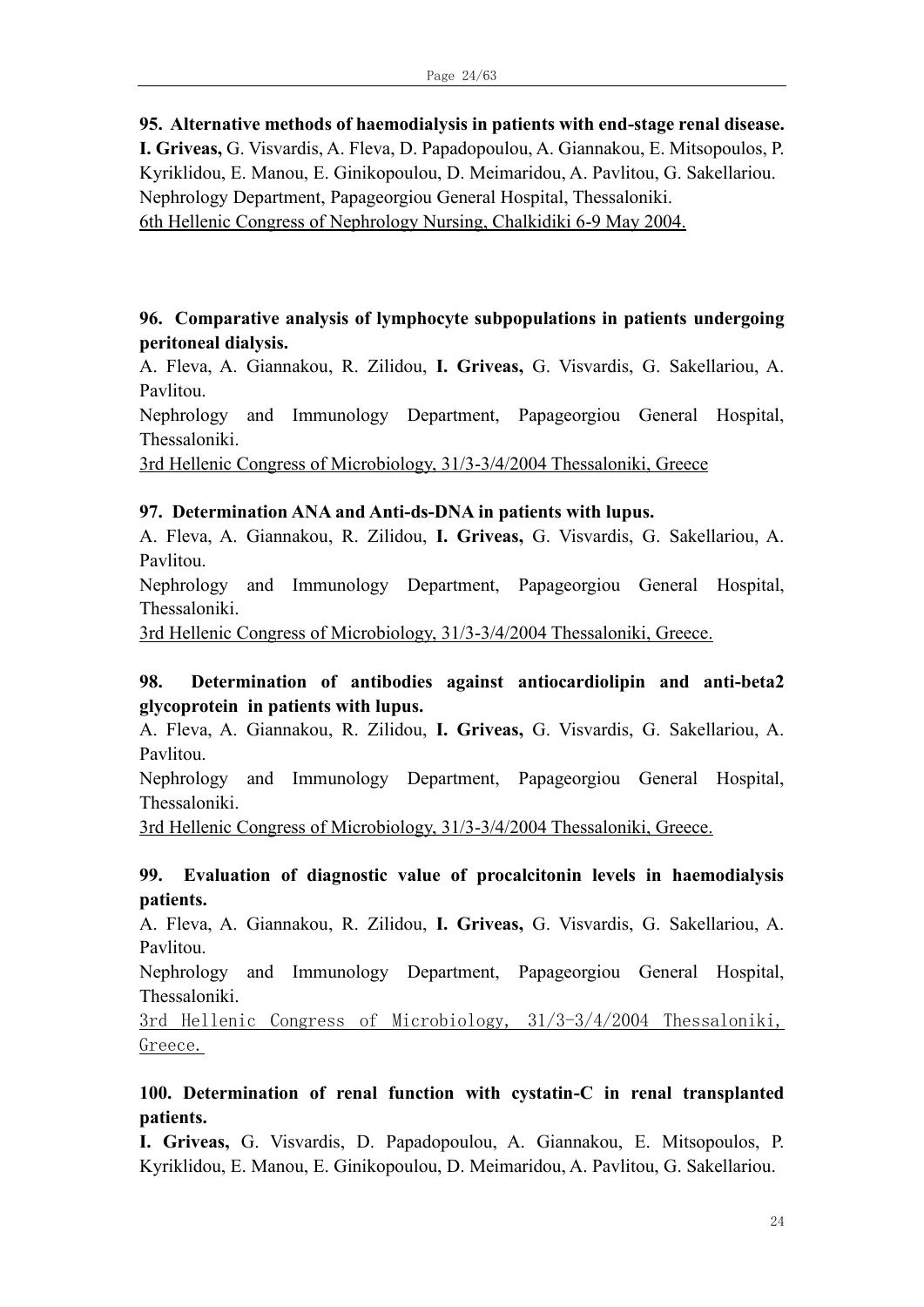Nephrology Department, Papageorgiou General Hospital, Thessaloniki. 13th Hellenic Congress of Tranplantation, Athens 11-13 December 2003.

### **101. Therapeutic apheresis of immune diseases in a nephrology department.**

G. Visvardis, E. Manou, **I. Griveas,** D. Meimaridou, E. Mitsopoulos , P. Kyriklidou, D. Papadopoulou, E. Ginikopoulou, G. Sakellariou.

Department of Nephrology, Papageorgiou General Hospital.

4<sup>th</sup> World Congress of the International Society of Apheresis, Nashville, Tennesse, USA, October 2003 and 8th Congress of Balkan Military Medical Committee, 21-24 Septemeber 2003, Clus, Romania.

# **102. Ιmmunoadsorption in lupus myocarditis.**

**I. Griveas,** G. Visvardis, I. Zarifis, D. Papadopoulou, E. Manou, P. Kyriklidou, I. Nouskas, E. Mitsopoulos, A. Sourgounis, D. Meimaridou, E. Ginikopoulou, G. Sakellariou.

Departments of Nephrology and Cardiology, Papageorgiou General Hospital.

4<sup>th</sup> World Congress of the International Society of Apheresis, Nashville, Tennesse, USA, October 2003, 8<sup>th</sup> Congress of Balkan Military Medical Committee, 21-24 Septemeber 2003, Clus, Romania and 1<sup>st</sup> Hellenic Apheresis Congress, Olympia 14-16 May 2004.

# **103. Lymphocytes subsets in the course of continuous ambulatory peritoneal dialysis.**

**Griveas I,** Visvardis G, Fleva A, Mitsopoulos E, Manou E, Kyriklidou P, Ginikopoulou E, Meimaridou D, Rottstein L, Andreadis V, Papadopoulou D, Pavlitou A, Sakellariou G.

Nephrology and Immunology Departments, Papageorgiou General Hospital, Thessaloniki, Greece.

6<sup>th</sup> Congress of the Balkan Cities Assosiation of Nephrology Dialysis, Transplantation and Artificial Organs (BANTAO), Varna 6-9 Oct, 2003.

# **104. Abnormalities of cellular immunity in uremic patients undergoing continuous ambulatory peritoneal dialysis.**

**Griveas I,** Visvardis G, Fleva A, Mitsopoulos E, Manou E, Kyriklidou P, Ginikopoulou E, Meimaridou D, Rottstein L, Andreadis V, Papadopoulou D, Pavlitou A, Sakellariou G.

Nephrology and Immunology Departments, Papageorgiou General Hospital, Thessaloniki, Greece.

6<sup>th</sup> Congress of the Balkan Cities Assosiation of Nephrology Dialysis, Transplantation and Artficial Organs (BANTAO), Varna 6-9 Oct, 2003.

# **105. Serum cystatin-c concentration as a marker of glomerular filtration rate in patients with and without renal diseases.**

G. Visvardis, **I. Griveas**, R. Zilidou, E. Ginikopoulou, E. Mitsopoulos, D.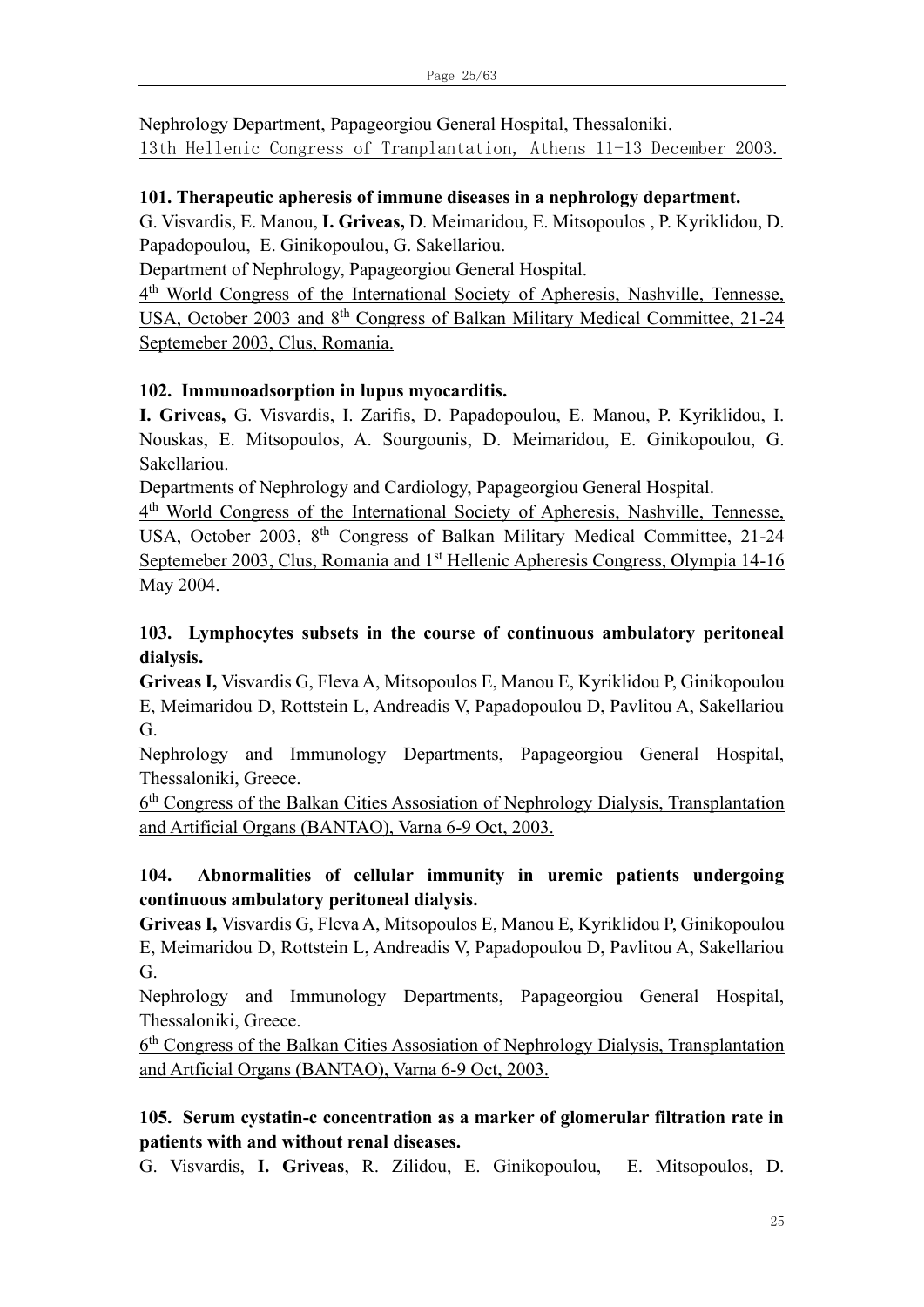Papadopoulou, P. Kyriklidou, E. Manou, D. Meimaridou, V. Andreadis, K. Pavlitou, G. Sakellariou.

Nephrology and Immunology Departments, Papageorgiou General Hospital, Thessaloniki, Greece.

21<sup>th</sup> Annual Meeting of the International Society of Blood Purification (ISBP), Sept 8-10,2003, Unscasville, Conn., USA.

# **106. Relevance of procalcitonin levels in comparison to other markers of inflammation in haemodialysis patients.**

G. Visvardis<sup>1</sup>, **I. Griveas**<sup>1</sup>, A. Giannakou<sup>2</sup>, R. Papadopoulos<sup>1</sup>, A. Fleva<sup>2</sup>, E. Mitsopoulos<sup>1</sup>, P. Kyriklidou<sup>1</sup>, E. Manou<sup>1</sup>, D. Papadopoulou<sup>1</sup>, E. Ginikopoulou<sup>1</sup>, D. Meimaridou<sup>1</sup>, L. Rottstein<sup>1</sup>, S. Kalanidou<sup>1</sup>, K. Pavlitou<sup>2</sup>, G. Sakellariou<sup>1</sup>.

(1) Nephrology, (2) Immunology Department, Papageorgiou General Hospital, Thessaloniki, Greece.

21<sup>th</sup> Annual Meeting of the International Society of Blood Purification (ISBP), Sept 8-10,2003, Unscasville, Conn., USA,  $6<sup>th</sup>$  Congress of the Balkan Cities Assosiation of Nephrology Dialysis, Transplantation and Artficial Organs (BANTAO), Varna 6-9 Oct, 2003 and 13th Hellenic Congress of Nephrology, 16-19 June 2004.

# **107. Procalcitonin as a new marker of inflammation in elderly haemodialysis patients.**

G. Visvardis<sup>1</sup>, **I. Griveas**<sup>1</sup>, A. Giannakou<sup>2</sup>, R. Papadopoulos<sup>1</sup>, A. Fleva<sup>2</sup>, E. Mitsopoulos<sup>1</sup>, P. Kyriklidou<sup>1</sup>, E. Manou<sup>1</sup>, D. Papadopoulou<sup>1</sup>, E. Ginikopoulou<sup>1</sup>, D. Meimaridou<sup>1</sup>, L. Rottstein<sup>1</sup>, S. Kalanidou<sup>1</sup>, K. Pavlitou<sup>2</sup>, G. Sakellariou<sup>1</sup>.

(1) Nephrology, (2) Immunology Department, Papageorgiou General Hospital, Thessaloniki, Greece.

21<sup>th</sup> Annual Meeting of the International Society of Blood Purification (ISBP), Sept 8-10,2003, Unscasville, Conn., USA.

# **108. Procalcitonin as a new marker of inflammation in comparison to other inflammation markers in diabetic haemodialysis patients.**

G. Visvardis<sup>1</sup>, **I. Griveas**<sup>1</sup>, A. Giannakou<sup>2</sup>, R. Papadopoulos<sup>1</sup>, A. Fleva<sup>2</sup>, E. Mitsopoulos<sup>1</sup>, P. Kyriklidou<sup>1</sup>, E. Manou<sup>1</sup>, D. Papadopoulou<sup>1</sup>, E. Ginikopoulou<sup>1</sup>, D. Meimaridou<sup>1</sup>, L. Rottstein<sup>1</sup>, S. Kalanidou<sup>1</sup>, K. Pavlitou<sup>2</sup>, G. Sakellariou<sup>1</sup>.

(1) Nephrology, (2) Immunology Department, Papageorgiou General Hospital, Thessaloniki, Greece.

21<sup>th</sup> Annual Meeting of the Intarnational Society of Blood Purification (ISBP), Sept 8-10,2003, Unscasville, Conn., USA.

# **109. The dysfunction of arteriovenous fistulas (AVF) in relation to plasma hemocysteine (HCY) levels of patients undergoing hemodialysis.**

P. Kyriklidou, D. Meimaridou, E. Manou, E. Mitsopoulos, D. Papadopoulou, E. Ginikopoulou, G. Papaioannou, G. Visvardis, **I. Griveas**, E. Matziou, R. Papadopoulos, S. Kalanidou, L. Rottstein, G. Sakellariou.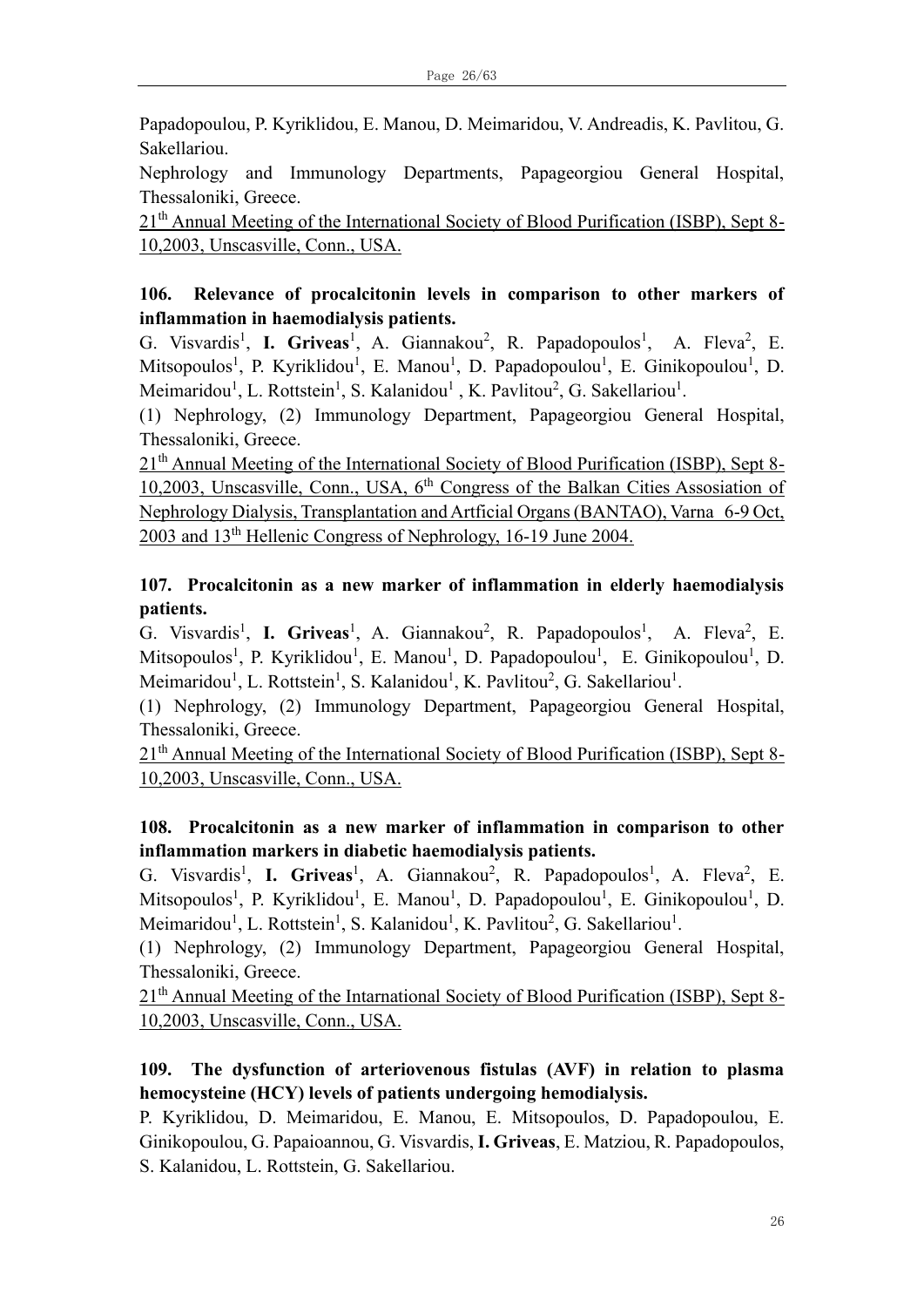Nephrology and Hematology Departments, Papageorgiou General Hospital, Thessaloniki, Greece.

21<sup>th</sup> Annual Meeting of the Intarnational Society of Blood Purification (ISBP), Sept 8-10,2003, Unscasville, Conn., USA.

### **110. Blood pressure modifications in haemodialysis patients.**

**I. Griveas**, G. Visvardis, D. Papadopoulou, E. Mitsopoulos, P. Kyriklidou, E. Manou, E. Ginikopoulou, D. Meimaridou, L. Rottstein, G. Sakellariou. Nephrology Department, Papageorgiou General Hospital, Thessaloniki, Greece.

21<sup>th</sup> Annual Meeting of the International Society of Blood Purification (ISBP), Sept 8-10,2003, Unscasville, Conn., USA and 8<sup>th</sup> Congress of Balkan Military Medical Committee, 21-24 Septemeber 2003, Clus, Romania.

# **111. Procalcitonin: a new marker of inflammation in diabetic haemodialysis patients.**

G. Visvardis<sup>1</sup>, **I. Griveas**<sup>1</sup>, A. Giannakou<sup>2</sup>, R. Papadopoulos<sup>1</sup>, A. Fleva<sup>2</sup>, E. Mitsopoulos<sup>1</sup>, P. Kyriklidou<sup>1</sup>, E. Manou<sup>1</sup>, D. Papadopoulou<sup>1</sup>, E. Ginikopoulou<sup>1</sup>, D. Meimaridou<sup>1</sup>, L. Rottstein<sup>1</sup>, S. Kalanidou<sup>1</sup>, K. Pavlitou<sup>2</sup>, G. Sakellariou<sup>1</sup>.

(1) Nephrology, (2) Immunology Department, Papageorgiou General Hospital, Thessaloniki, Greece

18<sup>th</sup> International Diabetes Federation Congress, August 24-29, 2003, Paris.

# **112. Blood pressure modifications in diabetic hemodialysis (hd) patients in comparison with non-diabetic HD patients.**

**I. Griveas**, G. Visvardis, D. Papadopoulou, E. Mitsopoulos, P. Kyriklidou, E. Manou, E. Ginikopoulou, D. Meimaridou, R. Papadopoulos, L. Rottstein, S. Kalanidou, G. Sakellariou.

Nephrology Department, Papageorgiou General Hospital, Thessaloniki.

 $18<sup>th</sup>$  International Diabetes Federation Congress, August 24-29, 2003, Paris and  $21<sup>th</sup>$ Annual Meeting of the International Society of Blood Purification (ISBP), Sept 8- 10,2003, Unscasville, Conn., USA.

# **113. Epidemiology of acute renal failure (ARF) in elderly patients: Two years experience.**

G. Visvardis**, I. Griveas**, E. Mitsopoulos, P. Kyriklidou, E. Manou, D. Papadopoulou, E. Ginikopoulou, D. Meimaridou, R. Papadopoulos, G. Sakellariou.

Nephrology Department, Papageorgiou General Hospital, Thessaloniki.

World Congress of Nephrology, ISN Commission on ARF, Satellite symposium on ARF,June 13-15, Ghent, 2003, Belgium.

#### **114. Acute renal failure in intensive care units.**

**I. Griveas**, G. Visvardis, E. Mitsopoulos, P. Kyriklidou, E. Manou, D. Papadopoulou, E. Ginikopoulou, D. Meimaridou, R. Papadopoulos, L. Rottstein, S. Kalanidou, G. Sakellariou.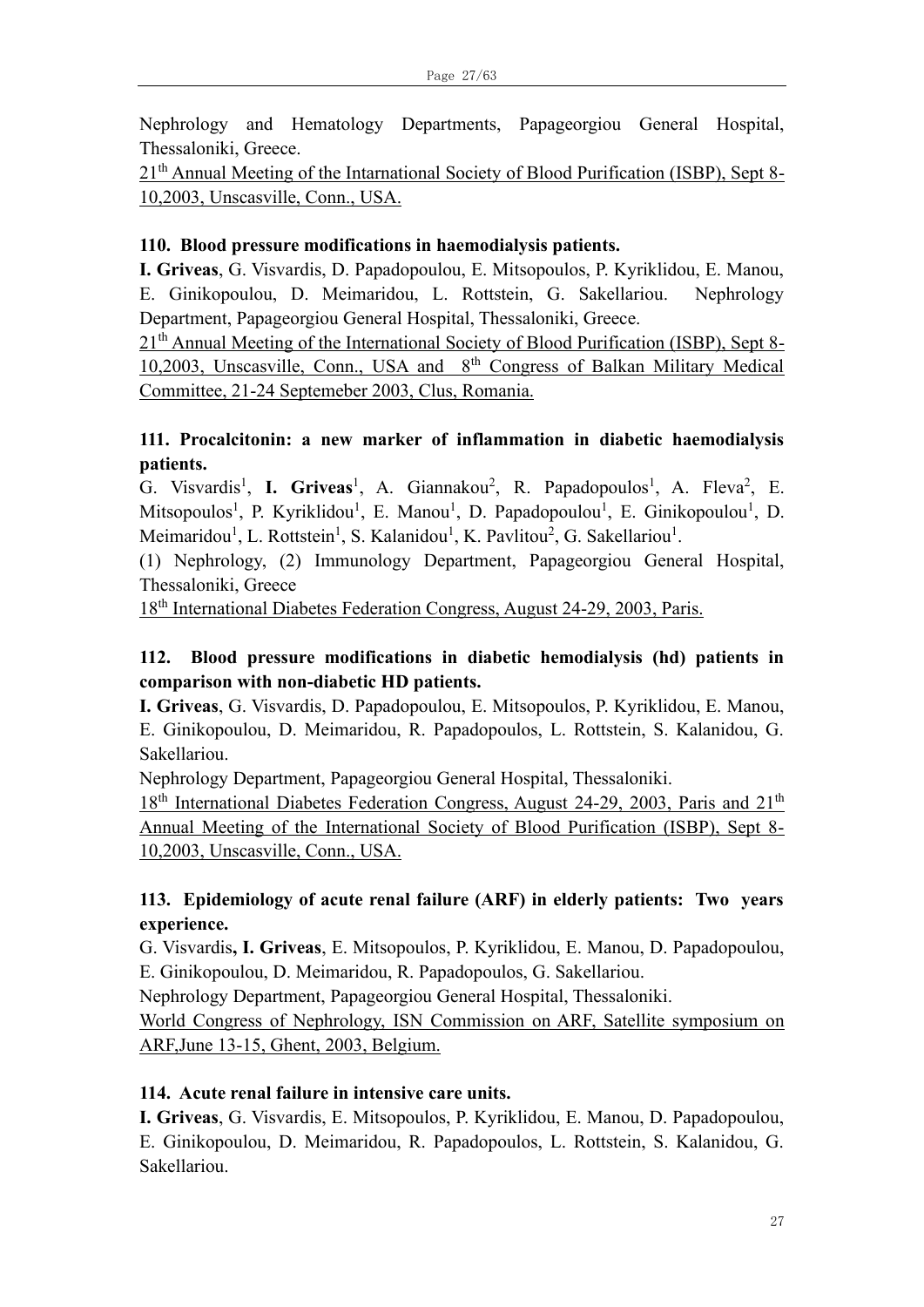Nephrology Department, Papageorgiou General Hospital, Thessaloniki.

World Congress of Nephrology, ISN Commission on ARF, Satellite symposium on ARF, June 13-15, Ghent, 2003, Belgium.

# **115. Blood pressure modifications in hemodialysis (HD) patients at the initiation of HD in comparison with long term HD patients.**

G. Visvardis, **I. Griveas**, D. Papadopoulou, E. Mitsopoulos, P. Kyriklidou, E. Manou, D. Meimaridou, E. Ginikopoulou, R. Papadopoulos, S. Kalanidou, L. Rottstein, G. Sakellariou.

Nephrology Department, Papageorgiou General Hospital, Thessaloniki.

World Congress of Nephrology, June 8-12, 2003, Berlin, Germany and  $21<sup>th</sup>$  Annual Meeting of the International Society of Blood Purification (ISBP), Sept 8-10,2003, Unscasville, Conn., USA.

### **116. Malfunction of vascular access in hemodialysis patients in association with serum homocystein levels and other parameters.**

P. Kyriklidou, D. Meimaridou, E. Manou, E. Mitsopoulos, D. Papadopoulou, E. Ginikopoulou, G. Papaioannou, G. Visvardis, **I. Griveas**, E. Matziou, R. Papadopoulos, S. Kalanidou, L. Rottstein, G. Sakellariou.

Nephrology and Hematology Departments, Papageorgiou General Hospital, Thessaloniki, Greece.

World Congress of Nephrology, June 8-12, 2003, Berlin, Germany.

# **117. Serum cystatin-c concentration as a marker of glomerular filtration rate.**

G. Visvardis, **I. Griveas**, R. Zilidou, E. Mitsopoulos, D. Papadopoulou, P. Kyriklidou, E. Manou, E. Ginikopoulou, D. Meimaridou, R. Papadopoulos, K. Pavlitou, G. Sakellariou.

Nephrology and Immunology Departments, Papageorgiou General Hospital, Thessaloniki, Greece.

World Congress of Nephrology, June 8-12, 2003, Berlin, Germany.

#### **118. CT- angiography as a screening test for renovascular hypertension.**

**I. Griveas**, D. Papadopoulou, V. Souftas, E. Mitsopoulos, D. Melidis, P. Kyriklidou, E. Ginikopoulou, D. Meimaridou, G. Visvardis, E. Manou, R. Papadopoulos, M. Tsiatsiou, I. Tsitouridis, G. Sakellariou.

Nephrology and Radiology Departments, Papageorgiou General Hospital, Thessaloniki, Greece.

World Congress of Nephrology, June 8-12, 2003, Berlin, Germany and 13<sup>th</sup> European Meeting on Hypertension, Milan, Italy, June 13/17, 2003.

# **119. Monthly control of adequancy through comparison of the predicted and delivered dose in the chronic haemodialysis session.**

P. Anassis, A. Galinas, **I. Griveas**, C. Sirgiannis, K. Andrikakou. Renal unit, Sparta Hospital, Lakonia, Greece.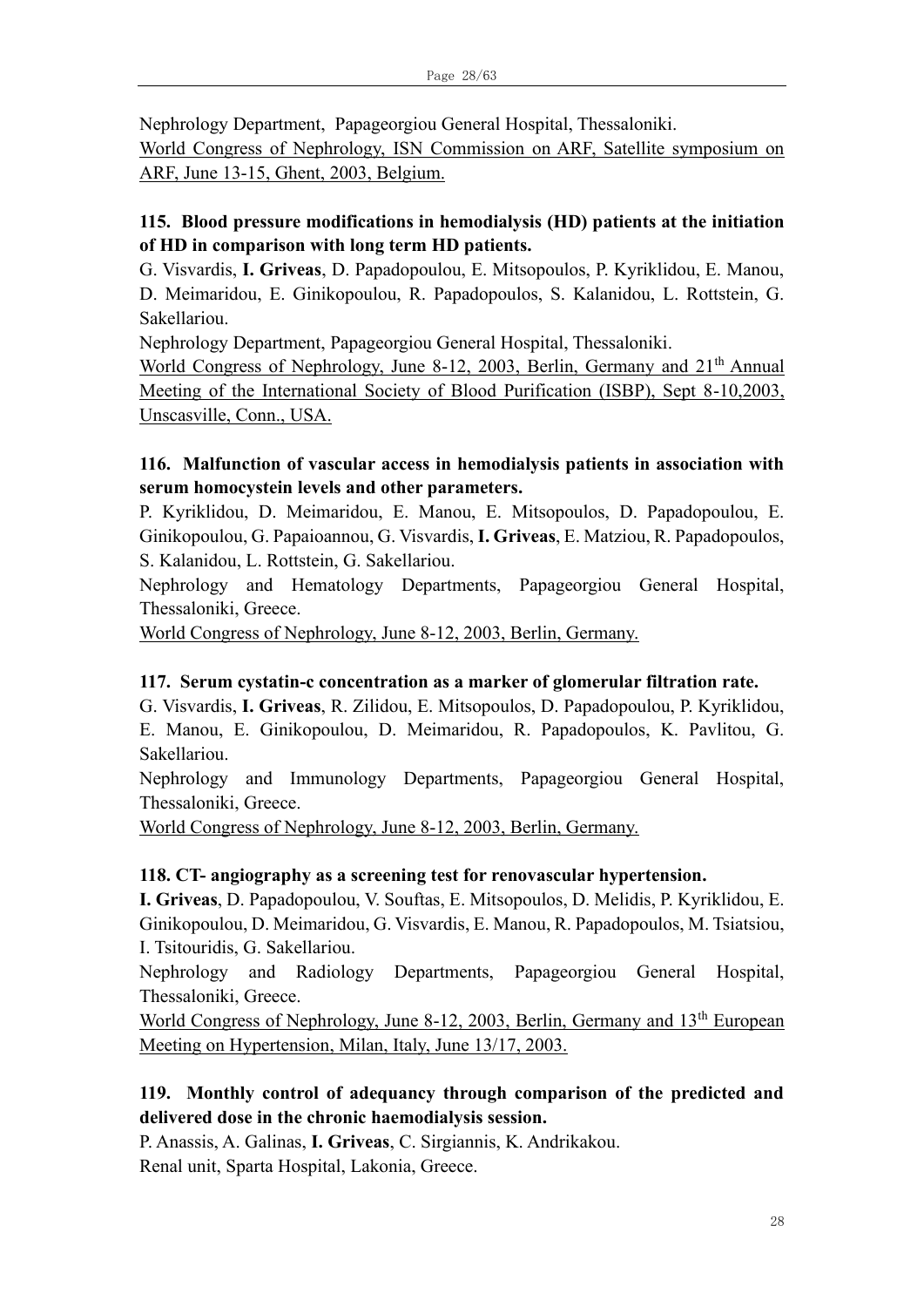Renal unit, 401 Army Hospital, Athens, Greece. World Congress of Nephrology, June 8-12, 2003, Berlin, Germany.

### **120. Ηematuria among young men: Epidemiology and examination with electron microscopy.**

G. Stavianoudakis, **I. Griveas**, K. Karamitsos, B. Wagner I. Boletis. Nephrology, 401 Military Hospital Athens, Greece, Histopathology Northern General Hospital, Sheffield, United Kingdom, Nephrology Laiko General Hospital, Athens , Greece World Congress of Nephrology, June 8-12, 2003, Berlin, Germany.

# **121. The Body Mass Index, lipoprotein metabolism and peritoneum function in patients under peritoneal dialysis.**

P. Anasis, A. Tzouganatou, K. Andrikakou, **I. Griveas,** K Kolia. Renal Unit of Sparta Hospital, Greece.

65th Meeting of Hellenic Nephrology Society, Athens 13-15 March 2003.

### **122. Hypocalciemia in a patient with idiopathic hyperparathyroidism.**

**I. Griveas,** M Psallas, S. Koutsoubou, L. Karnesis.

Internal Medicine Department, 401 Military Hospital of Athens.

19th Armed Forces Medical Congress, 7-10 November, Thressaloniki.

# **123. Mortality prognostic values in end-stage renal patients under peritoneal dialysis: Two Years Experience.**

**I. Griveas**, G. Visvardis, E. Mitsopoulos, P. Kyriklidou, E. Manou, D. Papadopoulou, E. Ginikopoulou, D. Meimaridou, R. Papadopoulos, L. Rottstein, S. Kalanidou, G. Sakellariou.

Nephrology Department, Papageorgiou General Hospital, Thessaloniki. 19th Armed Forces Medical Congress, 7-10 November Thressaloniki.

# **124. Treatment of hypertension in hemodialysis patients.**

**I. Griveas**, G. Visvardis, E. Mitsopoulos, P. Kyriklidou, E. Manou, D. Papadopoulou, E. Ginikopoulou, D. Meimaridou, R. Papadopoulos, L. Rottstein, S. Kalanidou, G. Sakellariou.

Nephrology Department, Papageorgiou General Hospital, Thessaloniki. 19th Armed Forces Medical Congress, 7-10 November Thressaloniki.

# **125. Comparative analysis of two dialyzers in provocation of oxidative stress after iv administration of Fe during hemodialysis session.**

**I. Griveas**, G. Visvardis, E. Mitsopoulos, P. Kyriklidou, E. Manou, D. Papadopoulou, E. Ginikopoulou, D. Meimaridou, R. Papadopoulos, L. Rottstein, S. Kalanidou, G. Sakellariou.

Nephrology Department, Papageorgiou General Hospital, Thessaloniki. 11th Cretan Congress, Chania 1-3 November 2002.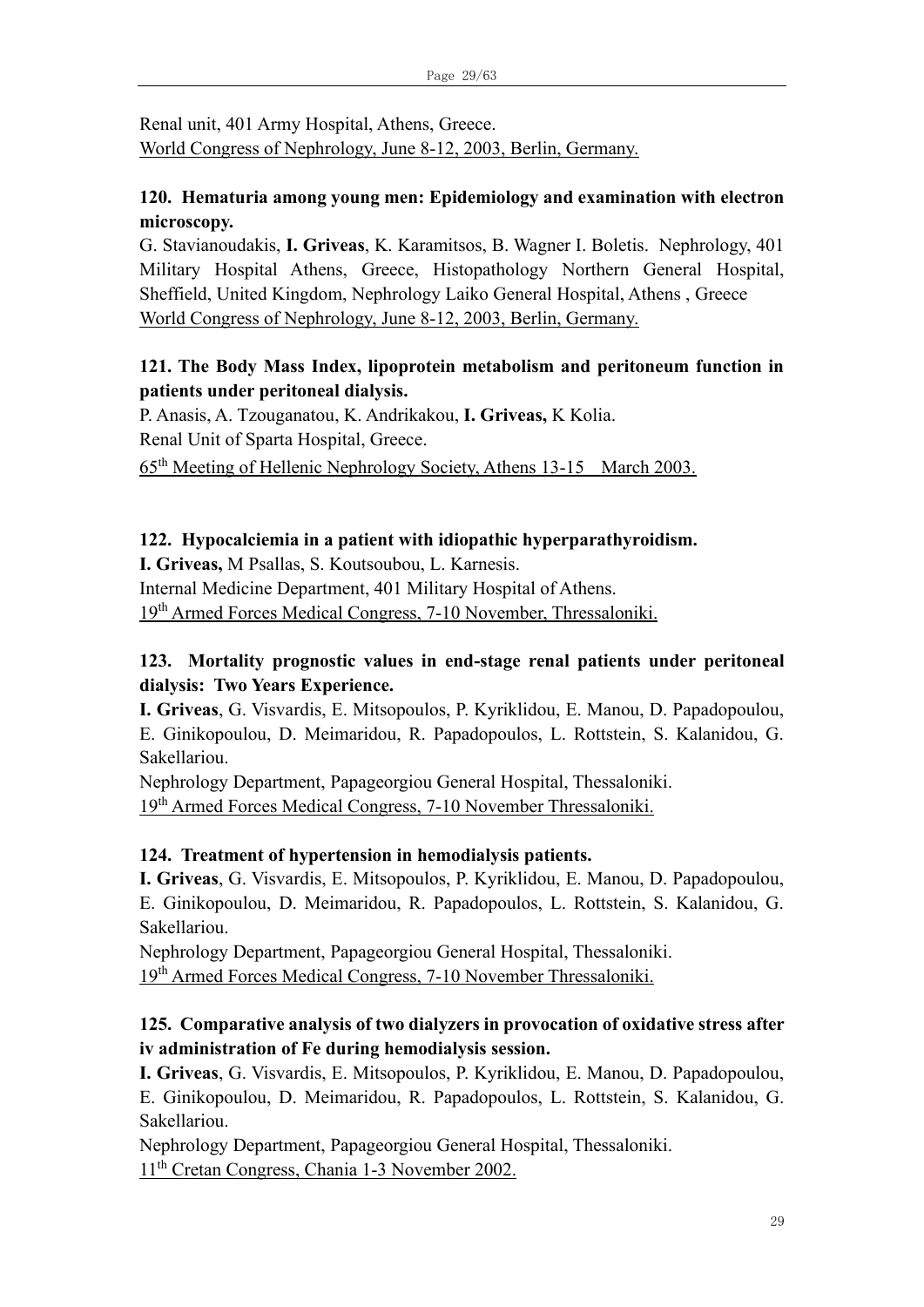# **126. Experience of application of plasmapheresis, immunoadsorption and LDLapheresis in a Nephrology Department.**

**I. Griveas**, G. Visvardis, E. Mitsopoulos, P. Kyriklidou, E. Manou, D. Papadopoulou, E. Ginikopoulou, D. Meimaridou, R. Papadopoulos, L. Rottstein, S. Kalanidou, G. Sakellariou.

Nephrology Department, Papageorgiou General Hospital, Thessaloniki. 11th Cretan Congress, Chania 1-3 November 2002.

#### **127. Evaluation of sevelamer on lipid profile of haemodialysis patients.**

I. Griveas, G. Visvardis, E. Mitsopoulos, P. Kyriklidou, E. Manou, D. Papadopoulou, E. Ginikopoulou, D. Meimaridou, R. Papadopoulos, L. Rottstein, S. Kalanidou, G. Sakellariou.

Nephrology Department, Papageorgiou General Hospital, Thessaloniki. 11th Cretan Congress, Chania 1-3 November 2002.

### **128. Predictors of mortality in haemodialysis patients: Two years experience (early announcement).**

**I. Griveas**, G. Visvardis, E. Mitsopoulos, G. Dimas, D. Papadopoulou, P. Kyriklidou, D. Meimaridou, E. Ginikopoulou, R. Papadopoulos, G. Sakellariou. Department of Nephrology, Papageorgiou General Hospital, Greece.

7<sup>th</sup> Congress of Balkan Military Medical Committee, 6-10 October 2002, Athens, Greece.

#### **129. Acute renal failure (ARF) in elderly patients. One year experience.**

G. Dimas, G. Visvardis, **I. Griveas**, D. Papadopoulou, E. Mitsopoulos, P. Kyriklidou, D. Meimaridou, E. Ginikopoulou, R. Papadopoulos, G. Sakellariou. Department of Nephrology, Papageorgiou General Hospital, Greece.

7<sup>th</sup> Congress of Balkan Military Medical Committee, 6-10 October 2002, Athens, Greece.

# **130. Prevalence of antiocardiolipin and anti-beta2 glycoprotein 1 antibodies in Greek patients with SLE.**

A. Paulitou, V. Galanopoulou, G. Papaioannou, A. Giannakou, M. Speletas, R. Zilidou, A. Fleva, D. Papadopoulou, **I. Griveas**, G. Sakellariou. Papageorgiou General Hospital, Thessaloniki, Greece.

10<sup>th</sup> International Congress on Antiphospholipid Antibodies.

# **131. Effects of a Vitamin E-Bonded hemodialyzer on iron induced oxidative stress during a hemodialysis session.**

E. Mitsopoulos, **I. Griveas**, K. Anagnostopoulos, R. Papadopoulos, P. Kyriklidou, D. Papadopoulou, E. Ginikopoulou, D. Meimaridou, G. Sakellariou. Department of Nephrology, Papageorgiou General Hospital, Thessaloniki.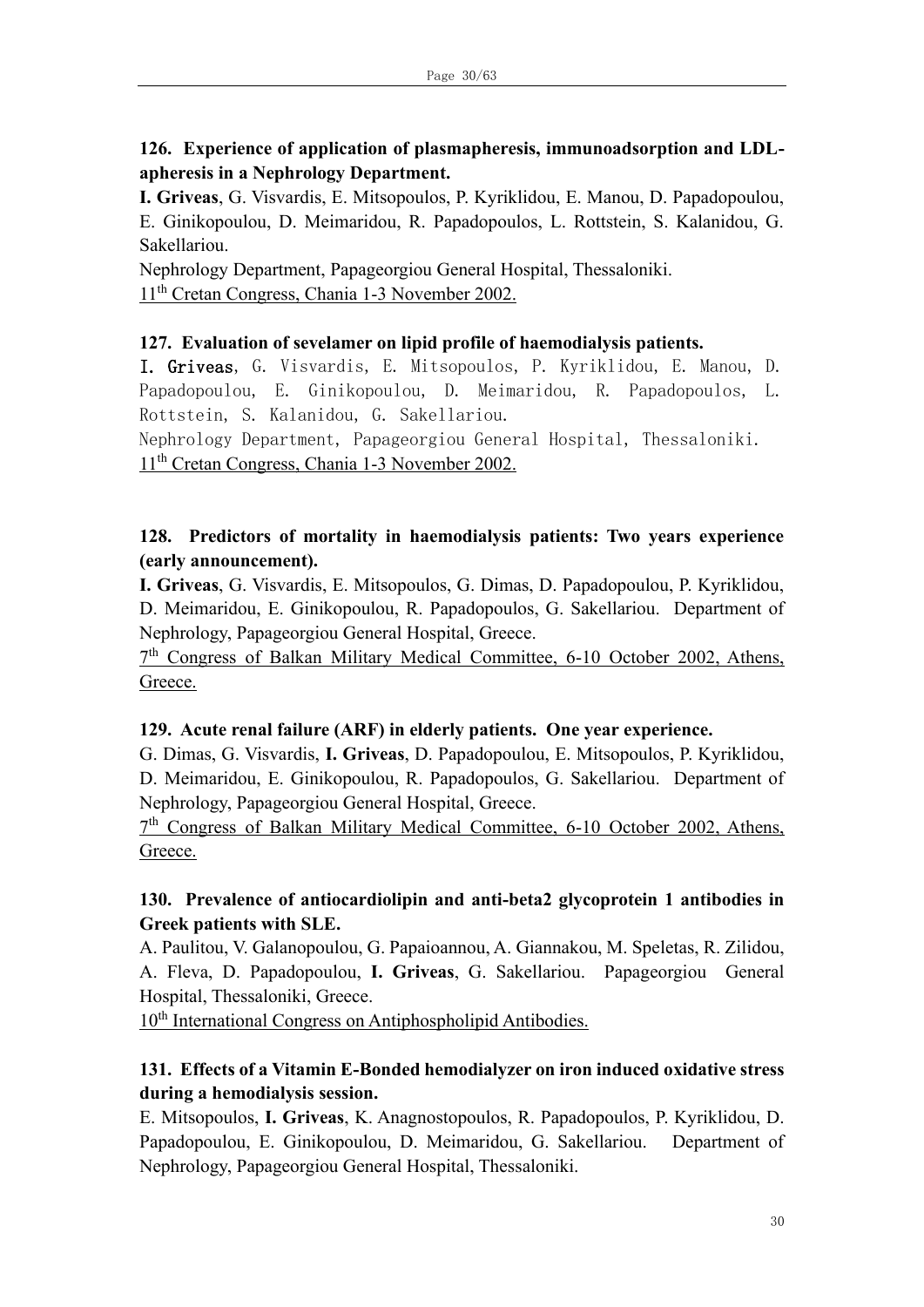20<sup>th</sup> Annual Meeting of the International Society of Blood Purification (ISBP), Sept 5-7 2002, Celle, Germany.

#### **132. Erythropoiesis and folic acid supplementation in hemodialysis patients.**

E. Mitsopoulos, E. Ginikopoulou, A. Giannakou, P. Kyriklidou, D. Papadopoulou, D. Meimaridou, **I. Griveas**, E. Katodrytou, S. Zanos, G. Dimas, R. Papadopoulos, V. Lagopoulos, M. Tsiatsiou, A. Paulitou, G. Sakellariou.

Department of Nephrology, Papageorgiou General Hospital, Thessaloniki.

20<sup>th</sup> Annual Meeting of the International Society of Blood Purification (ISBP), Sept 5-7 2002, Celle, Germany.

#### **133. Symptomatic hypotension: Comparative study of five prevention methods.**

P. Kyriklidou, **I. Griveas**, E. Mitsopoulos, D. Papadopoulou, D. Meimaridou, E. Ginikopoulou, G. Sakellariou.

Department of Nephrology, Papageorgiou General Hospital, Thessaloniki.

ΧΧΧΙΧ ERA/EDTA Congress, July 14-17, 2002- Copenhagen, Denmark and 12th Hellenic Nephrology Congress, 29/5-2/6/2002, Ioannina, Greece.

### **134. Prognostic significance of iron status indices haemodialysis patients receiving erythropoietin (EPO).**

E. Mitsopoulos, E. Ginikopoulou, A. Pavlitou, E. Katodritou, D. Meimaridou, P. Kyriklidou, D. Papadopoulou, E. Matziou, A. Giannakou, D. Triantafyllidou, K. Anagnostopoulos, **I. Griveas**, G. Sakellariou.

Department of Nephrology, Papageorgiou General Hospital, Thessaloniki. ΧΧΧΙΧ ERA/EDTA Congress, July 14-17, 2002- Copenhagen, Denmark.

# **135. Εffects of sevelamer hydrochloride (RENAGEL ) on biochemical profiles in haemodialysis patients.**

E. Mitsopoulos, **I. Griveas**, P. Kyriklidou, D. Papadopoulou, D. Meimaridou, E. Ginikopoulou, G. Sakellariou.

Department of Nephrology, Papageorgiou General Hospital, Thessaloniki. ΧΧΧΙΧ ERA/EDTA Congress, July 14-17, 2002- Copenhagen, Denmark.

# **136. Εffects of sevelamer hydrochloride (RENAGEL) in haemodialysis patients with secondary hyperparathyroidism (s HPT).**

E. Mitsopoulos, **I. Griveas**, P. Kyriklidou, D. Papadopoulou, D. Meimaridou, E. Ginikopoulou, R. Papadopoulos, G. Dimas, M. Tsiatsiou, G. Sakellariou. Department of Nephrology, Papageorgiou General Hospital, Thessaloniki.

ΧΧΧΙΧ ERA / EDTA Congress, July 14-17,2002- Copenhagen, Denmark.

#### **137. Factors affecting lipid profile of hemodialysis patients.**

E. Mitsopoulos, **I. Griveas**, P. Kyriklidou, D. Papadopoulou, D. Meimaridou, E. Ginikopoulou, G. Sakellariou.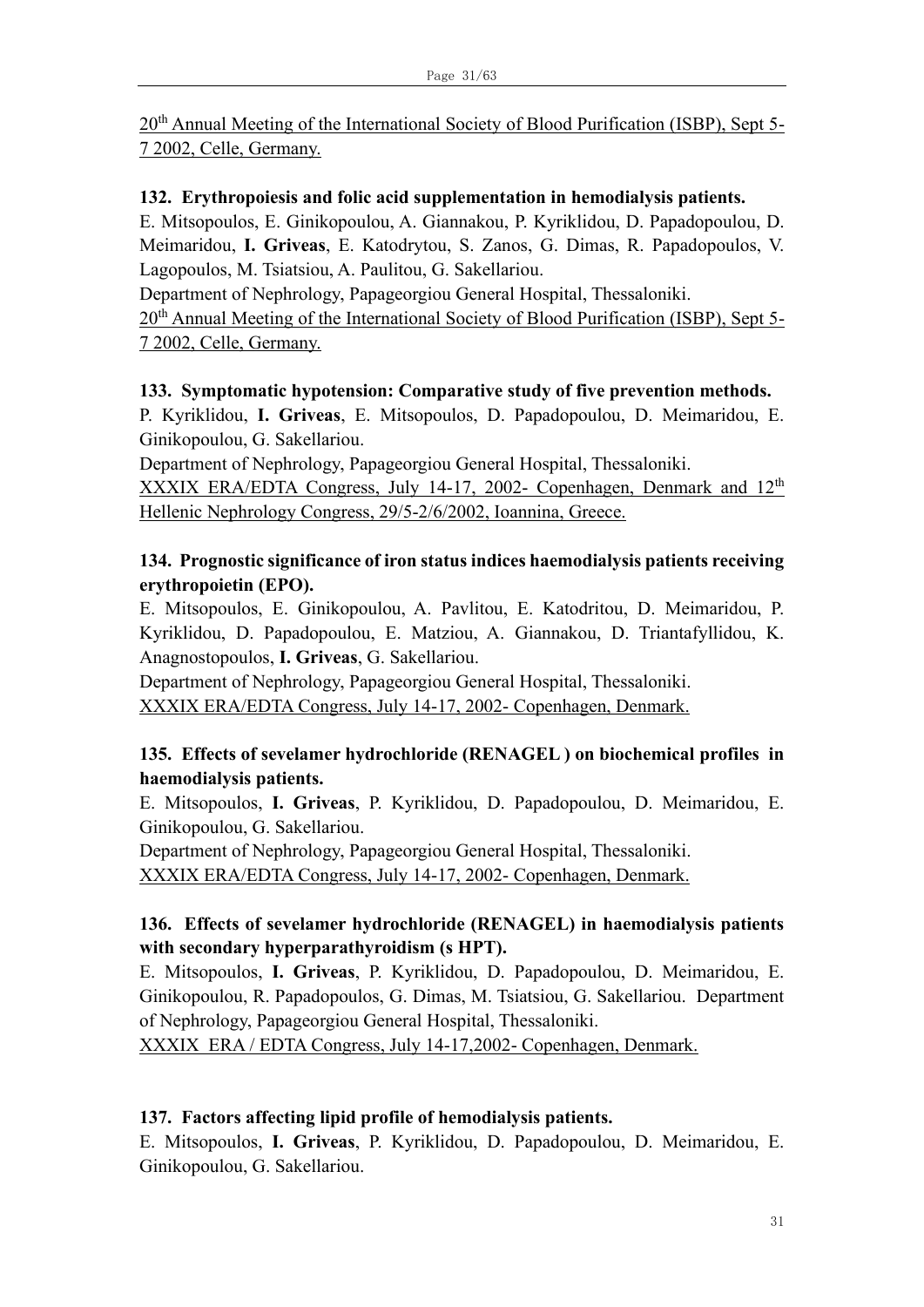Department of Nephrology, Papageorgiou General Hospital, Thessaloniki. 12th Hellenic Nephrology Congress, 29/5-2/6/2002, Ioannina, Greece.

#### **138. Effects of acidosis on nutrition of hemodialysis patients.**

P. Anasis, A. Tzouganatou, K. Andrikakou, **I. Griveas,** K Kolia. Renal Unit of Sparta Hospital, Greece. 12th Hellenic Nephrology Congress, 29/5-2/6/2002, Ioannina, Greece.

#### **139. Bioimpedance as an estimator of fluids compartment size of the body in patients on hemodialysis.**

P. Anasis, A. Tzouganatou, K. Andrikakou, **I. Griveas,** K Kolia. Renal Unit of Sparta Hospital, Greece.  $12<sup>th</sup>$  Hellenic Nephrology Congress, 29/5-2/6/2002, Ioannina, Greece.

#### **140. Administartion of folic acid and erythropoetic in hemodialysis patients.**

**I. Griveas**, G. Visvardis, E. Mitsopoulos, P. Kyriklidou, E. Manou, D. Papadopoulou, E. Ginikopoulou, D. Meimaridou, R. Papadopoulos, L. Rottstein, S. Kalanidou, G. Sakellariou.

Nephrology Department, Papageorgiou General Hospital, Thessaloniki. 12th Hellenic Nephrology Congress, 29/5-2/6/2002, Ioannina, Greece.

#### **141. Risk factors for vascular calcifications in hemodialysis patients.**

**I. Griveas**, G. Visvardis, E. Mitsopoulos, P. Kyriklidou, E. Manou, D. Papadopoulou, E. Ginikopoulou, D. Meimaridou, R. Papadopoulos, L. Rottstein, S. Kalanidou, G. Sakellariou.

Nephrology Department, Papageorgiou General Hospital, Thessaloniki. 12th Hellenic Nephrology Congress, 29/5-2/6/2002, Ioannina, Greece.

### **142. Effect of PTH and calcium channel blockers on hyperlipidemia of nondiabetic haemodialysis patients.**

**I. Griveas**, G. Visvardis, E. Mitsopoulos, P. Kyriklidou, E. Manou, D. Papadopoulou, E. Ginikopoulou, D. Meimaridou, R. Papadopoulos, L. Rottstein, S. Kalanidou, G. Sakellariou.

Nephrology Department, Papageorgiou General Hospital, Thessaloniki.  $12<sup>th</sup>$  Hellenic Nephrology Congress,  $29/5-2/6/2002$ , Ioannina, Greece.

#### **143. Emergencies during haemodialysis session.**

**I. Griveas**, G. Visvardis, E. Mitsopoulos, P. Kyriklidou, E. Manou, D. Papadopoulou, E. Ginikopoulou, D. Meimaridou, R. Papadopoulos, L. Rottstein, S. Kalanidou, G. Sakellariou.

Nephrology Department, Papageorgiou General Hospital, Thessaloniki.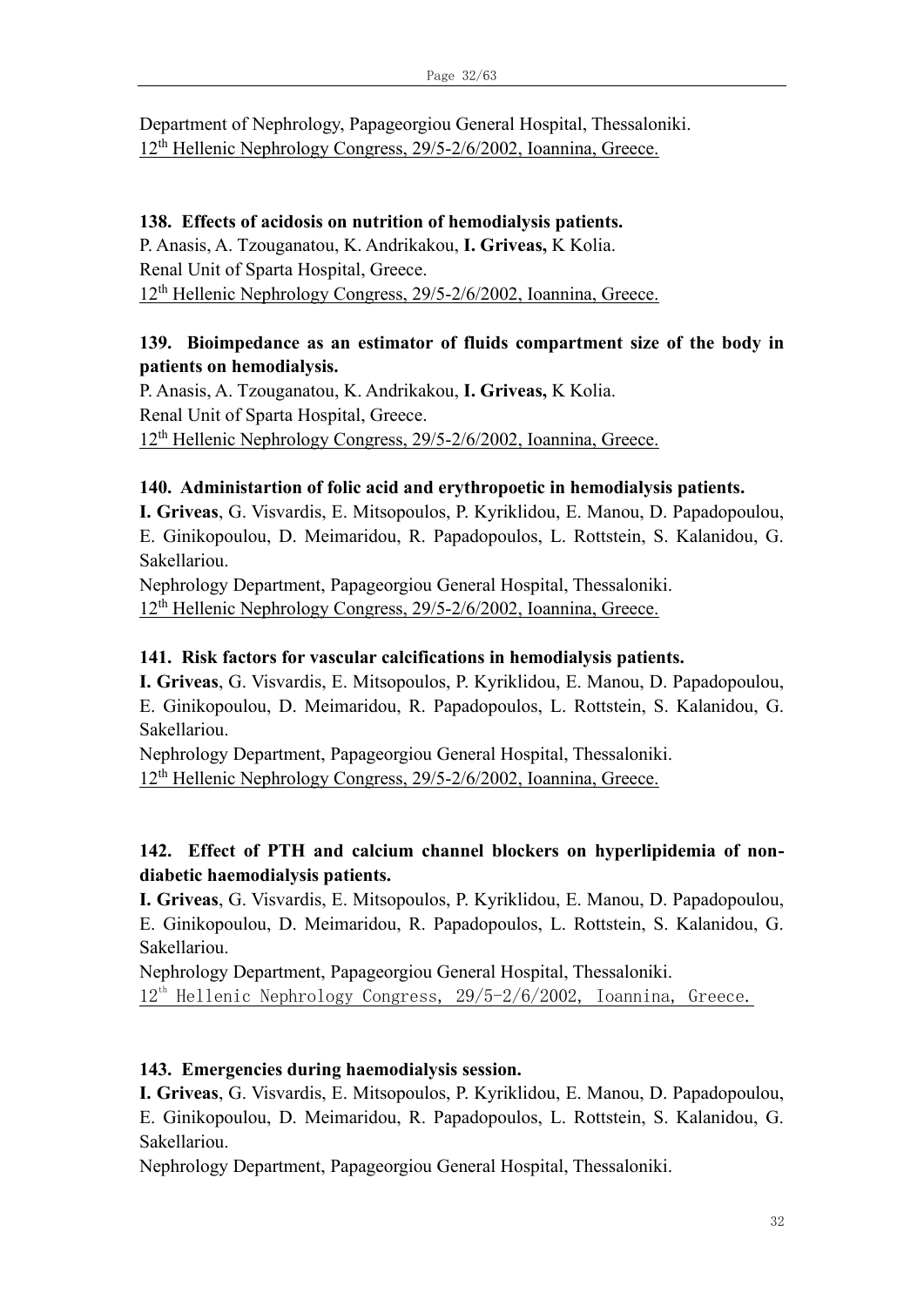5 th Hellenic Nephrology Nurses Congress, 16/5-19/5/2002, Kos, Greece.

### **144. Diabetic patients on haemodialysis**

**I. Griveas**, G. Visvardis, E. Mitsopoulos, P. Kyriklidou, E. Manou, D. Papadopoulou, E. Ginikopoulou, D. Meimaridou, R. Papadopoulos, L. Rottstein, S. Kalanidou, G. Sakellariou. Nephrology Department, Papageorgiou General Hospital, Thessaloniki, Greece.  $5<sup>th</sup>$  Hellenic Nephrology Nurses Congress, 16/5-19/5/2002, Kos, Greece.

# **145. Peritoneal dialysis as method homeostasis water and electrolytes in patient with sufficient cardiac failure and mild renal failure.**

**I. Griveas**, G. Visvardis, E. Mitsopoulos, P. Kyriklidou, E. Manou, D. Papadopoulou, E. Ginikopoulou, D. Meimaridou, R. Papadopoulos, L. Rottstein, S. Kalanidou, G. Sakellariou.

Nephrology Department, Papageorgiou General Hospital, Thessaloniki.

62<sup>nd</sup> Meeting of Hellenic Nephrology Society, Thessaloniki 22-23 November 2001.

# **146. Effective treatment of tumoral calcification in upper arm of a hemodialysis patient.**

**I. Griveas**, G. Visvardis, E. Mitsopoulos, P. Kyriklidou, E. Manou, D. Papadopoulou, E. Ginikopoulou, D. Meimaridou, R. Papadopoulos, L. Rottstein, S. Kalanidou, G. Sakellariou.

Nephrology Department, Papageorgiou General Hospital, Thessaloniki.

62nd Meeting of Hellenic Nephrology Society, Thessaloniki 22-23 November 2001.

#### **147. Spontaneous subcapsule hematoma in a haemodialysis patient.**

**I. Griveas**, G. Visvardis, E. Mitsopoulos, P. Kyriklidou, E. Manou, D. Papadopoulou, E. Ginikopoulou, D. Meimaridou, R. Papadopoulos, L. Rottstein, S. Kalanidou, G. Sakellariou.

Nephrology Department, Papageorgiou General Hospital, Thessaloniki.

62nd Meeting of Hellenic Nephrology Society, Thessaloniki 22-23 November 2001.

#### **148. CT-angiography as a diagnostic tool or renovascular hypertension**

**I. Griveas**, G. Visvardis, E. Mitsopoulos, P. Kyriklidou, E. Manou, D. Papadopoulou, E. Ginikopoulou, D. Meimaridou, R. Papadopoulos, L. Rottstein, S. Kalanidou, G. Sakellariou.

Nephrology Department, Papageorgiou General Hospital, Thessaloniki. 62<sup>nd</sup> Meeting of Hellenic Nephrology Society, Thessaloniki 22-23 November 2001.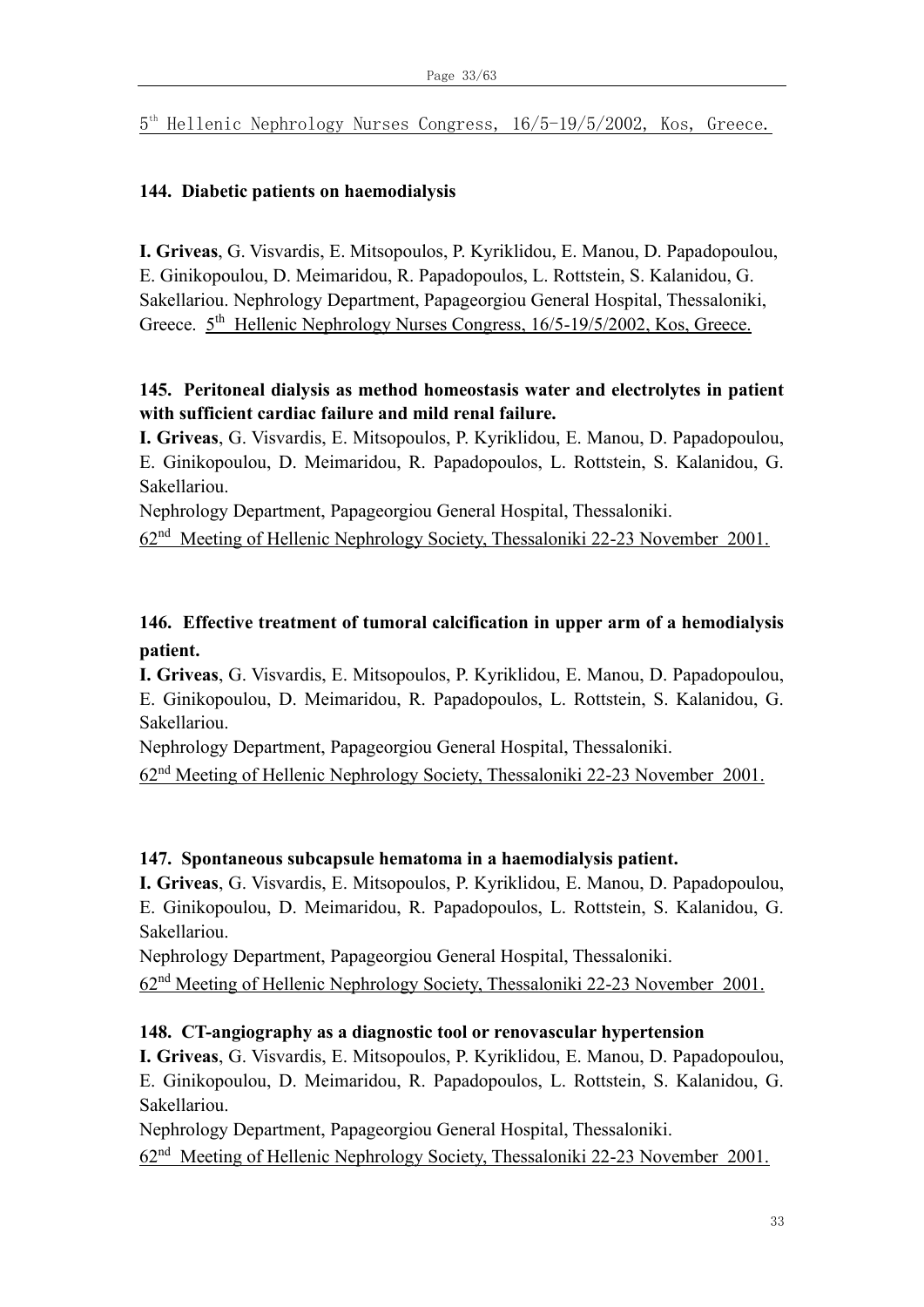# **149. Changes in lipid profiles during the first 6 months of dialysis and factors influencing them.**

S. Zanos, E. Mitsopoulos, D. Papadopoulou, P. Kyriklidou, **I. Griveas**, R. Papadopoulos, G. Sakellariou.

Department of Nephrology, Papageorgiou General Hospital, Thessaloniki.

<sup>5th</sup> Congress of the Balkan Cities Assosiation of Nephrology Dialysis, Transplantation and Artficial Organs (BANTAO), Thessaloniki, Sept. 30-Oct 3, 2001 and ASN/ISN World Congress of Nephrology, October 10-17, 2001- San Francisco, USA.

# **150. Dialysis hypotension: Comparative analysis of four prevention methods.**

P. Kyriklidou, E. Mitsopoulos, **I. Griveas**, D. Papadopoulou, R. Papadopoulos, M. Tsiatsiou, S. Zanos, G. Sakellariou.

Department of Nephrology, Papageorgiou General Hospital, Thessaloniki.

<sup>5th</sup> Congress of the Balkan Cities Assosiation of Nephrology Dialysis, Transplantation and Artficial Organs (BANTAO), Thessaloniki, Sept. 30-Oct 3, 2001" and ASN/ISN World Congress of Nephrology October 10-17, 2001- San Francisco, USA.

# **151. Renal osteodystrophy in chronic haemodialysis patients.**

E. Mitsopoulos, **I. Griveas**, D. Papadopoulou, P. Kyriklidou, R. Papadopoulos, S. Zanos, A. Liossatou, G. Sakellariou.

Department of Nephrology, Papageorgiou General Hospital, Thessaloniki.

<sup>5th</sup> Congress of the Balkan Cities Assosiation of Nephrology Dialysis, Transplantation and Artificial Organs (BANTAO), Thessaloniki, Sept. 30-Oct 3, 2001" and ASN/ISN World Congress of Nephrology October 10-17, 2001- San Francisco, USA.

# **152. Intravenous 1a(OH)D3 therapy on secondary hyperparathyroidism in haemodialysis patients.**

E. Mitsopoulos, **I. Griveas**, D. Papadopoulou, P. Kyriklidou, R. Papadopoulos, S. Zanos, A. Liossatou, G. Sakellariou.

Department of Nephrology, Papageorgiou General Hospital,Thessaloniki.

5<sup>th</sup> Congress of the Balkan Cities Assosiation of Nephrology Dialysis, Transplantation and Artficial Organs (BANTAO), Thessaloniki, Sept. 30-Oct 3, 2001 and ASN/ISN World Congress of Nephrology October 10-17, 2001- San Francisco, USA.

# **153. Laparoscopic placement of peritoneal catheter in patients with contraindication to CAPD.**

P. Anasis, A. Tzouganatou, K. Andrikakou, **I. Griveas,** K Kolia. Renal Unit of Sparta Hospital, Greece.

61st Meeting of Hellenic Nephrology Society, Athens, 15-16 March 2001.

# **154. Daily haemodialysis: a step towards ideal haemodialysis.**

P. Anasis, A. Tzouganatou, K. Andrikakou, **I. Griveas,** K Kolia.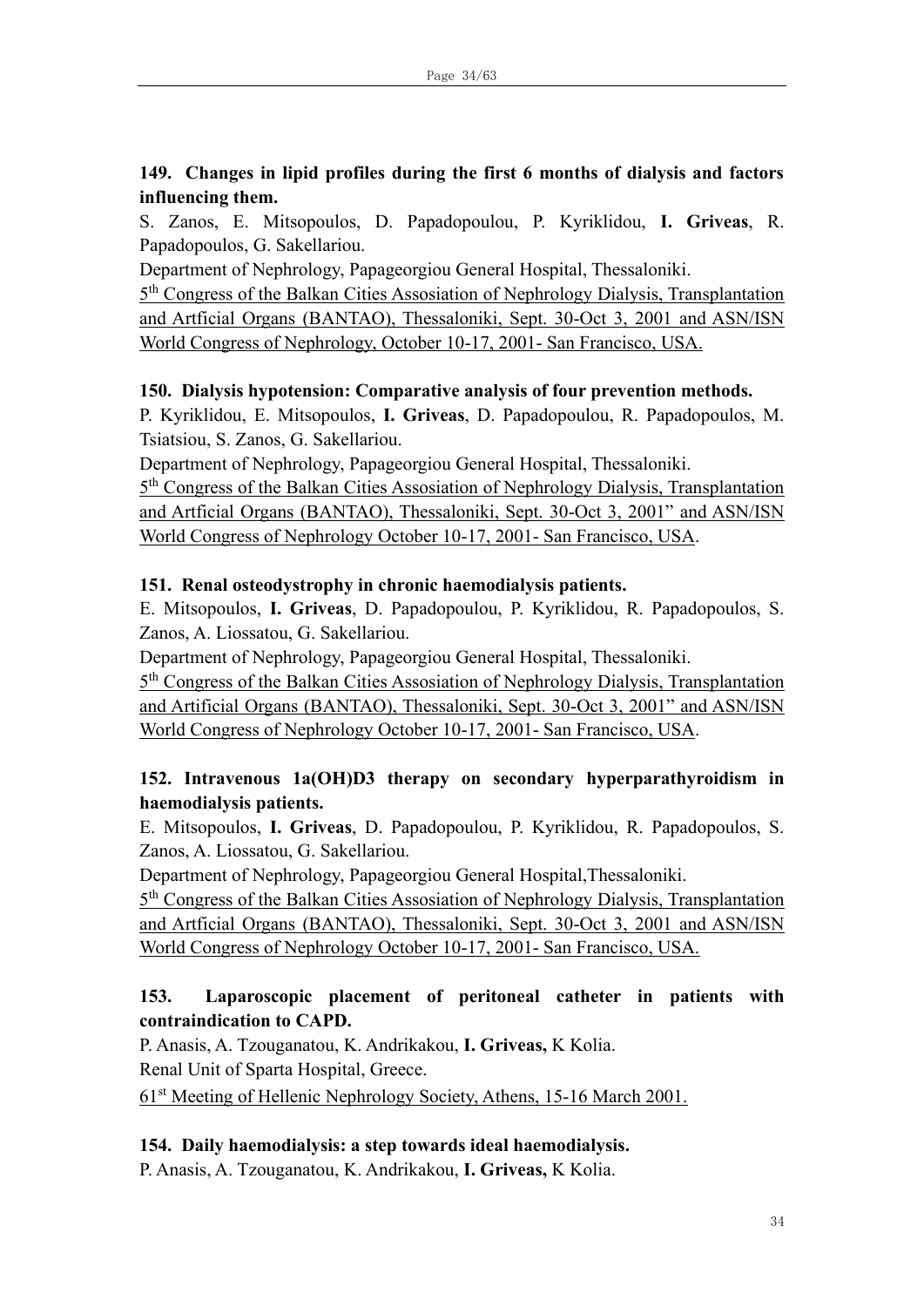Renal Unit of Sparta Hospital, Greece.

61st Meeting of Hellenic Nephrology Society, Athens, 15-16 March 2001.

# **155. Relapsing acute renal failure as first clinical symptom of Bartters' syndrome in a young adult.**

D. Koumoutsea, **I. Griveas,** S. Palla, K. Karamitsos. Nephrology Department, 401 Military Hospital of Athens. 61st Meeting of Hellenic Nephrology Society, Athens, 15-16 March 2001.

**156. End-stage renal disease as first clinical sign of hyperoxaluria in a young adult. I. Griveas,** D. Koumoutsea**,** S. Palla, K. Karamitsos, G. Stavianoudakis. Nephrology Department, 401 Military Hospital of Athens and Department of Chemical Pathology of University College London Hospitals.

60th Meeting of Hellenic Nephrology Society, Thessaloniki, 22-23 November 2000.

# **157. Diagnostic evaluation of microscopic hematouria in young adults.**

**I. Griveas,** D. Koumoutsea**,** S. Palla, K. Karamitsos, G. Stavianoudakis. Nephrology Department, 401 Military Hospital of Athens.

18th Armed Forces Medical Congress, 8-11 November 2000, Thressaloniki.

# **158. Two-way renal wash as feature of Sjogren syndrome.**

**I. Griveas,** D. Koumoutsea**,** S. Palla, K. Karamitsos, G. Stavianoudakis. Nephrology Department, 401 Military Hospital of Athens.

18th Armed Forces Medical Congress, 8-11 November 2000, Thressaloniki.

# **159. Membranous glomerulonephritis after administration of mezalazine.**

**I. Griveas,** D. Koumoutsea**,** S. Palla, K. Karamitsos, G. Stavianoudakis. Nephrology Department, 401 Military Hospital of Athens. 18th Armed Forces Medical Congress, 8-11 November 2000, Thressaloniki.

# **160. Tbc infection in haemodialysis population.**

**I. Griveas,** D. Koumoutsea**,** S. Palla, K. Karamitsos, G. Stavianoudakis. Nephrology Department, 401 Military Hospital of Athens. 11<sup>th</sup> Hellenic Nephrology Congress, 24/5-27/5/2000, Kalamata, Greece.

# **161. Is the evaluation of total body bioimpedance anticipate water disorders possible in haemodialysis patients?**

P. Anasis, A. Galinas, **I. Griveas.** 

Nephrology Department, 417 Veterans Army Administration Hospital (NIMTS), Athens, Greece.

11<sup>th</sup> Hellenic Nephrology Congress, 24/5-27/5/2000, Kalamata, Greece.

# **162. KT/V: the most effective equation.**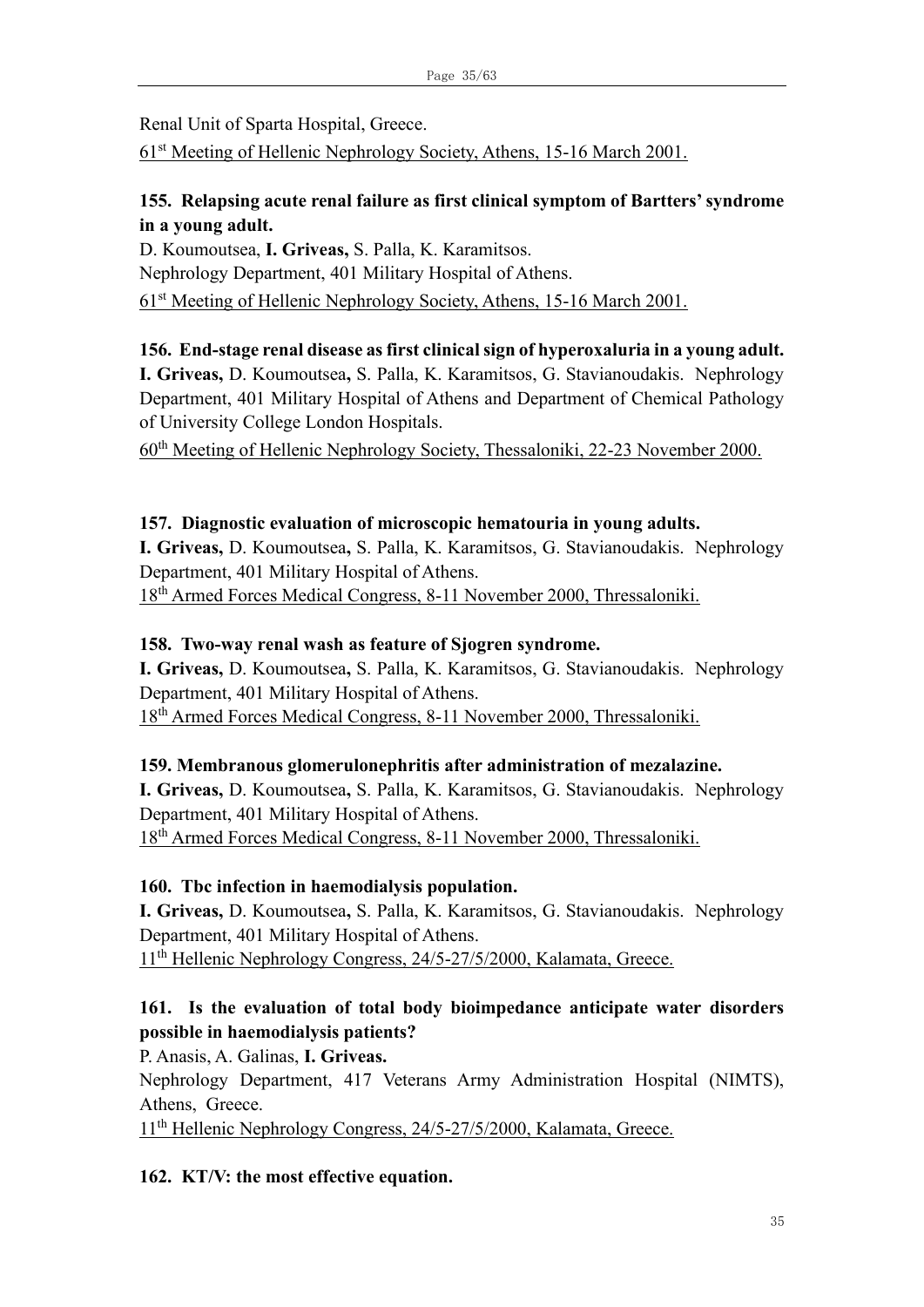P. Anasis, A. Galinas, **I. Griveas.** 

Nephrology Department, 417 Veterans Army Administration Hospital (NIMTS), Athens, Greece.

11th Hellenic Nephrology Congress, 24/5-27/5/2000, Kalamata, Greece

#### **163. Determination of GFR with bioimpedance method.**

P. Anasis, A. Galinas, **I. Griveas.**  Nephrology Department, 417 Veterans Army Administration Hospital (NIMTS), Athens, Greece. 11<sup>th</sup> Hellenic Nephrology Congress, 24/5-27/5/2000, Kalamata, Greece.

### **164. Changes of Body Mass Index in patiets with at least 6 months under CAPD.** P. Anasis **I. Griveas**, A. Galinas**.**

Nephrology Department, 417 Veterans Army Administration Hospital (NIMTS), Athens, Greece.

58th Meeting of Hellenic Nephrology Society, Thessaloniki, 24-25 November 1999.

#### **165. In vitro comparative evaluation of several systems of CAPD.**

P. Anasis **I. Griveas**, A. Galinas**.** 

Nephrology Department, 417 Veterans Army Administration Hospital (NIMTS), Athens, Greece.

58th Meeting of Hellenic Nephrology Society, Thessaloniki, 24-25 November 1999.

#### **166. Hemo-flow affects significantly KT/V.**

P. Anasis **I. Griveas**, A. Galinas**.** 

Nephrology Department, 417 Veterans Army Administration Hospital (NIMTS), Athens, Greece.

58th Meeting of Hellenic Nephrology Society, Thessaloniki, 24-25 November 1999.

*Publications*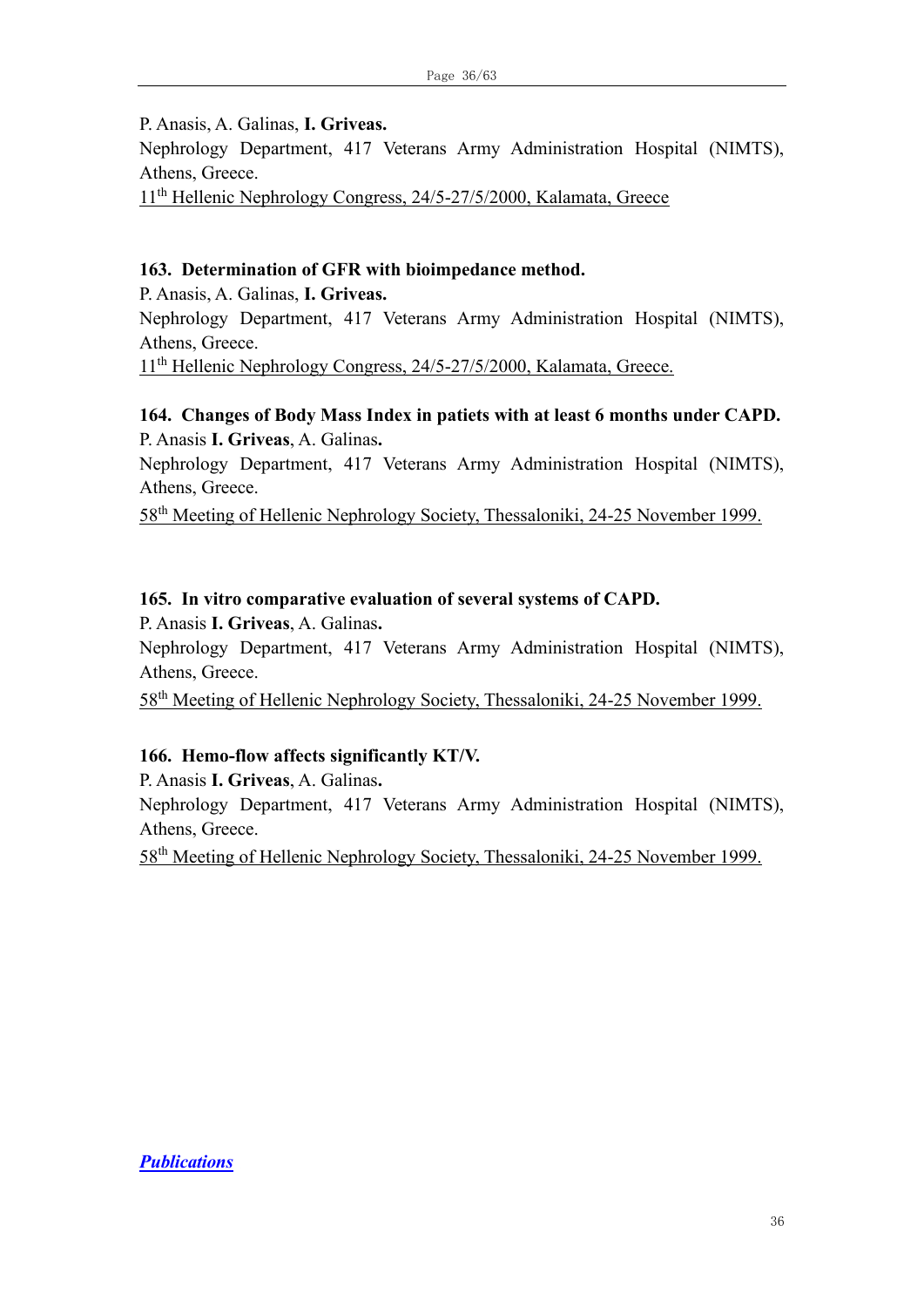# **1.SmartPD™ Automated Peritoneal Dialysis System as a New Sophisticated Choice for Urgent Integration in Replacement Therapy for a Patient with ESRD**

**Ioannis Griveas.**  *Army Share Fund Hospital of Athens, 417 NIMTS, Athens, Greece*. *JASN-SUPPELEMENT OCT 2021 FOR ASN-Renal week , San Diego , 4-7 November 2021*

**2.IgM and IgG antibody response to SARS-CoV-2 Infection and Viral RNA Persistence in hospitalized chronic kidney disease patients under Hemodialysis (HD)**

#### **Ioannis Griveas**

Nephrology Department, Army Share Fund Hospital of Athens, Greece, 417 NIMTS

*ASIAN JOURNAL OF MEDICAL SCIENCES, July 2021* 

**3.Soluble urokinase plasminogen activator receptor and its complicated role in hemodialysis (HD) patients with Covid-19 infection** 

**Ioannis Griveas1 , Antonios Schoinas2 , Anthi Balitsari3 , Gerasimos Asimakopoulos4 , Evaggelos Pratilas5 1 Medical** 

Nephrology Department, Army Share Fund Hospital of Athens, Greece, 417 NIMTS

*ASIAN JOURNAL OF MEDICAL SCIENCES, July 2021* 

# **4.HEMOPERFUSION IN HEMODIALYSIS PATIENTS WITH COVID-19 INFECTION: IMPACT ON CLINICAL COURSE**

**I.Griveas** 417 Army Share Fund Hospital of Athens, Greece

*Nephrology Dialysis and Transplantation , May 2021, Volume 36, Supplement 1*

#### **5.COVID-19 INFECTION IN HEMODIALYSIS**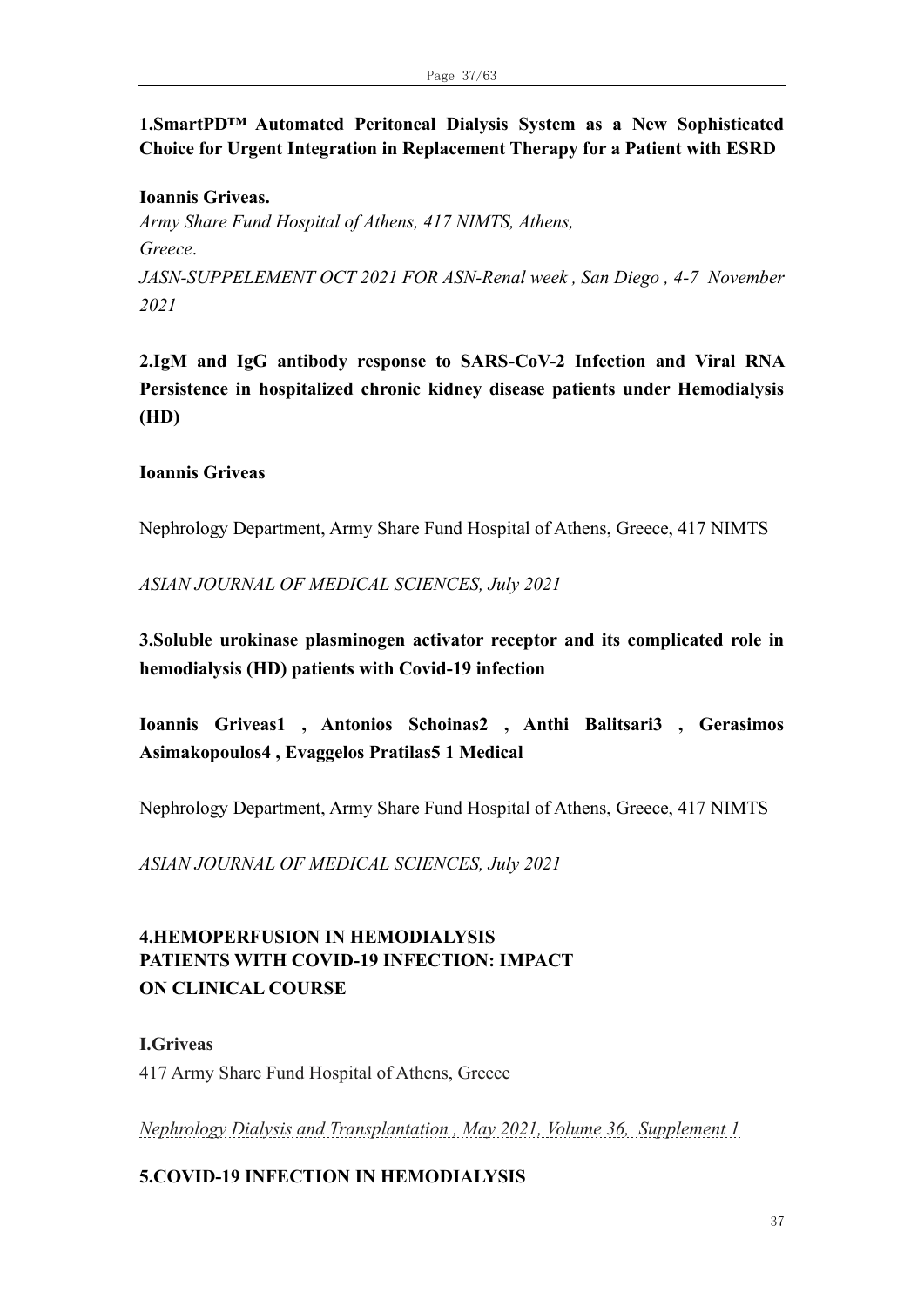### **PATIENTS:FINDINGS-EXPERIENCE-OUTCOME**

**I.Griveas**

417 Army Share Fund Hospital of Athens, Greece *Nephrology Dialysis and Transplantation , May 2021, Volume 36, Supplement 1*

# **6.SOLUBLE UROKINASE PLASMINOGEN ACTIVATOR RECEPTOR AND COVID-19 INFECTION IN HEMODIALYSIS PATIENTS**

**I.Griveas**

417 Army Share Fund Hospital of Athens, Greece

*Nephrology Dialysis and Transplantation , May 2021, Volume 36, Supplement 1*

**7.COVID-19 infection in patients receiving hemodialysis in Athens: Findings, experience, and outcome from a single Dialysis Unit** 

**Ioannis Griveas1 \*, Antonios Schoinas1 , Anthi Balitsari1 , Gerasimos Asimakopoulos1 , Evaggelos Pratilas1 1** 

Dept. of Nephrology, Army Share Fund Hospital of Athens 417 NIMTS, Greece

*Medical Science and Discovery, March 2021*

**8.Vascular Endothelial Growth Factor and Diabetic Nephropathy** 

▪ **Ioannis Griveas\*** 

**Nephrology Department in 417 Army Share Fund Hospital, Athens, Greece**

*Biomedical Journal of Scientific and Technical Research, February 2020*

**9.Heat-Shock Protein 27 kinetics in end stage renal disease patients**

**I Griveas\***

Nephrology Department, 417 Army Share Fund Hospital (NIMTS), Athens, Greece *Archives of Clinical Nephrology, September 2020*

**10."USE OF ASCORBATE-RICH DIALYSATE IN HEMODIALYSIS**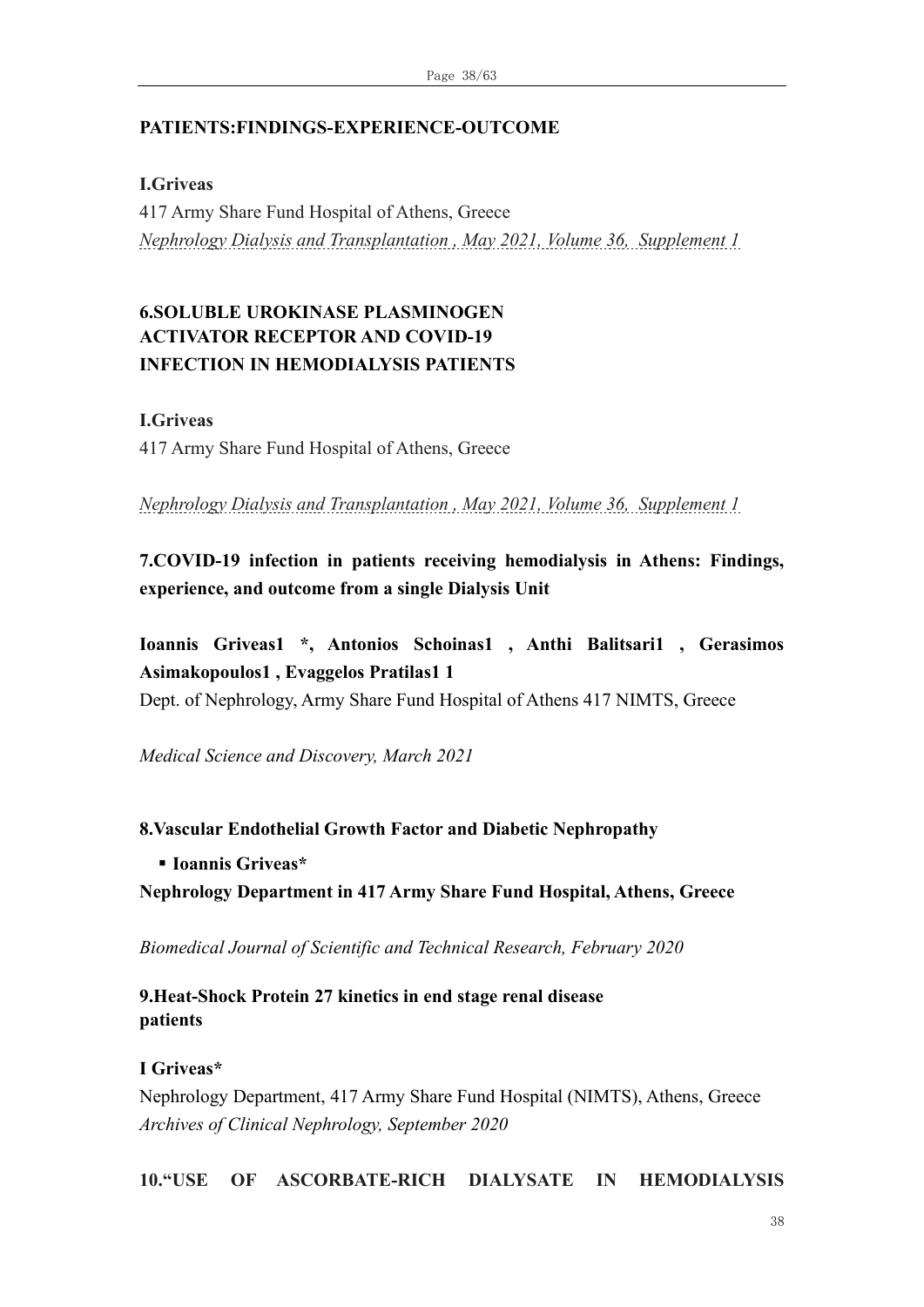### **PATIENTS"**

# **I. Griveas**

417 Army Share Fund Hospital of Athens, Greece

*Nephrology Dialysis and Transplantation , June 2020, Volume 35, Number 53*

# **11."PACLITAXEL-COATED BALLOON ANGIOPLASTY FOR STENOSIS OF ARTERIOVENOUS FISTULA IN PATIENTS UNDER HEMODIALYSIS: 18TH MONTH FOLLOW-UP"**

**I. Griveas, G. Vourliotakis, I Kantounakis, et al.** 

417 Army Share Fund Hospital of Athens, Greece

*Nephrology Dialysis and Transplantation , June 2020, Volume 35, Number 53*

# **12.The Importance of monitoring blood flow in the maintenance of vascular access in patients under hemodialysis Ioannis Griveas** 417 Army Share Fund Hospital, Athens, Greece

*JASN -ASN-Renal week , Washington DC, 5-10 November 2019*

# **13. Tumoral Calcinosis in hemodialysis patient**

**Ioannis Griveas** 417 Army Share Fund Hospital, Athens, Greece *JASN -ASN-Renal week , Washington DC, 5-10 November 2019*

# **14. Role of etelcalcetide in the management of secondary hyperparathyroidism in hemodialysis patients after 10 months therapy**

**Ioannis Griveas** 417 Army Share Fund Hospital, Athens, Greece *JASN -ASN-Renal week , Washington DC, 5-10 November 2019*

# **15. Paclitaxel-Coated Balloon Angioplasty for stenosis of access in Patients under Hemodialysis**

**Ioannis Griveas** 417 Army Share Fund Hospital, Athens, Greece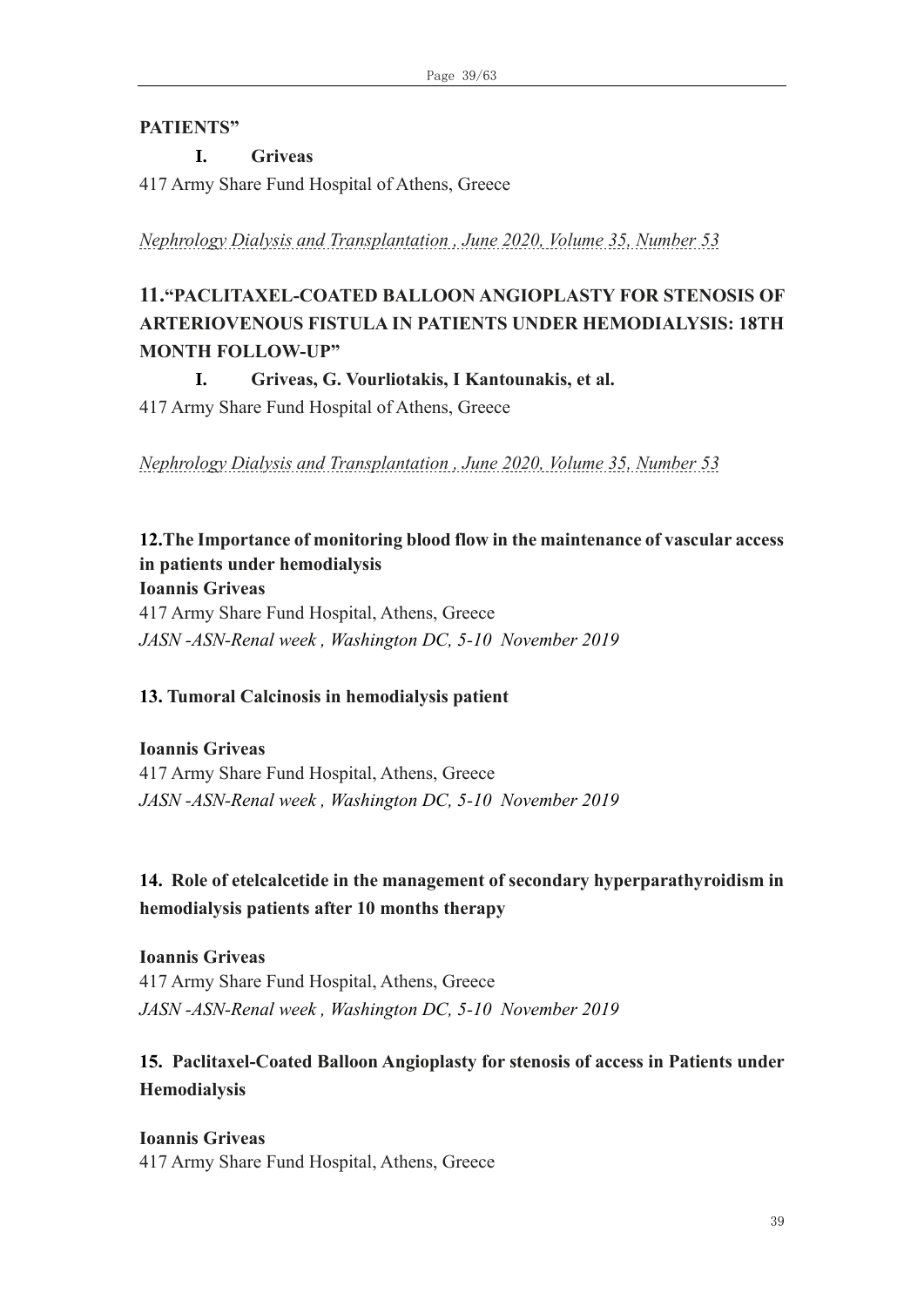*JASN -ASN-Renal week , Washington DC, 5-10 November 2019*

# **16.Efficacy and Tolerability of oral sucrosomial iron in CKD patients with anaemia and its association with CKD progression parameters Ioannis Griveas**

417 Army Share Fund Hospital, Athens, Greece *Blood Tranfusion 17, Supplement no 1, March 2019* 

### **17.Sucroferric oxyhydroxide: A novel phosphate binder for the management of mineral bone disease in dialysis patients**

**Griveas I\*,** Sitaras P, Andriopoulos C and Aktsiali M *Blood Heart Circ, Volume 3: 1-4, 2019*

# **18.The relation of parathyroid hormone and hematologic parameters under erythropoetin administration in hemodialysis patients.**

Theodora Papachrysanthou, Maria Aktsiali, **Ioannis Griveas**, Christos Andriopoulos, Panagiotis Sitaras, George I. Lambrou

Private Dialyis Unit "Nefroiatriki"

*JRPMS | September 2019 | Vol. 3, No. 3 | 106-112 106*

# **19.Treatment with cinacalcet in hemodialysis patients with severe secondary hyperparathyroidism influences bone mineral metabolism and anemia parameters.**

[Maria Aktsiali,](javascript:ShowAffiliation() [Theodora Papachrysanthou,](javascript:ShowAffiliation() **[Ioannis Griveas](javascript:ShowAffiliation()**, [Christos Andriopoulos,](javascript:ShowAffiliation() [Panagiotis Sitaras,](javascript:ShowAffiliation() [Ioannis K. Triantafyllopoulos,](javascript:ShowAffiliation() [George I. Lambrou\\*](javascript:ShowAffiliation()

Private Dialyis Unit "Nefroiatriki" *Current Drug Therapy 2019, DOI: [10.2174/1574885514666190802144629](https://doi.org/10.2174/1574885514666190802144629)*

# **20.The relation of parathyroid hormone and hematologic**

**parameters under erythropoetin administration in hemodialysis patients.**

Theodora Papachrysanthou, Maria Aktsiali, **Ioannis Griveas**, Christos Andriopoulos, Panagiotis Sitaras, George I. Lambrou

Private Dialyis Unit "Nefroiatriki"

*JRPMS | September 2019 | Vol. 3, No. 3 | 106-112 106*

# **21.HCV viraemia in anti-HCV-negative haemodialysis patients: Do we need HCV RNA detection test?**

Nikolaos Papadopoulos1, **Ioannis Griveas2**, Eirini Sveroni1, Vasiliki Argiana1, Antonios Kalliaropoulos3, Beatriz Martinez-Gonzalez3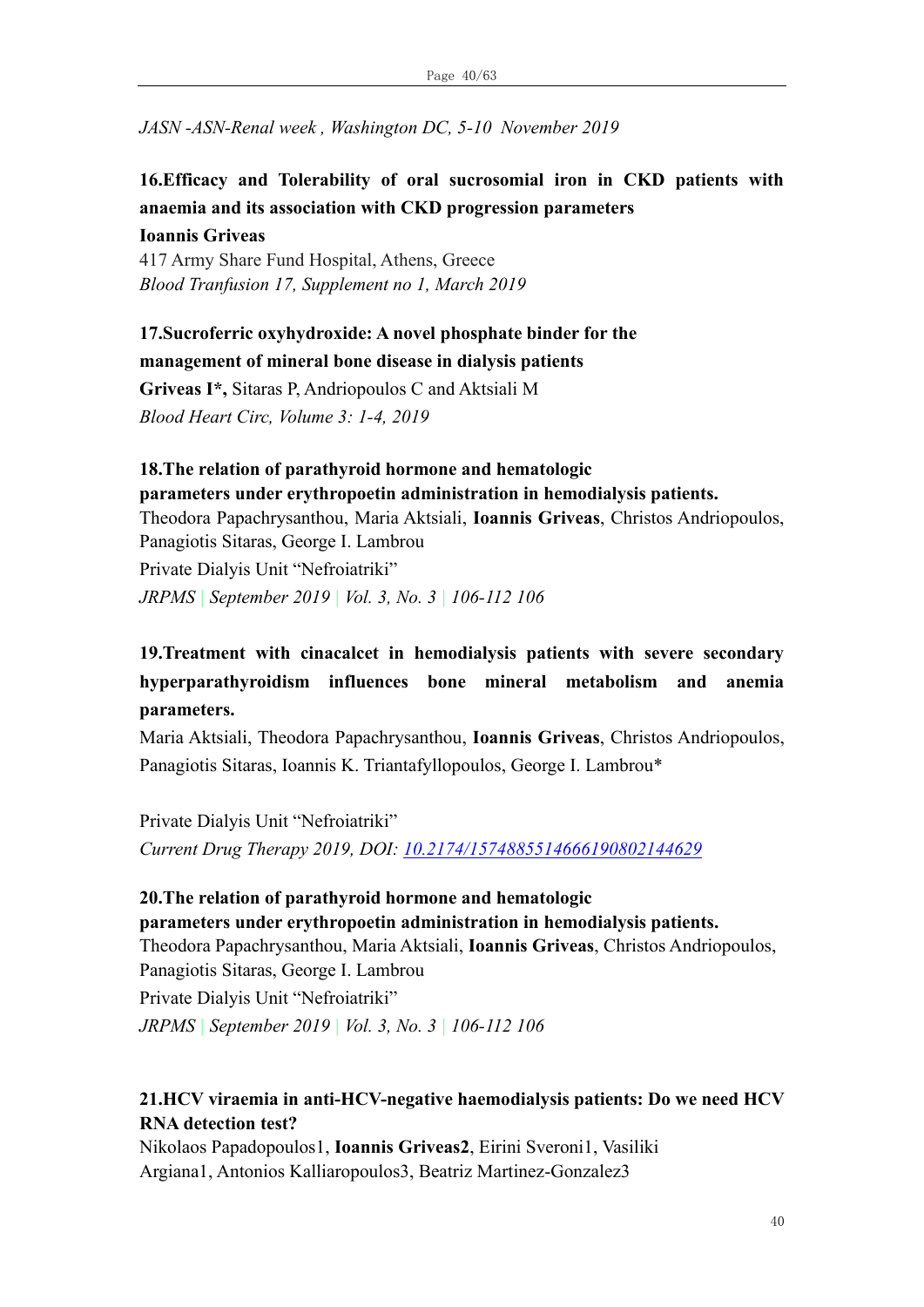and Melanie Deutsch4 *Int J Artif Organs. 2018 Mar;41(3):168-170*

### **22.Efficacy and tolerability of oral Sucrosomial® iron in CKD patients with anemia**

**Ioannis Griveas** Consultant Nephrologist 417 Veterans Army Administration Hospital of Athens, Medical Director Private Dialysis Unit 'Nefroiatriki', Athens, Greece, Private Renal Clinic 'Athens-Nephrology', Athens, Greece 5th International multidisciplinary course on iron anemia, 31st March–1 April 2017, Florence, Italy

*EXPERT REVIEW OF HEMATOLOGY, 2017 VOL. 10, NO. S1, 1–40 <https://doi.org/10.1080/17474086.2017.1399059>*

### **23.Sucroferric Oxyhydroxide: A Novel Phosphate Binder Only or Something More?**

**Ioannis Griveas**.1,2 *1PRIVATE DIALYSIS UNIT "NEFROIATRIKI", ATHENS, Greece; 2NEPHROLOGY, 417 VETERANS ARMY ADMINISTRATION HOSPITAL OF ATHENS, ATHENS, Greece*. *Group/Team: Private Dialysis Unit "NEFROIATRIKI". JASN, November 2017, Volume 28*

# **24.Impact of Oral Sucrosomial Iron in Anemia of CKD Patients and Its Relation with Mineral Bone Disease Parameters**

**Ioannis Griveas**.1,2 *1401 General Military Hospital of Athens, Athens, Greece; 2RENAL CLINIC "ATHENS-NEPHROLOGY", ATHENS, Greece*. *JASN, November 2017, Volume 28*

# **25.HCV Viraemia in Anti-HCV-Negative Haemodialysis Patients: A Myth?**

**Ioannis Griveas**.1,2 *1401 General Military Hospital of Athens, Athens, Greece; 2PRIVATE DIALYSIS UNIT "NEFROIATRIKI", ATHENS, Greece*. *JASN, November 2017, Volume 28*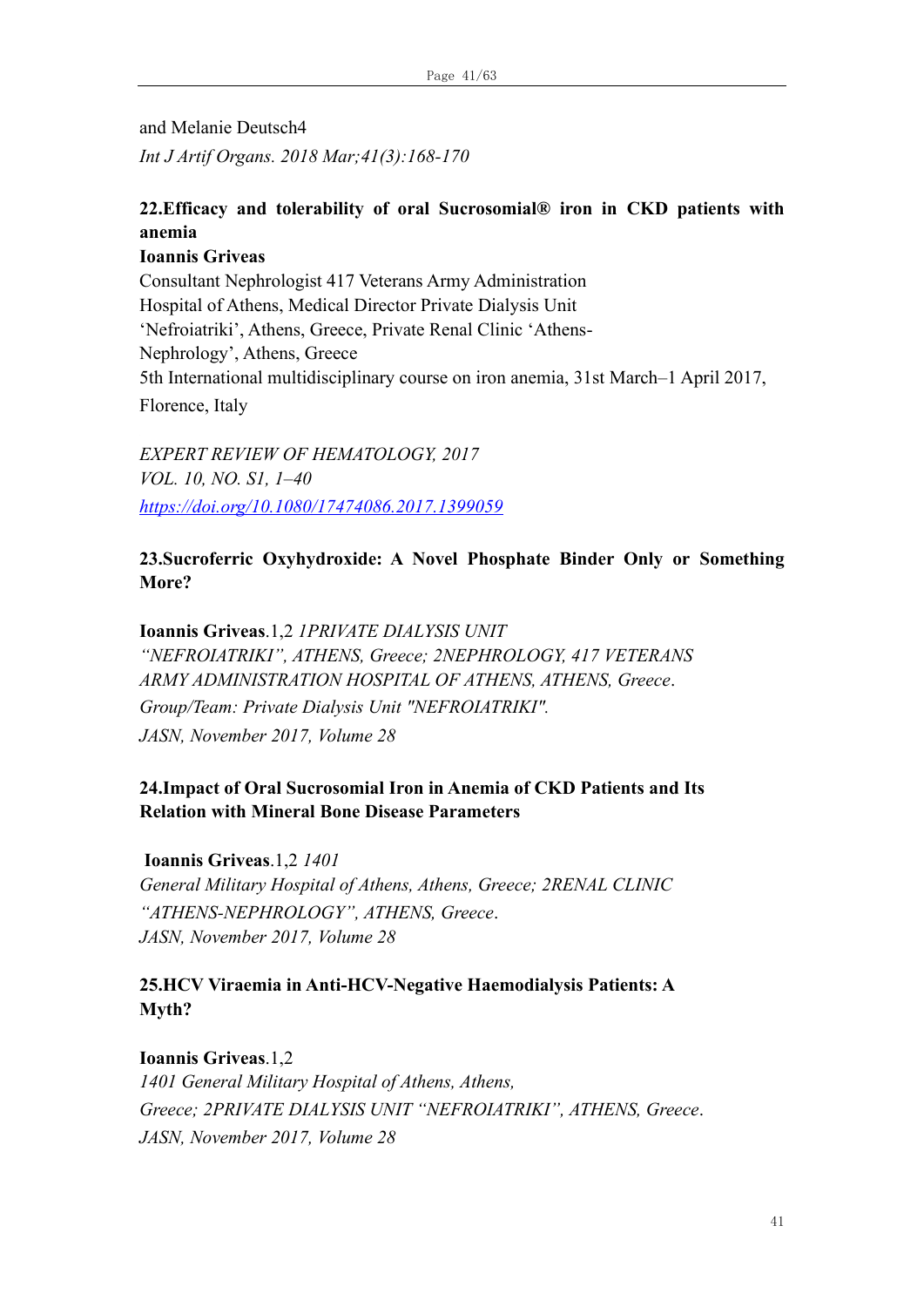**26.Hydration Status Assessment and Phase Angle Estimation by Multi-Frequency Bioimpedance in Patients with Chronic Kidney Disease Ioannis Griveas**.1 *1Nephrology, 417 Veterans Army Hospital of Athens (NIMTS), Athens, Greece; 2Dialysis Unit, NEFROIATRIKI, Athens, Greece; 3Private Renal Clinic, Athens-Nephrology, Athens, Greece.*

*JASN, November 2016, Volume 27*

### **27. Abdominal Aortic Calicifications as a Prognostic Factor of All Cause Mortality in Hemodialysis Patients**

Kyriaki Stamatelou,1 Dimitra Bacharaki,2

**Ioannis Griveas**,3 John Kyriazis,4 Dimitrios V. Vlahakos.2 *1Nephrology, Galinos Hospital, Athens, Greece; 2Nephrology, Atticon Hospital, Chaidari, Greece; 3Dialysis, NEFROIATRIKI, Athens, Greece; 4Nephrology, General Hospital, Chios, Greece. JASN, November 2016, Volume 27*

# **28. General principles of renal tubular transport**

**I. Griveas**

*Dialysis Living issue 45, p 12-31, 2016.*

# **29. Evidence for increased immune mobilization in First Episode Psychosis compared with the prodromal stage in males.**

[Karanikas E,](https://www.ncbi.nlm.nih.gov/pubmed/?term=Karanikas%20E%5BAuthor%5D&cauthor=true&cauthor_uid=27517343) **[Griveas I](https://www.ncbi.nlm.nih.gov/pubmed/?term=Griveas%20I%5BAuthor%5D&cauthor=true&cauthor_uid=27517343)**, [Ntouros E,](https://www.ncbi.nlm.nih.gov/pubmed/?term=Ntouros%20E%5BAuthor%5D&cauthor=true&cauthor_uid=27517343) [Floros G,](https://www.ncbi.nlm.nih.gov/pubmed/?term=Floros%20G%5BAuthor%5D&cauthor=true&cauthor_uid=27517343) [Garyfallos G.](https://www.ncbi.nlm.nih.gov/pubmed/?term=Garyfallos%20G%5BAuthor%5D&cauthor=true&cauthor_uid=27517343)

*[Psychiatry Res.](https://www.ncbi.nlm.nih.gov/pubmed/27517343) 2016 Oct 30;244:333-8. 1*.

#### **30. EFFECT OF ORAL ORAL SUCROSOMIAL IRON IN CKD PATIENTS**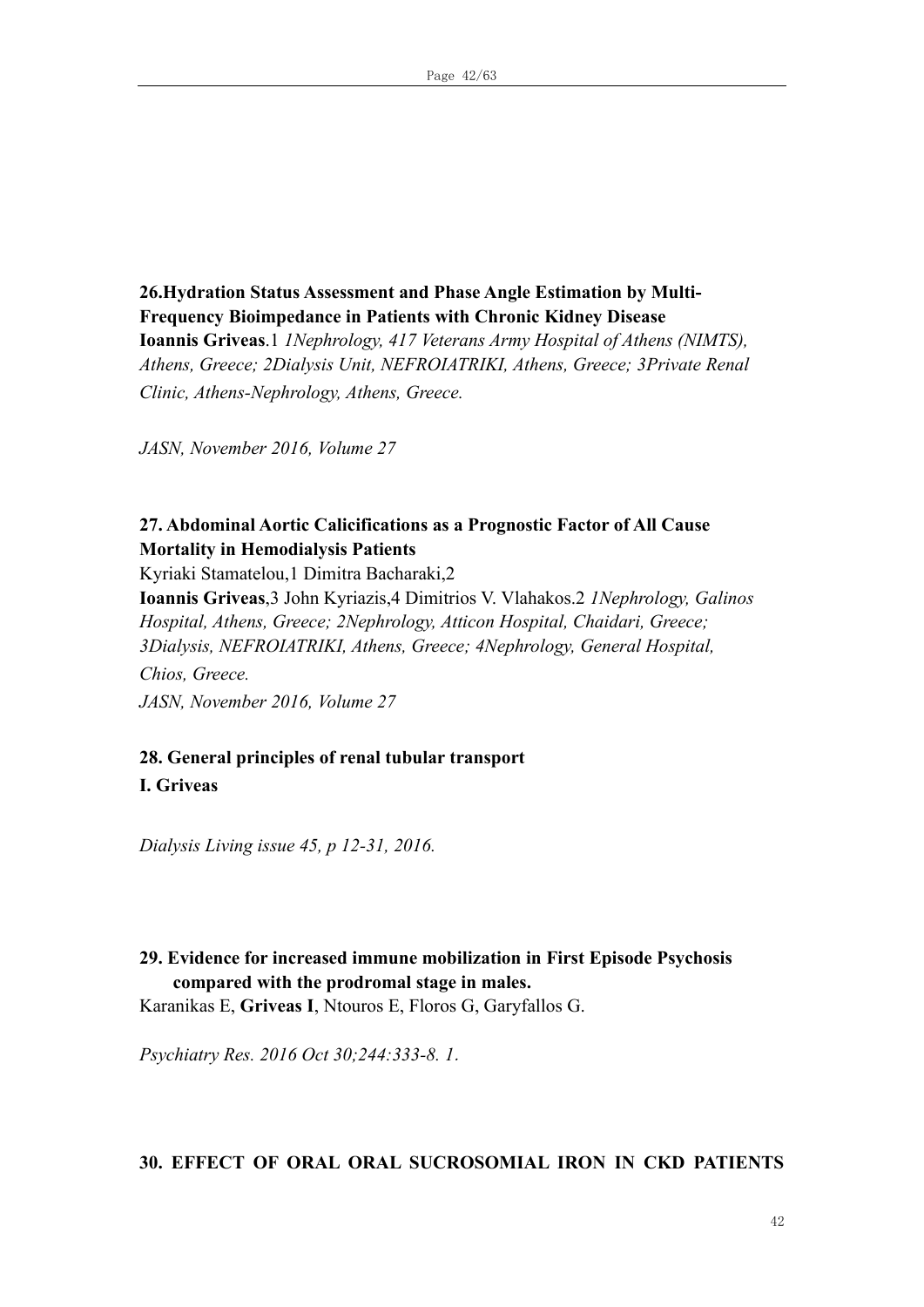#### **WITH ANEMIA**

#### **II. Griveas**

4th Mediterranean Multidisciplinary Course on Iron Anemia April 29th–30th 2016, Madrid, Spain Expert Review of Hematology

ISSN: 1747-4086 (Print) 1747-4094 (Online) Journal homepage: http://www.tandfonline.com/loi/ierr20

# **31. CLINICAL EXPERIENCE WITH ORAL SUCROSOMIAL IRON IN A SEVERE ANEMIC PATIENT WITH CHRONIC KIDNEY DISEASE**

#### **I.Griveas**

4th Mediterranean Multidisciplinary Course on Iron Anemia April 29th–30th 2016, Madrid, Spain Expert Review of Hematology

ISSN: 1747-4086 (Print) 1747-4094 (Online) Journal homepage: http://www.tandfonline.com/loi/ierr20

#### **32. Bioimpedance: Innovative Approach in Nephrology and Autoimmune Diseases**

**I. Griveas.** Private Renal Clinic Athens-nephrology.gr

*Arch Clin Nephrol 2016;1(1): 015-016.*

### **33. Soluble Urokinase Plasminogen Receptor (SUPAR): A future risk marker for hemodialysis patients?**

**I. Griveas,** C. Andriopoulos, P. Sitaras, M. Aktsiali. *Nephrol. Dial. Transplant 2015;30 (suppl 3):624.*

#### **34. Chronic Kidney Disease: from primary to secondary care**

**Ioannis Griveas.** 401 Army General Hospital of Athens, Greece.

*Hellen Nephrol 2014;26(4):303-309.*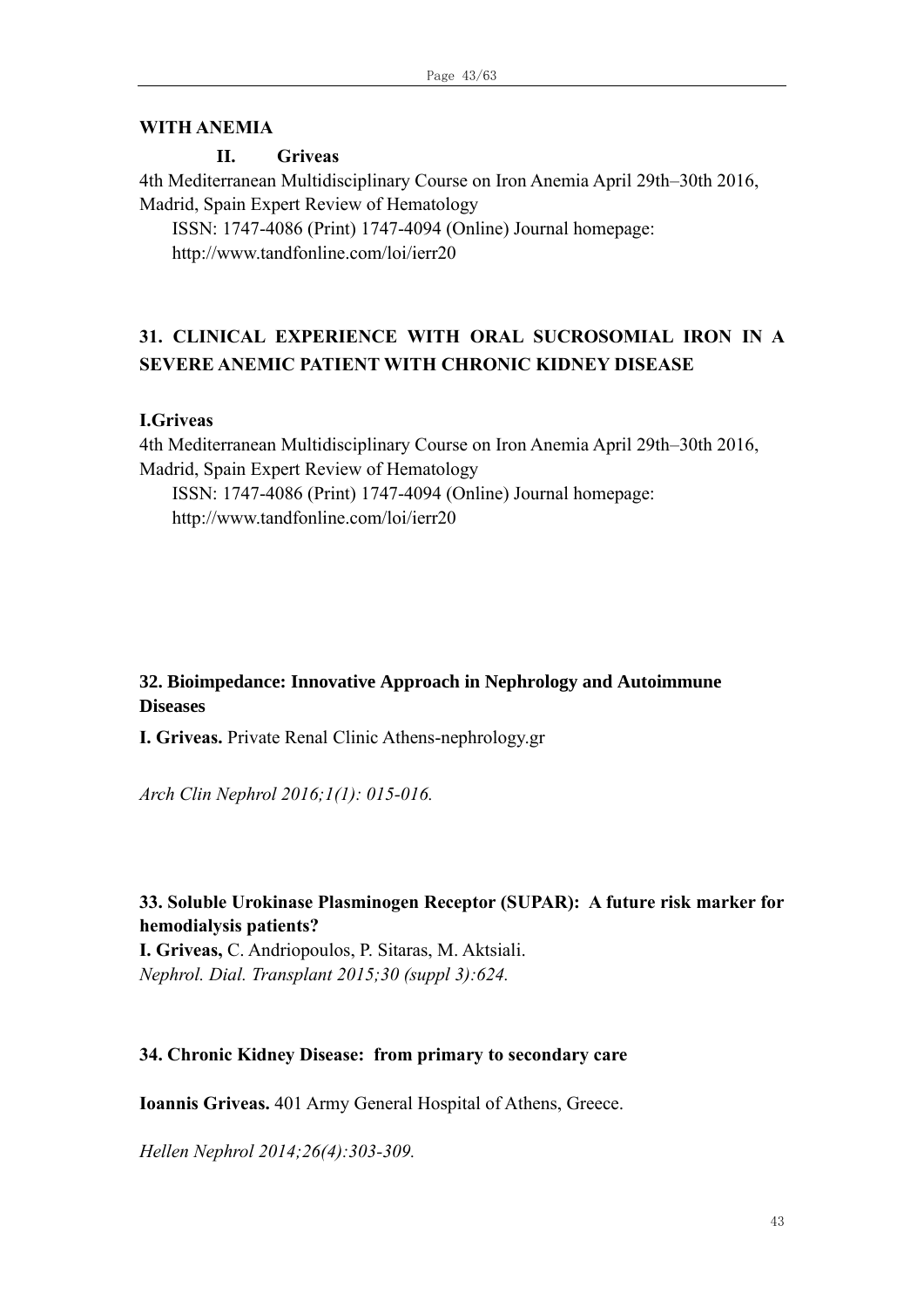#### **35. Acid-base alterations in patients with ureter-stomia.**

**Ι. Griveas**. 401 Army General Hospital of Athens, Greece.

*Dialysis Living issue 38, p 6-16, 2013.*

**36. Pulmonary fibrosis presenting as an early manifestation of microscopic polyangiitis.**

[Eleftheriou D,](http://www.ncbi.nlm.nih.gov/pubmed?term=Eleftheriou%20D%5BAuthor%5D&cauthor=true&cauthor_uid=23461252) [Katsenos S,](http://www.ncbi.nlm.nih.gov/pubmed?term=Katsenos%20S%5BAuthor%5D&cauthor=true&cauthor_uid=23461252) [Zorbas S,](http://www.ncbi.nlm.nih.gov/pubmed?term=Zorbas%20S%5BAuthor%5D&cauthor=true&cauthor_uid=23461252) **[Griveas I](http://www.ncbi.nlm.nih.gov/pubmed?term=Griveas%20I%5BAuthor%5D&cauthor=true&cauthor_uid=23461252)**, [Psathakis K.](http://www.ncbi.nlm.nih.gov/pubmed?term=Psathakis%20K%5BAuthor%5D&cauthor=true&cauthor_uid=23461252)Department of Pneumonology and Nephrology, 401 Army General Hospital of Athens, Greece. *[Monaldi Arch Chest Dis.](http://www.ncbi.nlm.nih.gov/pubmed/23461252) 2012 Sep-Dec;77(3-4):141-4.* 

#### **37. Endogenous ouabain signalling pathways and sodium diuresis.**

**I.Griveas,** P. Passadakis, N. Papagalanis. Nephrology Department, 401 General Army Hospital of Athens. *Hellen Nephrol 2012;24(3):167-173.*

**38. Αdult Polycystic Kidney Disease: Who needs hospital follow-up?I. Griveas**, K. Bishop, M World. Department of Nephrology Queen Elizabeth University Hospital, Birmingham, UK.

*Artificial Organs 2012 Jul;36(7):594-9.* 

**39. Osmolal gap in hemodialyzed uremic patients.I. Griveas**, A. Gompou, I Kyritsis, G. Papatheodorou, I. Agroyannis, M. Tsakoniatis, E. Kapeleris, S. Vrachnes. Renal Unit "Nefroiatriki", Athens, Greece.

*Artificial Organs 2012 Jan;36(1):16-20.* 

# **40. Kidney transplantation in patients with Autosomal Dominant Polycystic Kidney Disease.**

D van Dellen, D. Benavente, **I. Griveas**, L. Foggensteiner. Nephrology and Transplantation Department Queen Elizabeth University Hospital, Birmingham, UK.

*British Journal of Transplantation, Issue 3, p 7-10, 2011.* 

#### **41. Interventional Nephrology: from diagnosis to treatment.**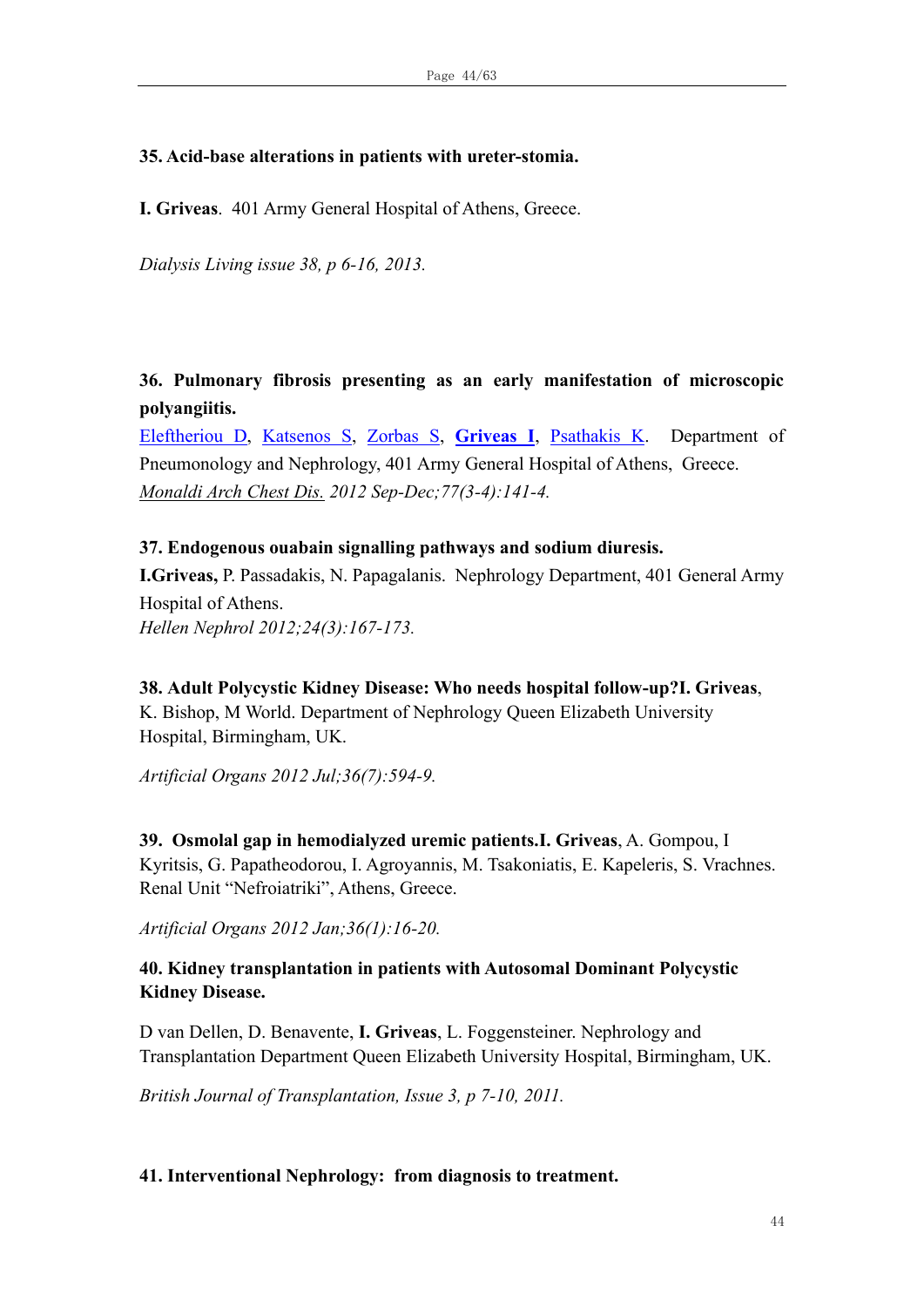**I. Griveas.** Nephrology Department, 401 General Army Hospital of Athens.

*Dialysis Living issue 32, p 6-11, 2011.*

#### **42. Immunoadsorption in high-sensitized kidney transplant recipients.**

**I. Griveas**, G. Visvardis, L. Skoura, A Iniotaki, D. Papadopoulou, G. Sakellariou. Nephrology Department, 401 General Army Hospital of Athens, and Nephrology Department, Papageorgiou General Hospital,Thessaloniki, Greece.

*Balkan Military Review 2010;13:47-50.* 

### **43. Five Years Experience of Therapeutic Apheresis in Nephrology Department. Ioannis Griveas<sup>1</sup>**, Georgios Visvardis<sup>2</sup>, Efstathios Mitsopoulos<sup>2</sup>.

Nephrology Department, 401 General Army Hospital of Athens<sup>1</sup>, and Nephrology Department, Papageorgiou General Hospital, Thessaloniki<sup>2</sup>, Greece.

*Balkan Military Review 2010;13:9-16.* 

#### **44. Oral anticoagulant treatment and risk for bone fractures in uremic hemodialysed patients.**

**I. Griveas,** A. Gompou, I. Kyritsis, I. Agroyannis, M. Tsakoniatis, B. Agroyannis. Renal Unit "Nefroiatriki", Athens, Greece. *Dialysis and Transplantation 2010 May;39(5) :205-207.*

# **45. EFFECT OF CYCLOSPORINE THERAPY WITH LOW DOSES OF CORTICOSTEROIDS ON IDIOPATHIC NEPHROTIC SYNDROME.**

**I. Griveas,** G. Visvardis, D. Papadopoulou, L.Nakopolou, E. Karanikas, K. Gogos, G. Stavianoudakis.

Nephrology Department, 417 Veterans Army Administration Hospital (NIMTS), Athens, Greece.

*Artificial Organs 2010 Mar;34(3):234-7.*

#### **46. INR deviations in hemodialyzed patients under low dose oral anticoagulant therapy.**

A. Gompou, I. Griveas, I. Kyritsis, I. Agroyannis, M. Tsakoniatis, B. Agroyannis. Renal Unit "Nefroiatriki", Athens, Greece. *[Int J Artif Organs.](javascript:AL_get(this,%20) 2009 Oct;32(10):752-5.*

# **47. CD4/CD8 T-CELL RATIO IN PERITONEAL DIALYSIS EFFLUENTS PREDICT THE OUTCOME OF PERITONITIS IN PATIENTS UNDERGOING PERITONEAL DIALYSIS.**

**I. Griveas**, A. Fleva, G. Visvardis, E. Karanikas, K. Gogos, D. Papadopoulou, Α. Pavlitou, G. Sakellariou.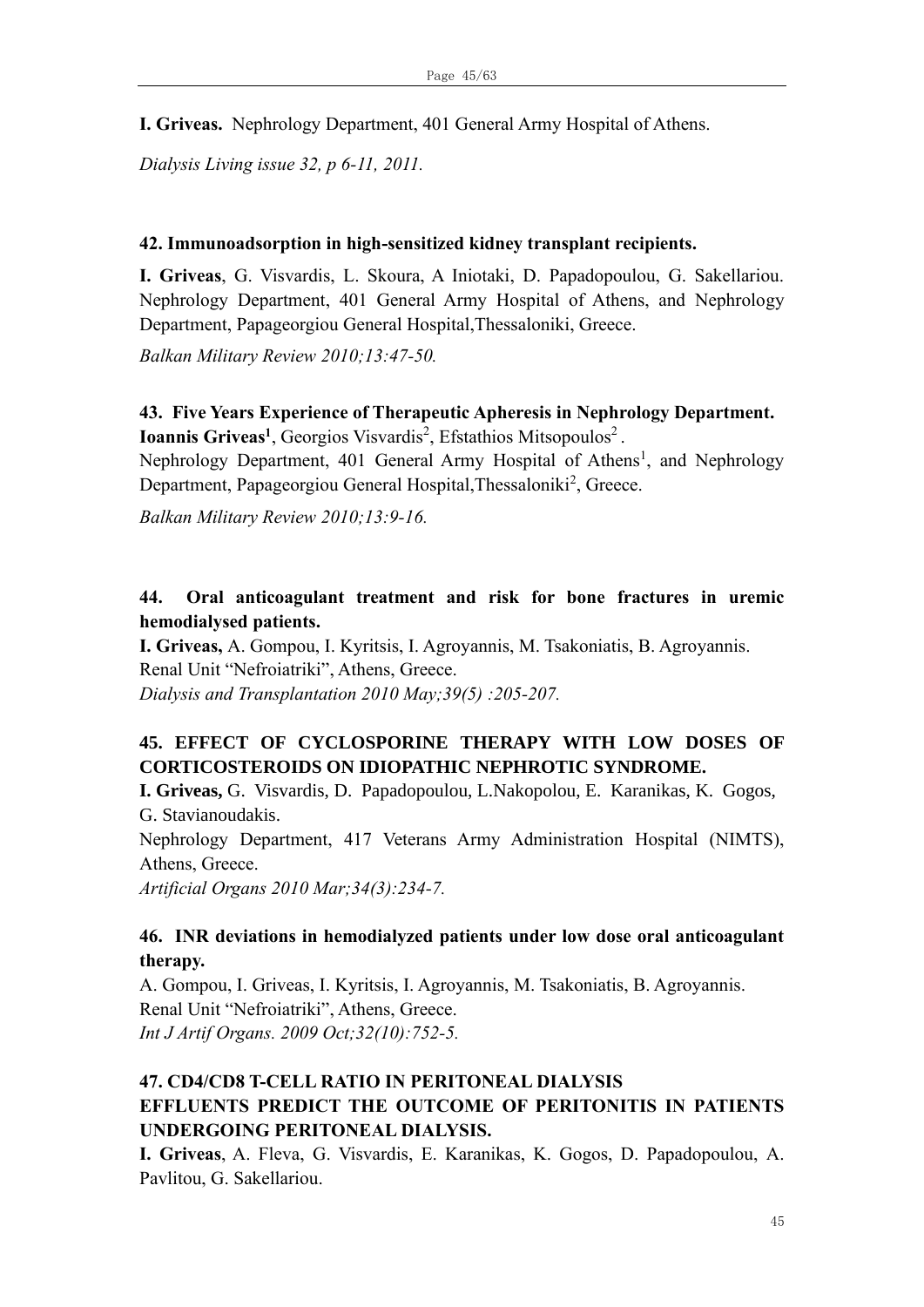Nephrology Department, Papageorgiou General Hospital, Thessaloniki, Greece. *Artificial Organs 2009 Dec;33(12):1091-5.*

### **48. The role of pure diffuse mesangial hypercellularity in patients with proteinuria.**

**I. Griveas,** G. Stavianoudakis, E. Karanikas, K. Gogos, L. Nakopoulou**.**

Nephrology Department, 417 Veterans Army Administration Hospital (NIMTS), Athens, Greece.

*[Ren Fail.](javascript:AL_get(this,%20) 2009;31: 192-195.*

# **49. Neuroendocrine stimulatory tests of hypothalamus-pituitary-adrenal axis in psoriasis and correlative implications with psychopathological and immune parameters.**

E. Karanikas, F. Harsoulis, I. Giouzepas, **I. Griveas**, F. Chrisomallis.

Department of Dermatology, Medical School of the Aristotelian University of Thessaloniki, Thessaloniki, Greece.

*J Dermatol 2009;36(1):35-4.*

#### **50.Synthetic haemodialysis membranes: the polyacrylonitrile example.**

**I. Griveas,** D. Papadopoulou.

Nephrology Department, 417 Veterans Army Administration Hospital (NIMTS), Athens, Greece.

*Hellen Nephrol 2008;20(3):182-192.*

# **51**. **Combination of sodium thiosulphate, cinacalcet, and paricalcitol in the treatment of calciphylaxis with hyperparathyroidism.**

[Kyritsis I, Gombou A,](http://www.ncbi.nlm.nih.gov/sites/entrez?Db=pubmed&Cmd=Search&Term=) **[Griveas I](http://www.ncbi.nlm.nih.gov/sites/entrez?Db=pubmed&Cmd=Search&Term=)**, [Agroyannis I, Retsa K, Agroyannis B.](http://www.ncbi.nlm.nih.gov/sites/entrez?Db=pubmed&Cmd=Search&Term=) Renal unit

'Nefroiatriki', Athens, Greece.

*[Int J Artif Organs.](javascript:AL_get(this,%20) 2008 Aug;31(8):742-4.*

#### **52. Psychopathological parameters and dexamethasone suppression test in psoriasis.**

Evangelos Karanikas, Faidon Harsoulis, Ioannis Giouzepas, **Ioannis Griveas**, Fotis Chrysomalis.

*ARCHIVES, THE INTERNATIONAL JOURNAL OF MEDICINE. 2008;Vol 1:(1):12-17*

#### **53. Haemodialysis in every day practice.**

**I.Griveas.** Nephrology Department, 417 Veterans Army Administration Hospital (NIMTS), Athens, Greece. *Ippokratis, 2008*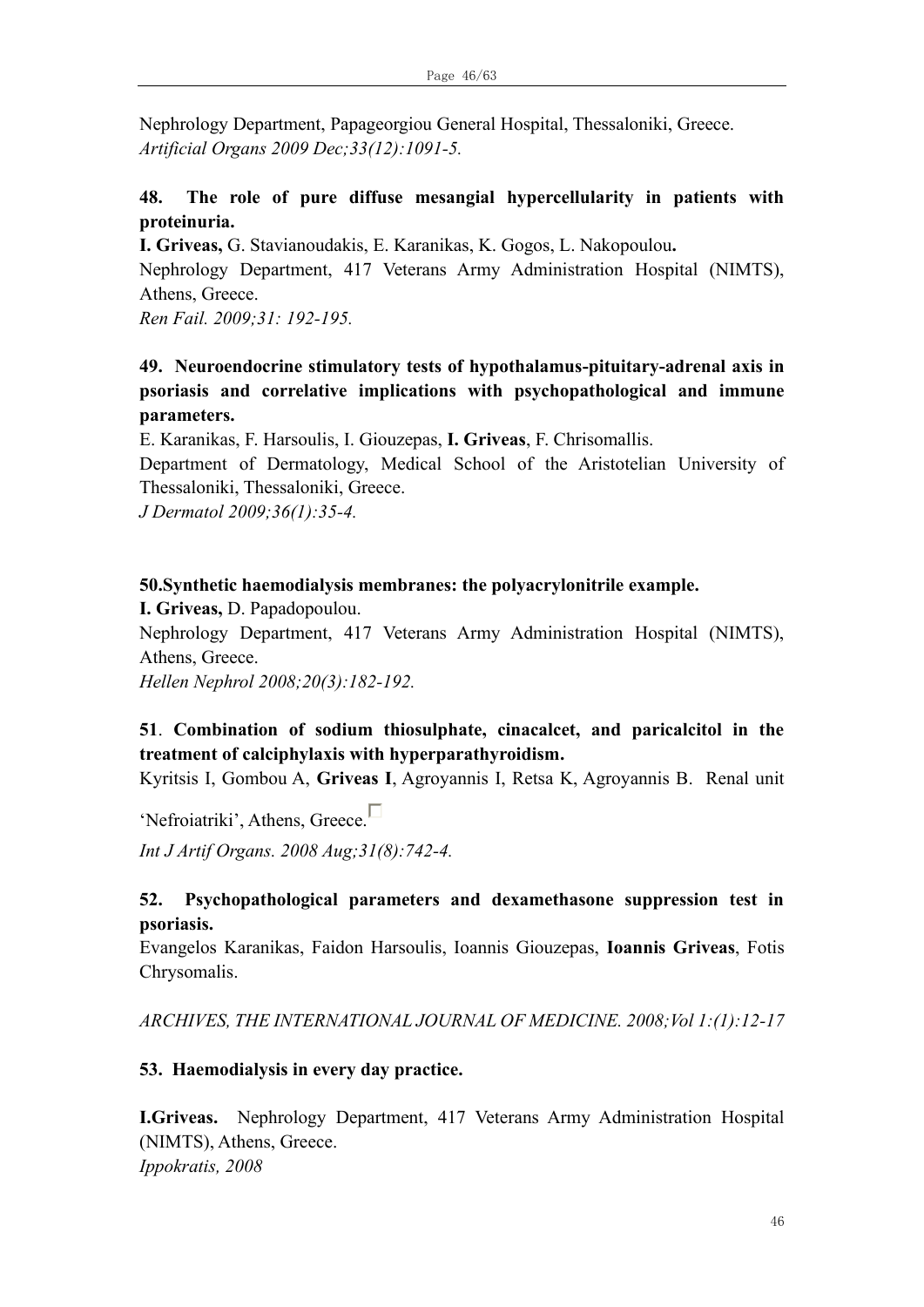### **54. Biocompatibility study based on differential sequestration kinetics of CD14+CD16+ blood monocyte subsets with different dialyzers.**

**Ι. Griveas**, G. Visvardis, G. Sakellariou, P. Pasadakis, I. Thodis, V. Vargemezis, A. Fleva, A. Pavlitou.

Nephrology Department, Papageorgiou General Hospital, Thessaloniki, Greece.

*Ren Fail. 2006;28(6):493-9 and Hellen Nephrol 2008;20(1):67-79*

#### **55. Stimulation of the hypothalamic-pituitary-adrenal axis with corticotropin releasing hormone in patients with psoriasis.**

[Karanikas E, Harsoulis F, Giouzepas I,](http://www.ncbi.nlm.nih.gov/sites/entrez?Db=pubmed&Cmd=Search&Term=) **[Griveas I.](http://www.ncbi.nlm.nih.gov/sites/entrez?Db=pubmed&Cmd=Search&Term=)** *[Hormones \(Athens\).2](javascript:AL_get(this,%20)007 Oct-Dec;6(4):314-20.*

#### **56. Phagocytic burst in patients on dialysis with two different dialysis membranes.**

**I. Griveas,** P. Passadakis, A. Fleva, E. Thodis, A. Pavlitou, G. Visvardis, D. Papadopoulou, V. Vargenezis, +G. Sakellariou.

Nephrology Department, Papageorgiou General Hospital, Thessaloniki, Greece. *Hellen Nephrol 2007 ;19 (4) :315-323.*

#### **57. Acute hepatitis C in patients receiving hemodialysis.**

**[Griveas I](http://www.ncbi.nlm.nih.gov/sites/entrez?Db=pubmed&Cmd=Search&Term=)**, [Germanidis G,](http://www.ncbi.nlm.nih.gov/sites/entrez?Db=pubmed&Cmd=Search&Term=) [Visvardis G,](http://www.ncbi.nlm.nih.gov/sites/entrez?Db=pubmed&Cmd=Search&Term=) [Morice Y,](http://www.ncbi.nlm.nih.gov/sites/entrez?Db=pubmed&Cmd=Search&Term=) [Perelson AS,](http://www.ncbi.nlm.nih.gov/sites/entrez?Db=pubmed&Cmd=Search&Term=) [Pawlotsky JM,](http://www.ncbi.nlm.nih.gov/sites/entrez?Db=pubmed&Cmd=Search&Term=) [Papadopoulou D.](http://www.ncbi.nlm.nih.gov/sites/entrez?Db=pubmed&Cmd=Search&Term=)

Nephrology Department, Papageorgiou General Hospital, Thessaloniki, Greece. *[Ren Fail.](javascript:AL_get(this,%20) 2007;29(6):731-6.*

#### **58. Epidemiological trends of acute renal failure in elderly patients of general hospital.**

**I. Griveas,** G. Visvardis, D. Papadopoulou.

Nephrology Department, 417 Veterans Army Administration Hospital (NIMTS), Athens, Greece.

*Armed Forces Medical Review 2007;41:109-112.*

#### **59. Effect of PTH on Cellular Immunity in Uremic Patients on PD.**

**Ι. Griveas,** D. Papadopoulou, Α Fleva, G. Visvardis, Α. Pavlitou, G. Sakellariou. Nephrology Department, Papageorgiou General Hospital, Thessaloniki, Greece. *Dialysis and Transplantation 2006;35:618-623.*

# **60. "Comparison of blood and peritoneal lymphocytes from continuous ambulatory peritoneal dialysis patients, asymptomatic and with peritonitis."**

**I. Griveas,** D. Papadopoulou, Α Fleva, G. Visvardis, Α. Pavlitou, G. Sakellariou.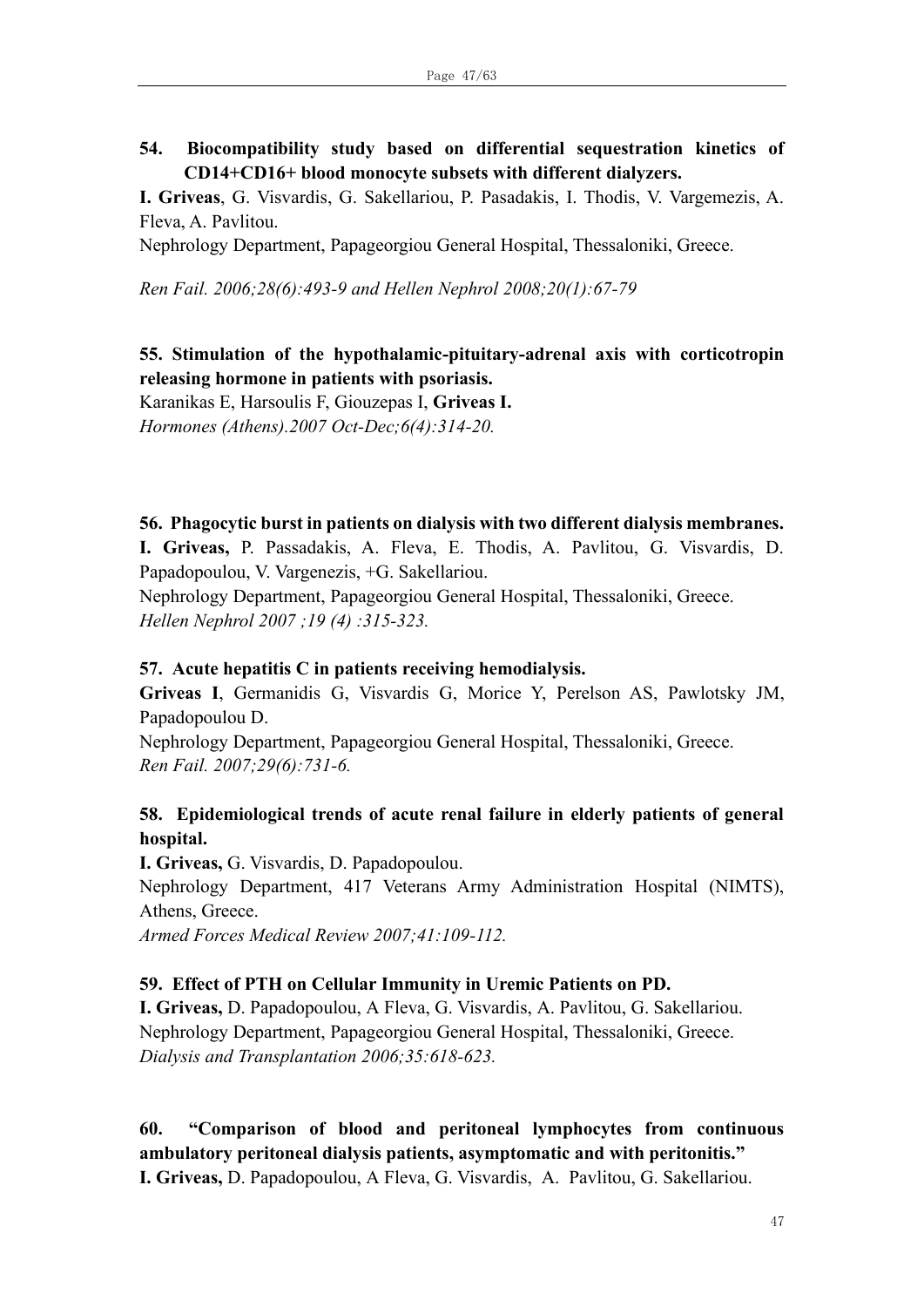Nephrology Department, Papageorgiou General Hospital, Thessaloniki, Greece. *Ren Fail. 2006;28(4):237-239 (cited in 2 articles).*

#### **61. "Comparative evaluation in the assessment of renal function."**

**I. Griveas,** G. Visvardis, +G. Sakellariou.

Nephrology Department, 417 Veterans Army Administration Hospital (NIMTS), Athens, Greece.

*Armed Forces Medical Review 2006;40:147-150.*

### **62. Relationship between interleukin-6 production and plasma levels of parathyroid hormone in patients on chronic hemodialysis.**

**I. Griveas,** G. Visvardis, A. Fleva, A. Pavlitou, G. Sakellariou. Nephrology Department, Papageorgiou General Hospital, Thessaloniki, Greece. *Armed Forces Medical Review 2006;40:29-33.*

#### **63. Ιmmunoadsorption in Lupus Myocarditis.**

**I. Griveas,** A. Sourgounis, G. Visvardis, I. Zarifis, P. Kyriklidou, G. Sakellariou. Nephrology Department, Papageorgiou General Hospital, Thessaloniki, Greece. *Review series in Rheumatology 2005;3:60-61.*

### **64. Increase in serum magnesium level in haemodialysis patients receiving sevelamer hydrochloride.**

E. Mitsopoulos, **I. Griveas**, S. Zanos, K. Anagnostopoulos, A. Giannakou, A. Pavlitou, G. Sakellariou.

Nephrology Department, Papageorgiou General Hospital, Thessaloniki, Greece. *International Journal of Urology and Nephrology 2005;37:321-328 .*

### **65. Relevance of procalcitonin levels in comparison to other markers of inflammation in hemodialysis patients.**

G. Visvardis, **I. Griveas,** Α Fleva, A. Giannakou, D. Papadopoulou, Ε. Μitsopoulos, P. Kyriklidou, Ε. Μanou, Ε. Ginikopoulou, D. Meimaridou, Α. Paulitou, G. Sakellariou.

Nephrology Department, Papageorgiou General Hospital, Thessaloniki, Greece. *Ren Fail. 2005;27(4):429-434.*

### **66. Cellular immunity and levels of parathyroid hormone in uremic patients receiving hemodialysis.**

**I. Griveas,** G. Visvardis, Α Fleva, D. Papadopoulou, Ε. Μitsopoulos, P. Kyriklidou, Ε. Μanou, Ε. Ginikopoulou, D. Meimaridou, Α. Paulitou, G. Sakellariou. Nephrology Department, Papageorgiou General Hospital, Thessaloniki, Greece. *Ren Fail. 2005;27(3):275-278.*

#### **67. Comparative analysis of immunophenotypic abnormalities in celllular immunity of**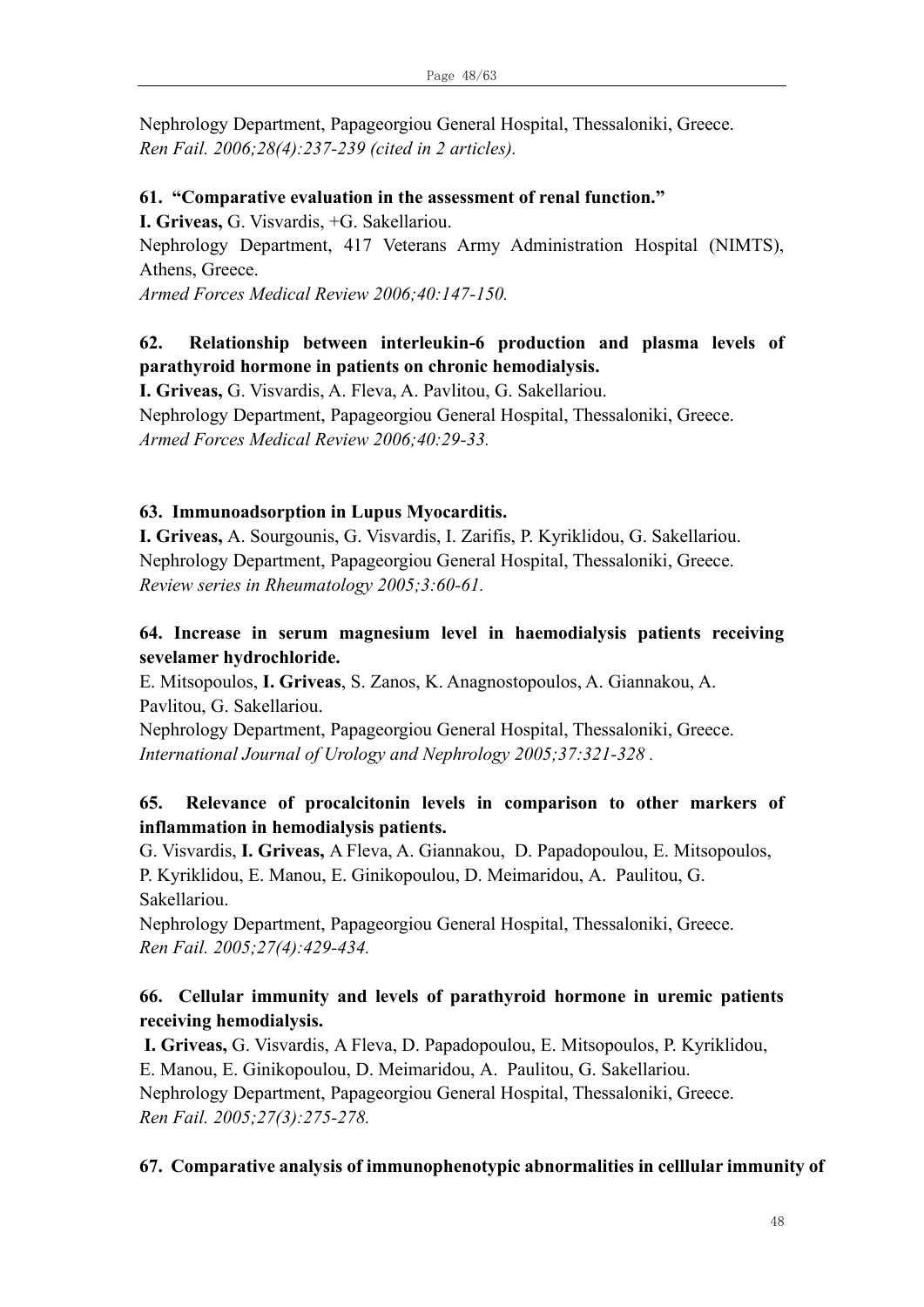### **uremic patients undergoing either haemodialysis or continuous ambulatory peritoneal dialysis.**

**I. Griveas,** G. Visvardis, Α Fleva, D. Papadopoulou, Ε. Μitsopoulos, P. Kyriklidou, Ε. Μanou, Ε. Ginikopoulou, D. Meimaridou, Α. Paulitou, G. Sakellariou. Nephrology Department, Papageorgiou General Hospital, Thessaloniki, Greece. *Ren Fail. 2005;27(3):279-282 (cited in 10 articles).*

### **68. Thepapeutical plasmapheresis in stiff-man syndrome.**

**I. Griveas,** G. Visvardis, D. Papadopoulou, Ε. Μitsopoulos, P. Kyriklidou, Ε. Μanou, Ε. Ginikopoulou, D. Meimaridou, Α. Paulitou, G. Sakellariou. Nephrology Department, Papageorgiou General Hospital, Thessaloniki, Greece. *Hellen Nephrol 2005 ;17 (4) :320-323*.

# **69. Serum magnesium levels in hemodialysis patients receiving sevelamer hydrochloride.**

**I. Griveas,** G. Visvardis, D. Papadopoulou, Ε. Μitsopoulos, P. Kyriklidou, Ε. Μanou, Ε. Ginikopoulou, D. Meimaridou, Α. Paulitou, G. Sakellariou. Nephrology Department, Papageorgiou General Hospital, Thessaloniki, Greece. *Hellen Nephrol 2005 ;17 (1) :73-79*.

# **70. Lymphocytes subsets in the course of continuous ambulatory peritoneal dialysis (CAPD).**

**Griveas I,** Visvardis G, Fleva A, Papadopoulou D, Mitsopoulos E, Nikopoulos K, Manou E, Kyriklidou P, Ginikopoulou E, Meimaridou D, Pavlitou A, Sakellariou G. Nephrology Department, Papageorgiou General Hospital, Thessaloniki, Greece. *Ren Fail. 2004 Nov;26(6):641-6.*

# **71. Therapeutic apheresis of immune diseases in nephrology department.**

Visvardis G, Manou E, **Griveas I**, Meimaridou D, Mitsopoulos E, Kyriklidou P, Papadopoulou D, Ginikopoulou E, Rottstein L, Sakellariou G. Department of Nephrology, Papageorgiou General Hospital, Thessaloniki, Greece.*Ren Fail. 2004 Sep;26(5):569-74.*

#### **72. Ιmmunoadsorption in Lupus Myocarditis.**

**I. Griveas,** A. Sourgounis, G. Visvardis, I. Zarifis, P. Kyriklidou, G. Sakellariou. Nephrology Department, Papageorgiou General Hospital, Thessaloniki, Greece. *Therapeutical Apheresis and Dialysis 2004 Aug;8(4):281-5.*

# **73. Glomerular filtration rate estimation in renal transplant patients based on serum cystatin-C levels: comparison with other markers of glomerular filtration rate.**

Visvardis G, **Griveas I**, Zilidou R, Papadopoulou D, Mitsopoulos E, Kyriklidou P, Manou E, Ginikopoulou E, Meimaridou D, Pavlitou A, Sakellariou G. Nephrology Department, Papageorgiou General Hospital, Thessaloniki, Greece.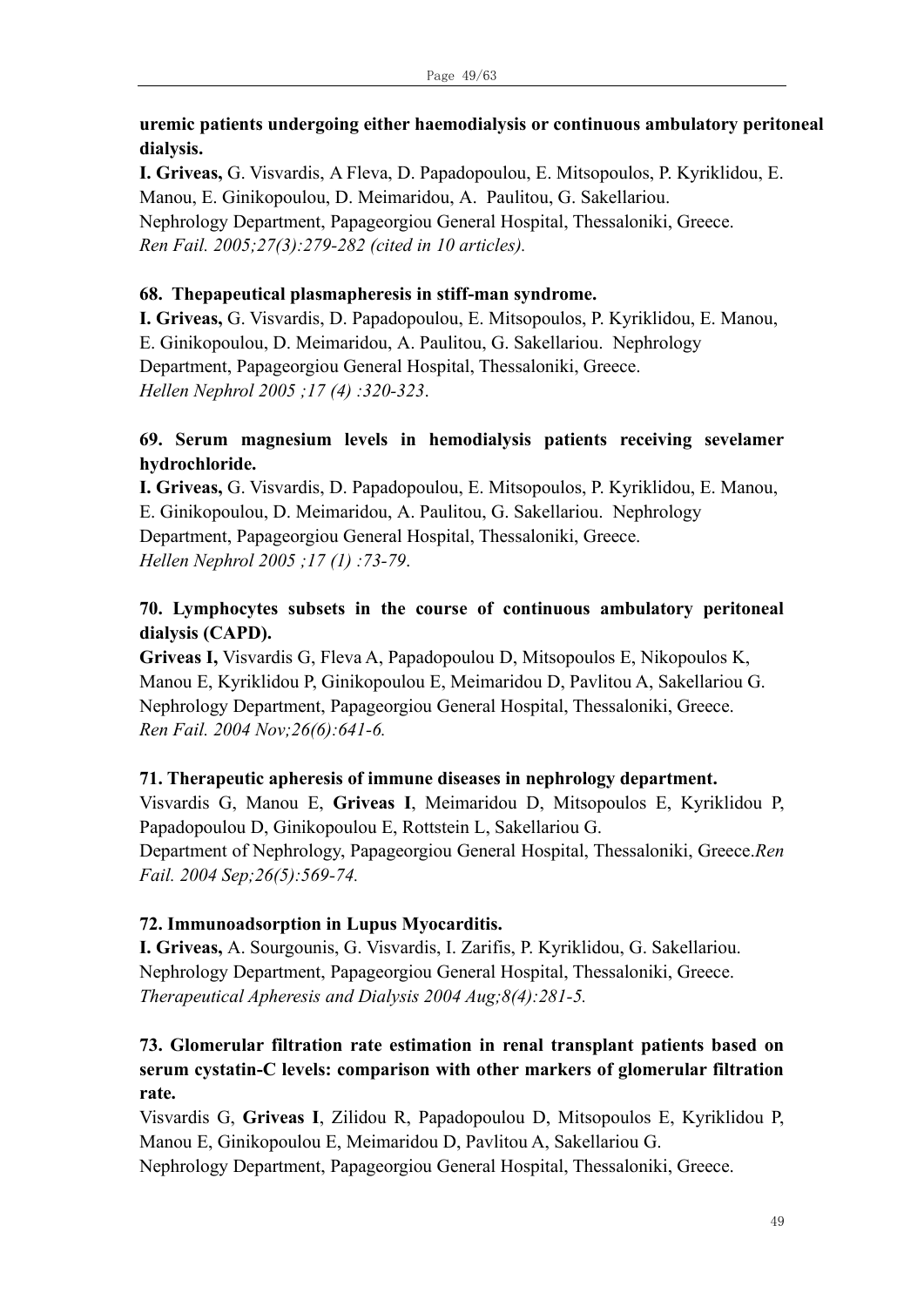*Transplant Proc. 2004 Jul-Aug;36(6):1757-9.*

# **74. Placement of ureteric stent in a patient with a single kidney and obstructive nephropathy.**

**Griveas I,** A. Giakoumelos, Visvardis G, Papadopoulou D, Mitsopoulos E, Nikopoulos K, Manou E, Kyriklidou P, Ginikopoulou E, Meimaridou D, Pavlitou A, Sakellariou G.

Nephrology Department, Papageorgiou General Hospital, Thessaloniki, Greece. *Hellen Nephrol 2004;16(2):161-165***.** 

# **75. Blood pressure modifications in hemodialysis patients.**

**Griveas I**, Visvardis G, Papadopoulou D, Mitsopoulos E, Nikopoulos K, Manou E, Kyriklidou P, Ginikopoulou E, Meimaridou D, Pavlitou A, Sakellariou G. Nephrology Department, Papageorgiou General Hospital, Thessaloniki, Greece. *Armed Forces Medical Review 2004;38:41-45.*

# **76. Abnormalities of cellular immunity in uremic patients undergoing continuous ambulatory peritoneal dialysis.**

**Griveas I,** Visvardis G, Fleva A, Mitsopoulos E, Manou E, Kyriklidou P, Ginikopoulou E, Meimaridou D, Rottstein L, Andreadis V, Papadopoulou D, Pavlitou A, Sakellariou G.

Nephrology and Immunology Departments, Papageorgiou General Hospital, Thessaloniki, Greece.

*Bantao Journal (Proceedings of the 6th BANTAO Congress) 2003;1(2):140-142 and Hellen Nephrol 2004;16(3):252-257.*

# **77. Symptomatic hypotension during hemodialysis. Comparative analysis of five methods.**

**Griveas I**, Visvardis G, Papadopoulou D, Mitsopoulos E, Nikopoulos K, Manou E, Kyriklidou P, Ginikopoulou E, Meimaridou D, Pavlitou A, Sakellariou G. Nephrology Department, Papageorgiou General Hospital, Thessaloniki, Greece. *Hellen Nephrol 2003;14(4):77-82.*

# **78. Effect of parathyroid hormone and calcium blockers in the dyslipidemia of non-diabetic haemodialysis patients.**

**Griveas I**, Visvardis G, Papadopoulou D, Mitsopoulos E, Nikopoulos K, Manou E, Kyriklidou P, Ginikopoulou E, Meimaridou D, Pavlitou A, Sakellariou G. Nephrology Department, Papageorgiou General Hospital, Thessaloniki, Greece. *Hellen Nephrol 2003;15(2):176-183.*

# **79. CT-angiography as a screening test for renovascular hypertension.**

**Griveas I**, Visvardis G, Papadopoulou D, Mitsopoulos E, Nikopoulos K, Manou E, Kyriklidou P, Ginikopoulou E, Meimaridou D, Pavlitou A, Sakellariou G. Nephrology Department, Papageorgiou General Hospital, Thessaloniki, Greece.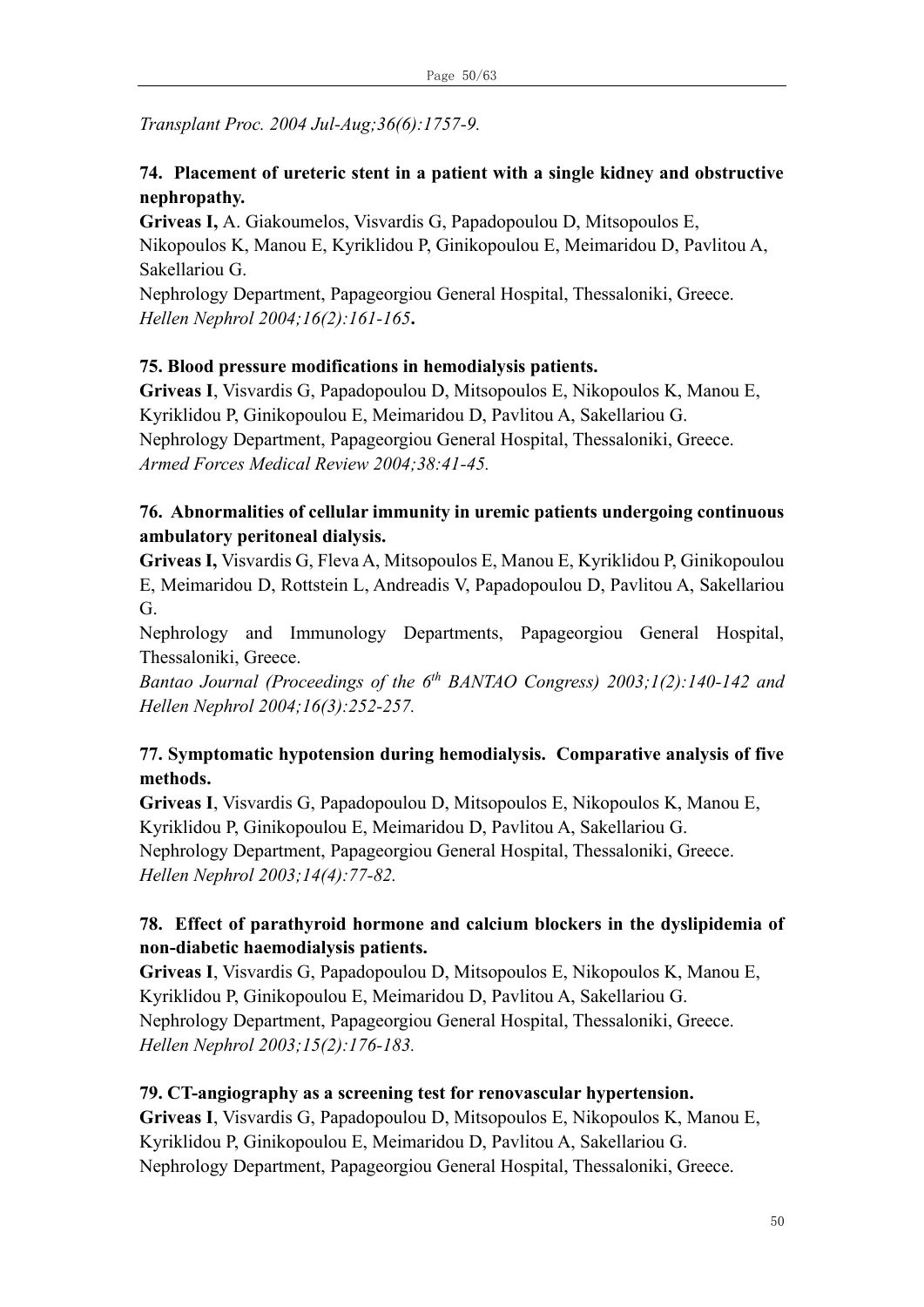#### *Hellen Nephrol 2002;14(2):233-239.*

# **80. Problems and perspectives in renal transplantation.**

Sakellariou G, **Griveas I.** 

Nephrology Department, Papageorgiou General Hospital, Thessaloniki, Greece. *Armed Forces Medical Review 2002;36:147-152.*

### **81. Changes in lipid profiles during the first 6 months of dialysis and factors influencing them.**

S. Zanos, E. Mitsopoulos, D. Papadopoulou, P. Kyriklidou, **I. Griveas**, R. Papadopoulos, G. Sakellariou.

Department of Nephrology, Papageorgiou General Hospital, Thessaloniki. *Bantao Journal (Proceedings of the 5th BANTAO Congress) 2001;1:126-127.*

#### **82. Dialysis hypotension: Comparative analysis of four prevention methods.**

P. Kyriklidou, E. Mitsopoulos, **I. Griveas**, D. Papadopoulou, R. Papadopoulos, M. Tsiatsiou, S. Zanos, G. Sakellariou.

Department of Nephrology, Papageorgiou General Hospital, Thessaloniki. *Bantao Journal (Proceedings of the 5th BANTAO Congress) 2001;1:146-147.*

#### **83. Renal osteodystrophy in chronic haemodialysis patients.**

E. Mitsopoulos, **I. Griveas**, D. Papadopoulou, P. Kyriklidou, R. Papadopoulos, S. Zanos, A. Liossatou, G. Sakellariou.

Department of Nephrology, Papageorgiou General Hospital, Thessaloniki. *Bantao Journal (Proceedings of the 5th BANTAO Congress) 2001;1:116-118*

### **84. Intravenous 1a(OH)D3 therapy on secondary hyperparathyroidism in haemodialysis patients.**

E. Mitsopoulos, **I. Griveas**, D. Papadopoulou, P. Kyriklidou, R. Papadopoulos, S. Zanos, A. Liossatou, G. Sakellariou.

Department of Nephrology, Papageorgiou General Hospital, Thessaloniki. *Bantao Journal (Proceedings of the 5th BANTAO Congress) 2001;1:151-153.*

### **85. Circulating insulin concentrations, smoking and alcohol intake are important independent predictors of leptin in youth healthy men.**

Mantzoros C. S., Liolios A., Tritos N. A., Kaklamani V., Doulgerakis D. E., **Griveas I.**, Moses A. C., Flier J. S.

Division of Endocrinology. Beth Israel Medical Center, Harvard Medical School Boston.

*Obesity Research 1998 May;6(3)179-186 (cited in 63 articles).*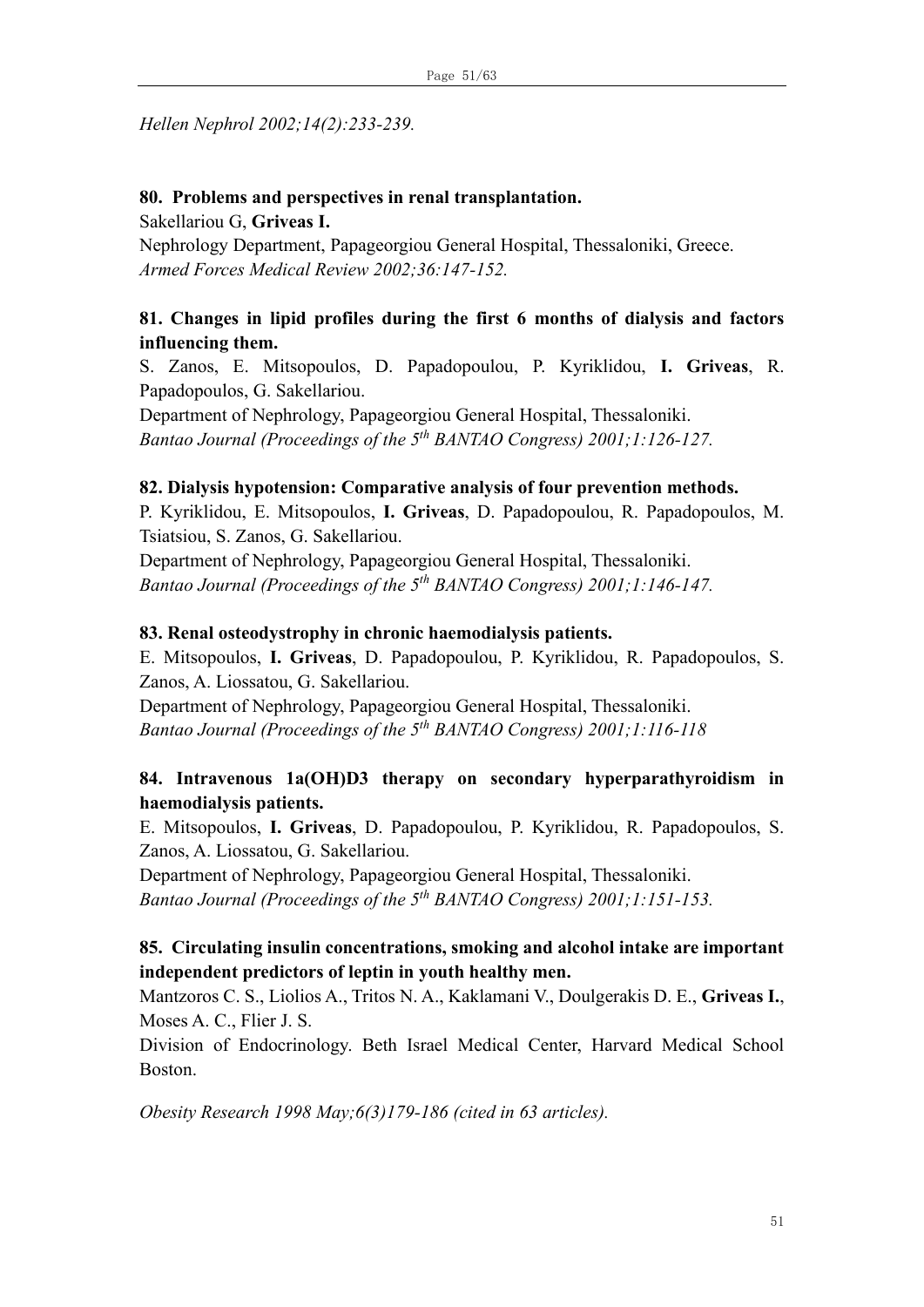### **86. Leptin Concentrations in relation to Body Mass Index and the Tumor Necrosis Factor–a system in Humans.**

Christos S. Mantzoros, Stergios Moschos, Iraklis Avramopoulos, Virginia Kaklamani, Antonios Liolios, Dimitrios E. Doulgerakis, **Ioannis Griveas**, Nicholas Katsilambros, J. S. Flier. Beth Israel Medical Center, Harvard Medical School, Athens University Medical School, Athens 401 Military Hospital.

*Journal of Clinical Endocrinology and Metabolism 1997 Oct;82(10):3408-13 (cited in 206 articles).*

#### *Books*

1.Dr Ioannis Griveas is the Author of the book **«Efficacy and safety of etelcalcetide in patients receiving hemodialysis with secondary hyperparathyroidism: Real Life data»,** that released from **Lambert Academic Publishing** November 2019 (translated in 8 languages).

2.Dr Ioannis Griveas is the Author of the book **«Principles of Cellular Immunity in Peritoneal Dialysis Patients»,** that released from **C.DARDANOS- GUTEMBERG publications** March 2018.

3. Dr Ioannis Griveas is the Author of the book **"Chronic Kidney Disease-Hemodialysis"**, that released from **DIALYSIS LIVING** October 2016.

4.Dr Ioannis Griveas is the Editor and Author of the book **"Principles of Renal Medical Procedures"** that released from **NovaPublishes New York**, October 2015. **I have been officially honored from Medical Army Administration for the above book**

5. **Handbook for First Aids in battle field (2st edition, 2006)**

**Redina,Theassaloniki, Greece. I have been officially honored from Medical Army Administration for the above book.**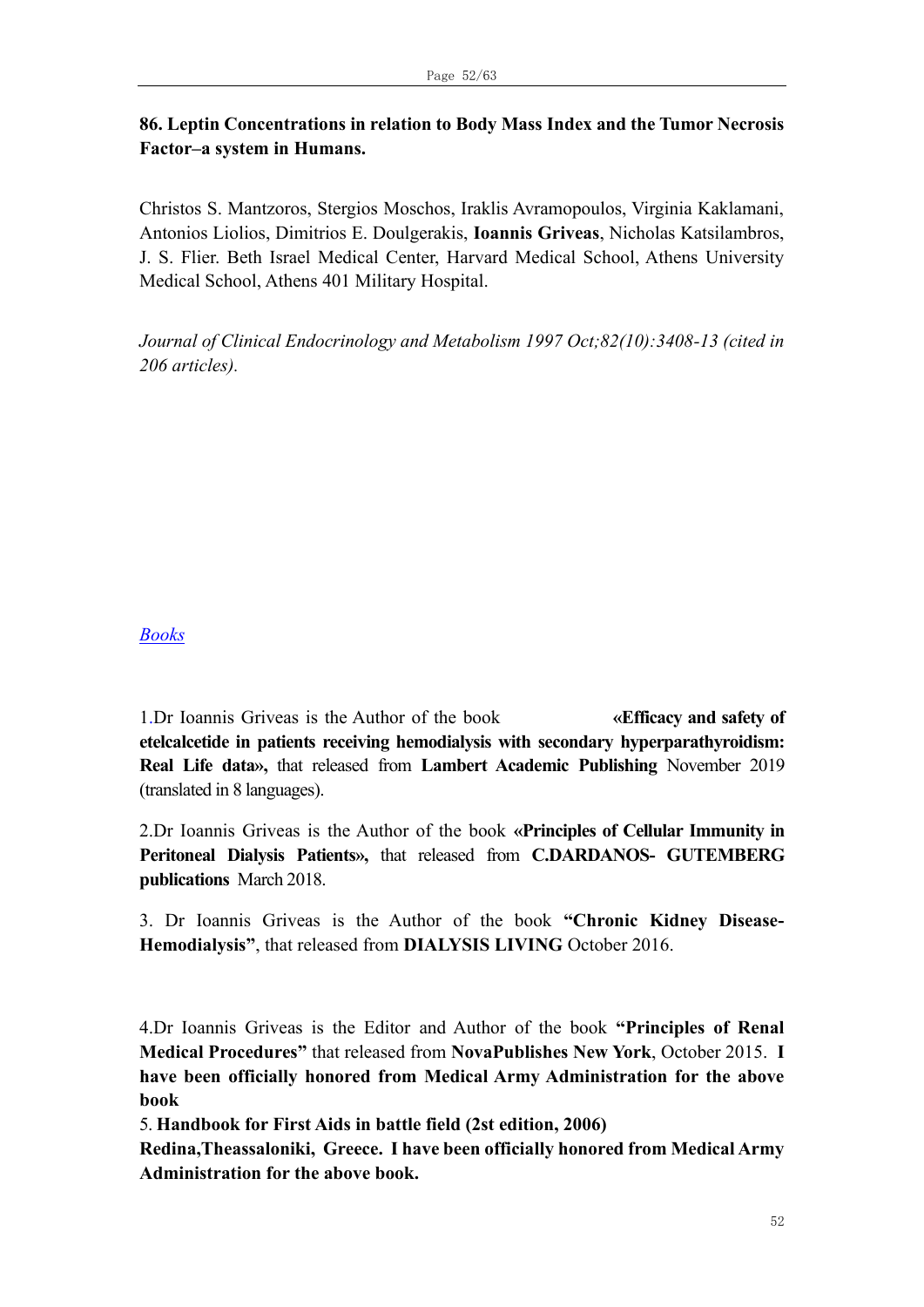6**. Handbook for First Aids in battle field (1st edition, 1997) Aspropirgos, Athens, Greece. I have been officially honored from Medical Army Administration for the above book.** 

#### *Chapters in Books*

.

**1. Writting the chapter in 5τη Hypetension School, , "The role of Na+ and kidney",**  April 2021.

**2.Writting the chapter in 4rd Hypetension School, "Hypertension in special groups: Kidney damage",** November-December 2019.

**3.Writting the chapter in "Intensive therapy and Emergency Medicine" , "RIFLE, scale of kidney damage", September 2019**

**4.Writting the chapter in "Intensive therapy and Emergency Medicine" , "Algorithm of Diagnostic Approach of AKI and polyouria ", September 2019**

**5.Writting the chapter in 3 rd Hypetension School, "The role of Na+ and kidney",** November 2018.

**6. Writting the chapter in 3 rd Hypetension School, "RAAS system",** November 2018**.**

7. Writting the chapter of the proceedings of 9<sup>th</sup> Seminal of acid-base balance, **"Acid-base in balances in pre-dialysis patients**", **Komotini 25-26th September 2015.**

**8. Writting the chapter of the proceedings of 7th Seminal of acid-base balance, "Acid-base in balances in patients with ureter-mouth", Komotini 20-23th September 2013**.

**9. Writting the chapter of the proceedings 24th Medical Army Conference, "Dietary Support of renal transplant patient", Thessaloniki 18-20 October 2012.**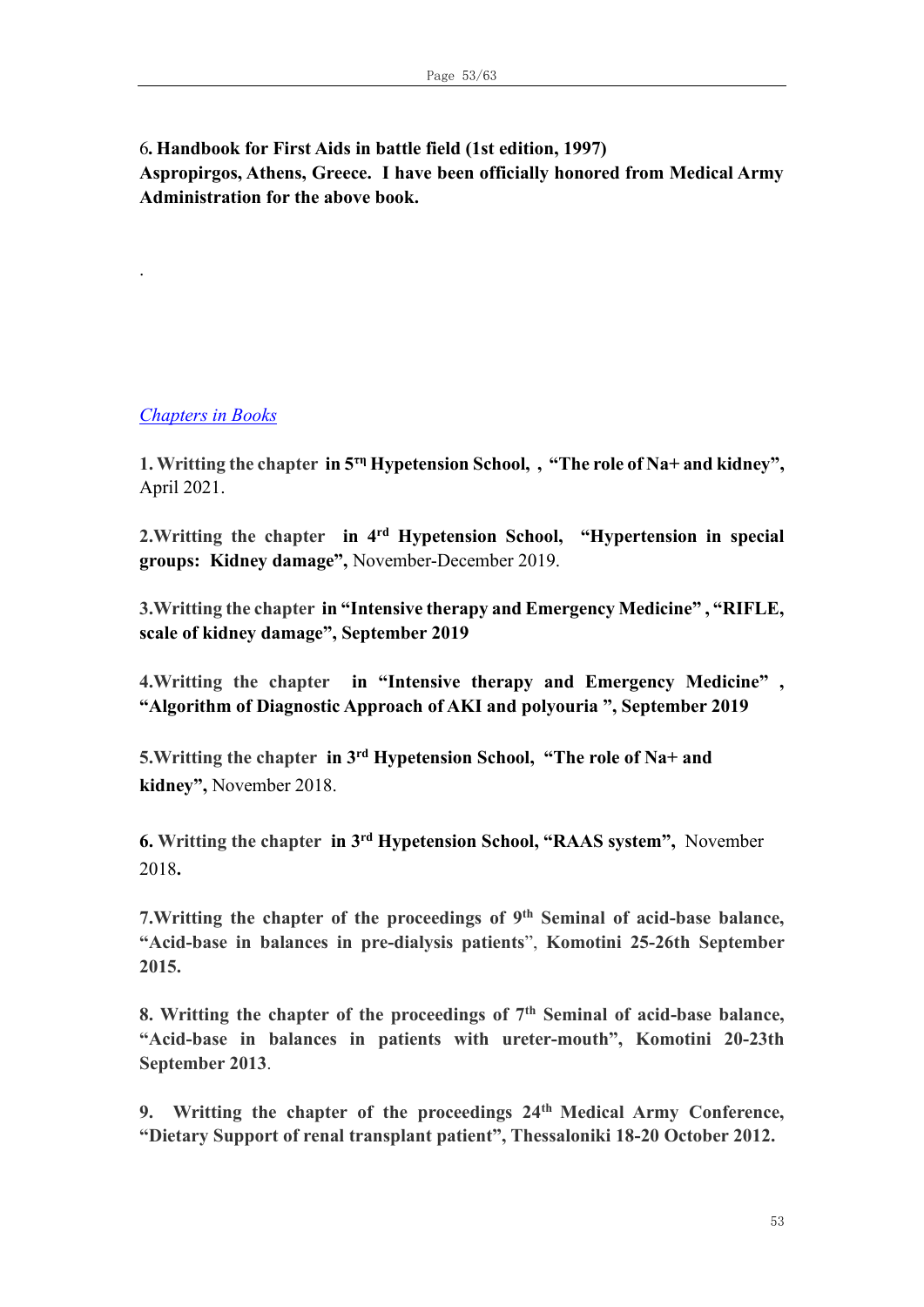**10. Translation chapters from the 4th edition of the book Comprehensive-Clinical Nephrology edited by K. Mafrommatidis Nephrologist, released in December 2012.**

- **11.Writing the chapter: 'Urgent hypokalemia' in the book of proceedings of the 6th seminar of fluids, electrolytes and acid-base balance, Komotini, Greece, 28-29 September 2012**
- **12.Writing the chapter: "Calcium and phosphorus (diet, binding, clearance)" in the book of proceedings of the 5th seminar of fluids, electrolytes and acid-base balance, Vlasti, Greece, 23-24 September 2011**
- **13.Chapter: Effect of hormones on geriatric patients (p. 278-286) in book "Effect of hormones on renal and cardiac injury" of PN Zirogiannis, Athens 2009.**
- **14. Chapter: Fabry disease (p.460) in "Family Medical Guide" of A. Anagnostopoulou, L. Papadopoulou, Thessaloniki 2004.**
- **15. Chapter: Graft nephropathy and chronic rejection (p. 3391-3397) in book "Clinical Nephrology" of PN Zirogiannis, A. Pieridis andA Diamandopoulos, Athens 2004.**
- **16. Chapter: Analgetic nephropathy (p. 2760-2763) in book "Clinical Nephrology" of PN Zirogiannis, A. Pieridis and A Diamandopoulos, Athens 2004.**
- **17. Chapter: Chronic Kindney Injury and pregnancy (p. 386-393) in book**
- **" Emergency Nephrology" of PN Zirogiannis, A. Pieridis and A Diamandopoulos, Athens 2003.**

*Lectures-Round Tables*

**1.Webinar "Modern management of patient with CKD", lecture: "New**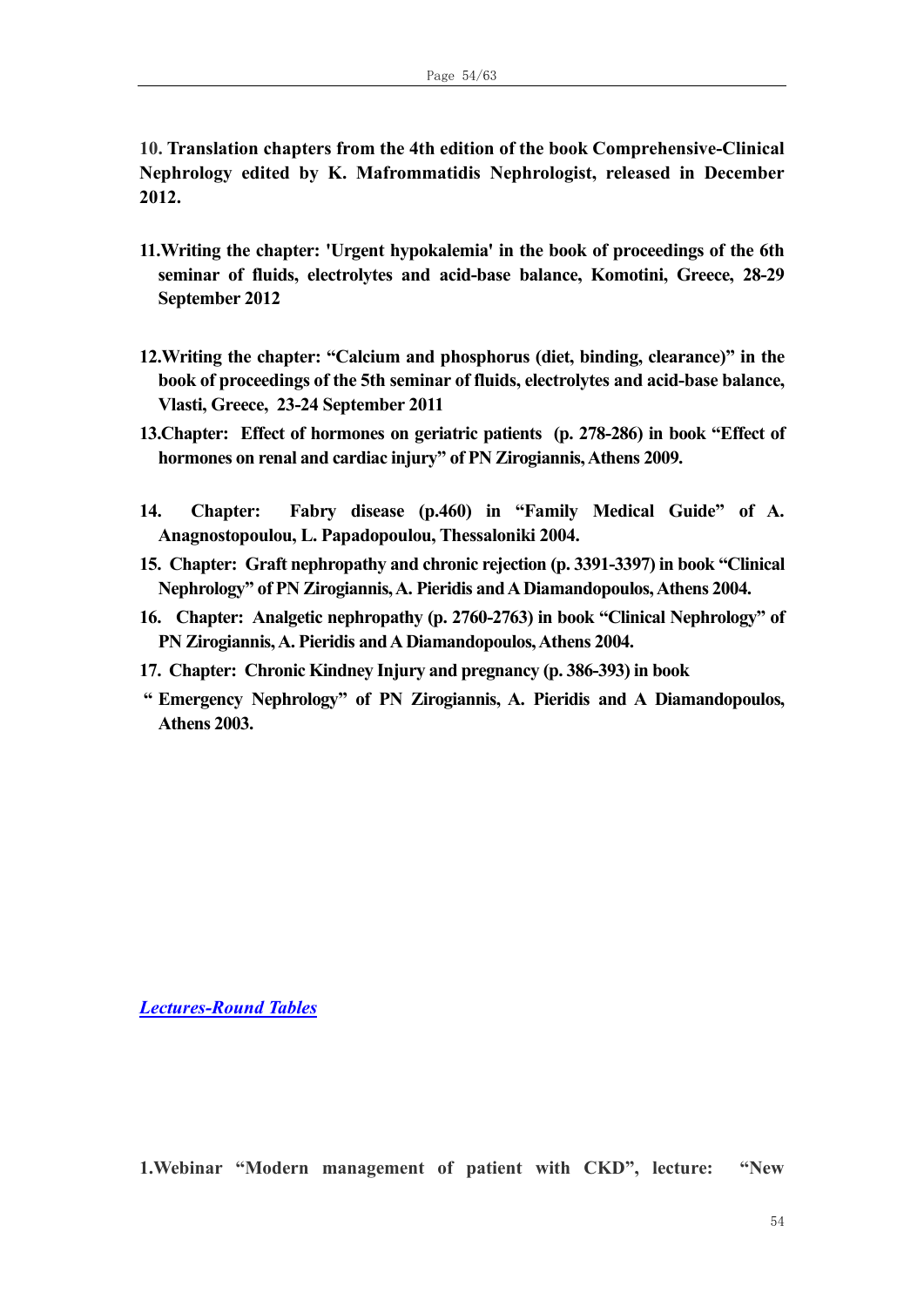**Therapeytic option in patients with CKD", 13<sup>th</sup> October 2021.** 

**2. "Diagnostic algorithms and modern therapeutical approaches in Internal Medicine" conference, lecture: "New horizons in treatment of hyperkalemia" ,**  Ioannina 8-9 October 2021**.** 

**3. 8th Panhellenic Conference of the Hellenic Apheresis Association, lecture: "Covid-19 and hemoperfusion"** , Athens 8-10 Οκτωβρίου 2021**.**

**4. Acute Kidney Injury Meeting, comments on lecture " AKI and rhabdomyolisis",** Athens 17-18 Σεπτεμβρίου 2021**.** 

**5.** 2<sup>nd</sup> Onco-Nephrology meeting, lecture: "Paraneoplastic renal manifestations in **solid tumors " ,**Athens 25-26 Iουνίου 2021.

6. **22nd Hellenic Nephrology Congress, lecture: "Torasemide role in CKD patients",** Thessaloniki 13-16 May 2021**.**

**7. 22nd Hellenic Nephrology Congress, Chairman and lecture in round table: "Etecalcetide, 3 years clinical experience". ",** Thessaloniki 13-16 May 2021**.**

**8. 22nd Hellenic Nephrology Congress, Chairman in round table: "Covid-19 and CKD",** Thessaloniki 13-16 May 2021**.**

**9. 5 th School of Hypetension, lecture "The role of Na+ and kidney",** Athens 22-25 April 2021.

**10. Webinar "Management of Cardio-Nephro-Metabolic syndrome", lecture "**  Papers related to cardio-nephro outcome: do they help us?", Athens 31<sup>st</sup> March 2021.

**11. Meeting of Hellenic Nephrology Society for the Covid-19 pandemic, lecture: "Covid-19 in patients under hemodialysis and peritoneal dialysis, management and politics"** Athens 12 December 2020.

**12. 23rd Hellenic Medical Congress, lecture: "Covid-19 and kidney",** Athens 4-7 November 2020.

**13. 13rd meeting of Hellenic Hemapheresis Association , lecture: "Patients with**  Covid-19-the role of apheresis", Athens 10<sup>th</sup> October 2020.

**14. 13rd meeting of Hellenic Hemapheresis Association , lecture: "Technology of**  Apheresis Methods", Athens 10<sup>th</sup> October 2020.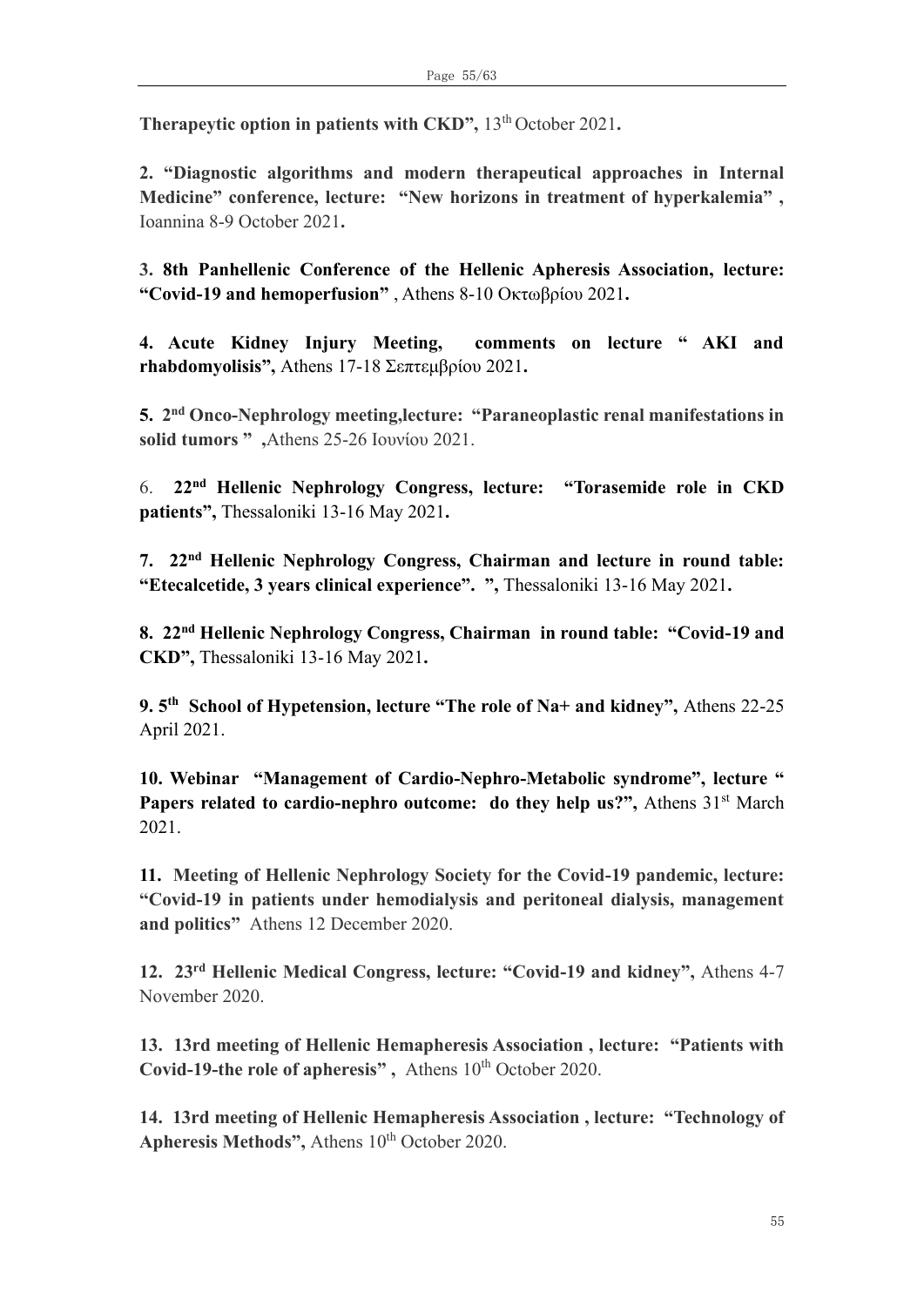**15. 1 st Onco-Nephrology meeting,lecture: "Common risk factors for neoplasms**  and CKD" ,Athens 11<sup>th</sup> July 2020.

**16.5th Renal Meeting of General Hospital Papageorgiou, lecture: "Complications of AVF in hemodialysis patients",** Thessaloniki 13-15 December 2019.

**17.4 rd School of Hypetension, lecture "Ηypertension in special groups: Kidney damage",** Athens 29 November – 1 December 2019**.**

**18. "Complement in renal diseases: mechanisms of glomerular injury" Hellenic**  College of Nephrology an Hypertension, Thessaloniki 2<sup>nd</sup> November 2019. **4. Chairman of a round table "Chronic Kidney Disease. Τhe scourge of 21st century", 4th Hellenic Congress of Health Visitors**, Athens 18-20 October 2019.

**19. 4th Hellenic Congress of Health Visitors, lecture: "Prevention and Quality of life. New aspects in Chronic Kidney Disease",** Athens 18-20 October 2019

**20.7th Hellenic Congress of Apheresis, lecture: "Therapeutical Apheresis and Aging",** Athens 4-6 October 2019.

**21. Renal meeting " Improving management of iron deficiency anemia in hospital environment", lecture: " Prevalence and Impact of iron deficiency and anemia for**  the patient and health system", Volos 13<sup>th</sup> July 2019.

**22." iv. Calcimimetic- A year after. Expectations and clinical reality" , 21st Hellenic Nephrology Congress ,** Delphi 29 May- 1 June 2019

**23.Renal meeting "Acute Kidney Injury", lecture: "Cardiothoracic operations and Acute Kidney Injury",** Athens 12-13 April 2019.

**24.Renal meeting-Alkyonides "Third age and Kidney", lecture "Dialysis or not in geriatric patients",** Nafplio 1-3 March 2019.

**25.Renal meeting-Alkyonides "Third age and Kidney", lecture "Torasemide and CKD",** Nafplio 1-3 March 2019.

**26."The need of therapeutic protocols and scientific establishment of effectiveness in Therapeutical Apheresis", Therapeutic Apheresis meeting,**  Thessaloniki 14-16 December 2018.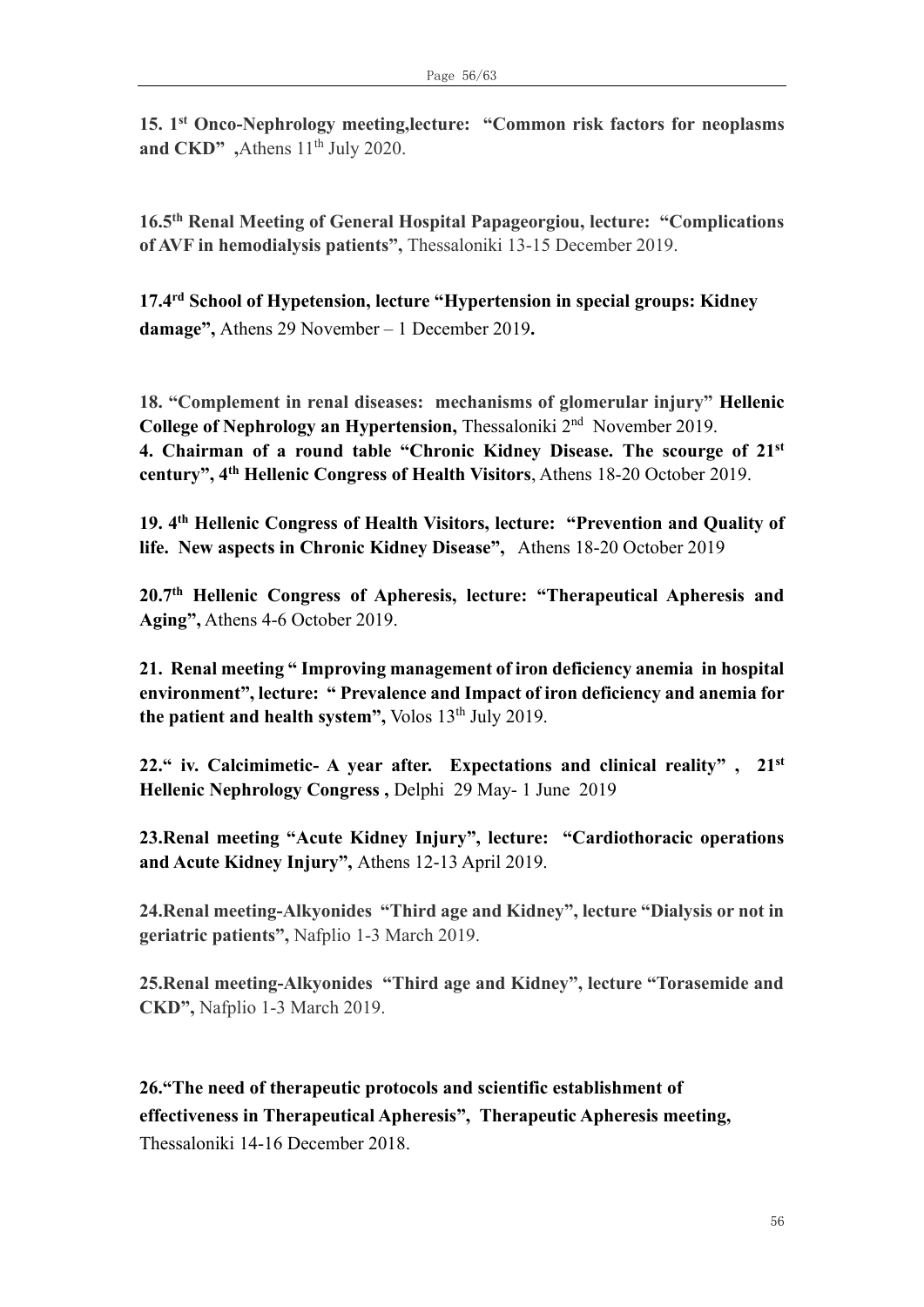**27.3 rd School of Hypetension, lecture "The role of Na+ and kidney",** Athens 29 November 2018.

**28.3 rd School of Hypetension, lecture "RAAS system",** Athens 29 November 2018**.**

**29.22nd European Nephrology Conference lecture "Efficacy and safety of etelcalcetide in patients receiving HD with secondary hyperparathyroidism : Real life data,** Warsaw Poland , 15-16 October 2018.

**30.Renal meeting regarding The role of iv calcimimetics in CKD-MBD managemen lecture "KDIGO 2017: new options",** Athens 18 October 2018.

**31."Rapid Progressively GN" In** 12nd Meeting of Hellenic Apheresis Association , 6 th October 2018.

**32."New aspects in therapy of hyperphosphatemia in CKD patients" , Modern therapeutical approach in patients with hyperphosphatemia- case studies,**  Kalamata 16th June 2018, Greece**.**

**33."Rapidly Progressive Glomerulonephritis" in 44th Hellenic Medical Congreess ,** Athens 9-12 May 2018.

**34.Major Instructor in seminar of Interventional Nephrology in 20th Hellenic Nephrology Congress ,** Athens 3-6 May 2018.

**35."What we have noticed in our first patients that received iv. Calcimimetics?", 20th Hellenic Nephrology Congress ,** Athens 3-6 May 2018.

**36.«Efficacy and tolerability of oral Sucrosomial® Iron in CKD patients with anemia and its association with CKD progression parameteres» during "Sixth International Multidisciplinary Course on Iron Deficiency",** Lisbow 13-14 Αpril 2018.

**37."Hypetensive Medication: are all the same?", Hellenic College of Cardiology,**  Athens 24-26 November 2017**.**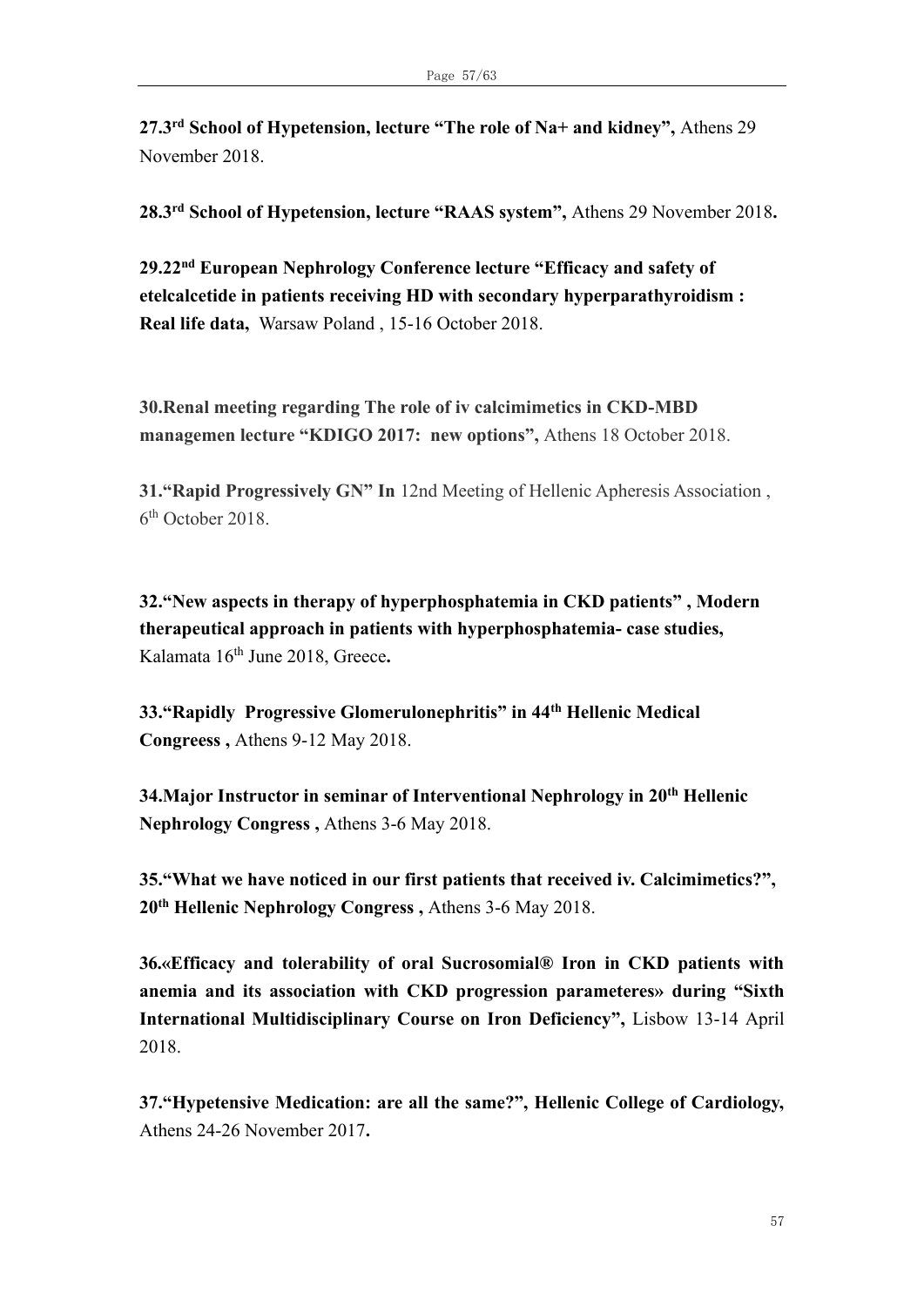**38."Focal Segmental Glomerulonephritis and its association with Apheresis", 6th Hellenic Apheresis Congress**, Athens 29-30 September 2017**.**

**39."VEGF and Diabetic Nephropathy", Hellenic College of Nephrology an Hypertension,** Karpenisi 14-17 September 2017**.**

**40. Chairman of round table with title "Practical Guidelines of peritoneal catheter placement" at Educational Conference of CAPD,** Alexandropolis 3-5 September 2017.

**41."Real Life data regarding management of Hyperphosphatemia",** Athens 6 May 2017.

**42."Fifth International Multidisciplinary Course on Iron Anemia" Sucrosomial iron, update and recent new evidences to treat iron deficiency anemia, lecture "Efficacy and tolerability of oral Sucrosomial® Iron in CKD**  patients with anemia", Florence 31<sup>st</sup> March 2017-1<sup>st</sup> April 2017.

**43.Renal meeting-Alkyonides "Where Nephrology meets other specialities", lecture "Erythropoetin and new innovative products for anemia",** Volos 27-29 January 2017.

**44. Educational program 417 NIMTS, lecture: "Anemia and cardio-renal syndrome",** Athens 25 January 2017**.** 

**45. 2 nd renal meeting of Papageorgiou General Hospital, "C3 glomerulonephritis",**  Thessaloniki 16-17 December 2016.

**46. Renal meeting "Hyperphosphatemia in CKD under dialysis", lecture: "Phosphate binders and clinical experience",** Pilio 22 October 2016.

**47. Renal meeting "CKD-MBD: from theory to clinical practice", lecture "Demostration of clinical problems",** Athens 22 June 2016

**48. 19th Hellenic Nephrology Conference, lecture: "New data in therapeutic options in anemia of CKD patients",** Kalamata 11-14 May 2016.

**49. Renal Meeting of Mitera Hospital, lecture "Haemolitic – Uremic syndrome",**  Athens, January 2016.

**50. "10th Seminar of Greek Nephrology Society" lecture: "Prescription of**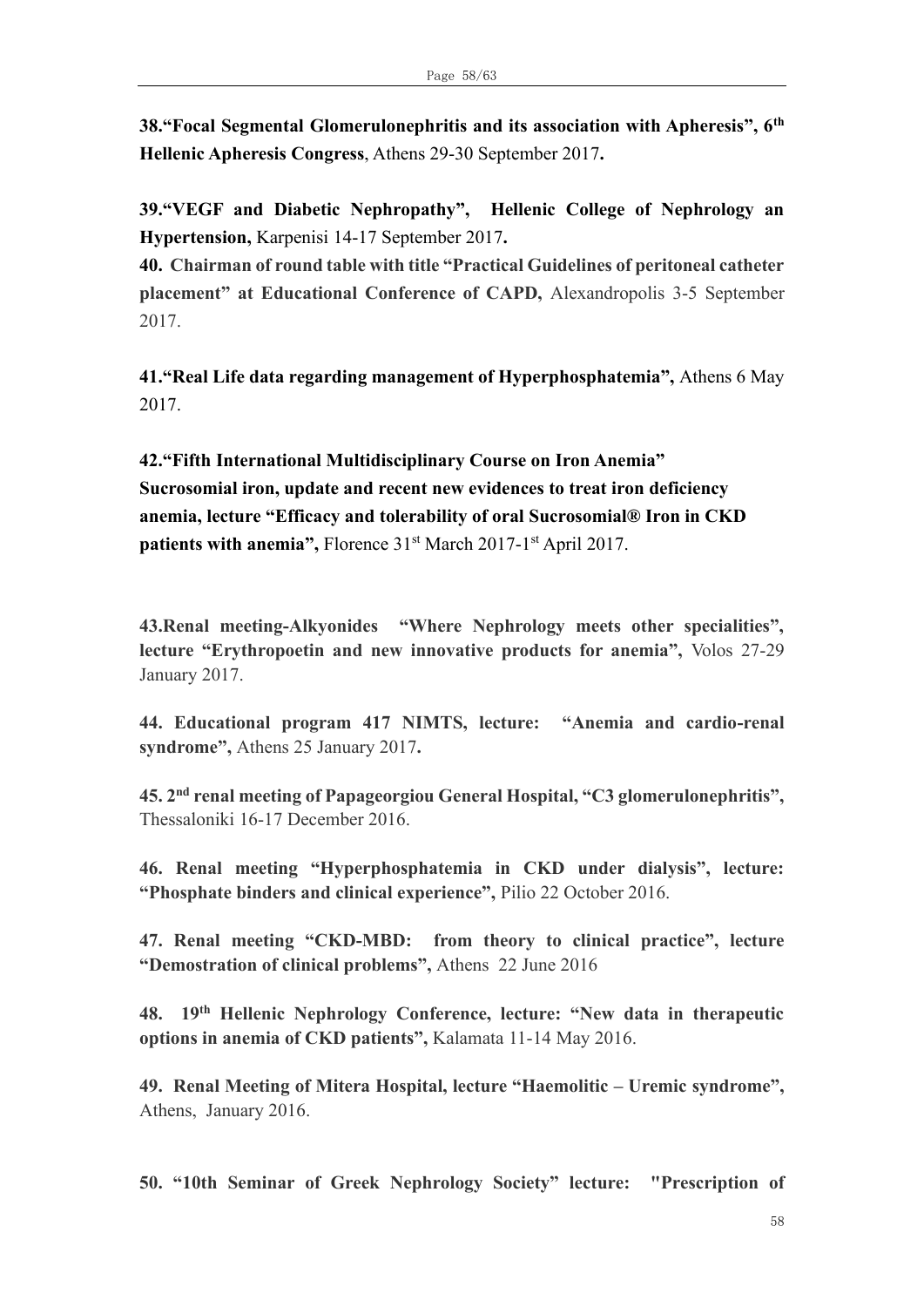**Hemodialysis and uremic toxins".**

Thessaloniki, Greece 17-20 January 2016.

**51. 9th Seminar of acid-base balance, lecture: "Acid-base in balances in predialysis patients",** Komotini 25-26th September 2015.

**52. 1 st Renal Meeting of General Hospital Papageorgiou, lecture: "Acute Kidney Injury in Elderly patients",** Thessaloniki 8-9 May 2015.

**53. Renal meeting-Alkyonides "Where Nephrology meets the heart", lecture "FGF-23/KLOTHO, vitamin D, PTH, in Ca and Ph metabolism ", Kalampaka** 12- 14 February 2015.

**54. "9th Seminar of Greek Nephrology Society" lecture: "Tubulointrestitial Nephropathy".**

Athens, Greece 14-18 January 2015.

**55. Chairman of round table with title "Fliud imbalance and several clinical**  situations" in  $7<sup>th</sup>$  **seminar of fluids and electrolytes**, Komotini 26-27<sup>th</sup> September 2014.

**56. 5th Hellenic Apheresis Conference, lecture: "Perpectives in Apheresis treatment" and chairman of the round table "Apheresis: Science or Technology?" ,** Athens 27-28/6/2014.

**57. Basic Coordinator and Instructor of Clinical Tutorial with topic "Interventional Nephrology" in 18th Hellenic Nephrology Conference,**  Alexandropolis 13-17 May 2014.

**58. SHPT management meeting, lecture: "Major differences between sVDRAs and non-sVDRAs in terms of efficacy, safety and decreasing mortality rate in the management of CKD-MBD patients supported with strong evidences",** Dubai 13- 14 Dec 2013.

**59. Renal Symposium in Larisa, lecture: Guidelines for CKD-MBD,** Larissa 29/11- 1/12/2013, Greece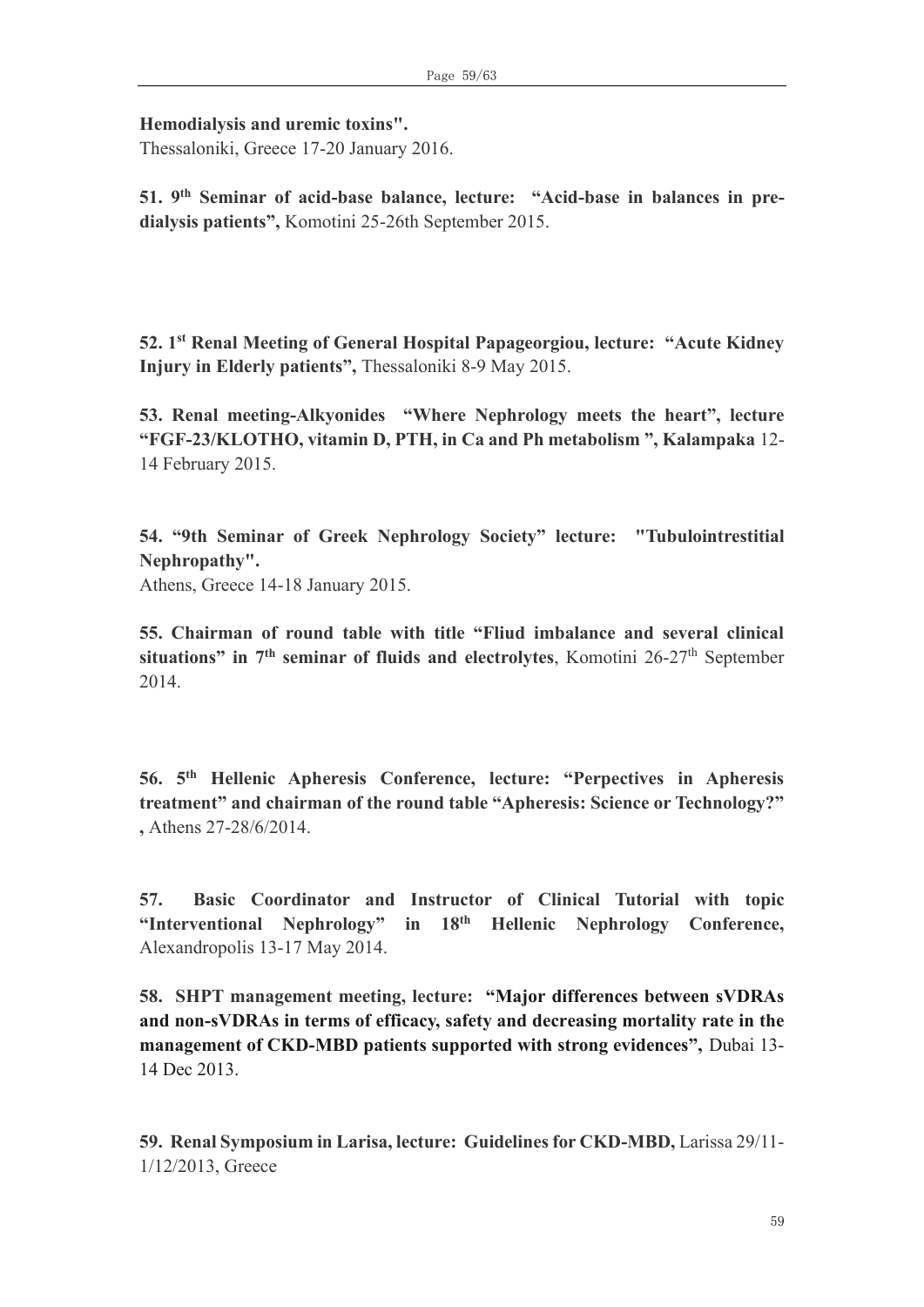**60. 7th Seminal of acid-base balance, lecture: "Acid-base in balances in patients with ureter-mouth",** Komotini 20-23th September 2013.

**61."Conference of Hellenic Society of Apheresis" lecture: "Other removal/adsorption methods in ICU"**  Chalkida, Greece, March 9, 2013.

**62. "7th Seminar of Greek Nephrology Society" lecture: "Tubulointrestitial Nephropathy".**

Athens, Greece 16-20 January 2013.

**63. Scientific Conference "Contemporary views on improving the outcome of chronic kidney disease" with a speech on "Newer KDIGO guidelines to treat anemia in CKD. Role of intravenous iron".**

Dion in Pieria, Greece, December 15, 2012.

### **64. "Nutritional support for nephrology patients" lecture 'Nutritional support of patients after kidney transplantation' .**

24th Armed Forces Medical Conference, Thessaloniki, Greece, 18-20 October 2012.

### **65. "Urgent electrolyte imbalance" lecture: "Urgent hypokalemia".**  6th Seminar in fluids, electrolytes and acid-base balance, Komotini, Greece, 28-29 September 2012.

### **66. "Improving the outcome of CKD" lecture "Cinacalcet in new therapeutic algorithm for sHPT".**

17th National Hellenic Congress of Nephrology, Kylini 10-13 May 2012.

# **67. "Cardiorenal syndrome" lecture: "The importance of the correction of anemia in cardiorenal syndrome: how and why;"**

9th Seminar in Nephrology, Alexandroupolis, Greece, 30-31 March 2012.

#### **68. "Calcium and Phosphorus in special situations" lecture: "Dialysis and phosphorus"**

 $5<sup>th</sup>$ Seminar in fluids, electrolytes and acid-base balance, Vlasti, Greece 23-24 September 2011.

# **69. "Endogenous cardiotonic steroids and Renal function" lecture: "The trafficlights paths of endogenous ouabain".**

VIII Kithira days of Nephrology and Hypertension, Kithira 2-5 September 2009.

# **70. "Medication in Renal Disorders" lecture: "Vitamin D analogues and Chronic Renal Failure"**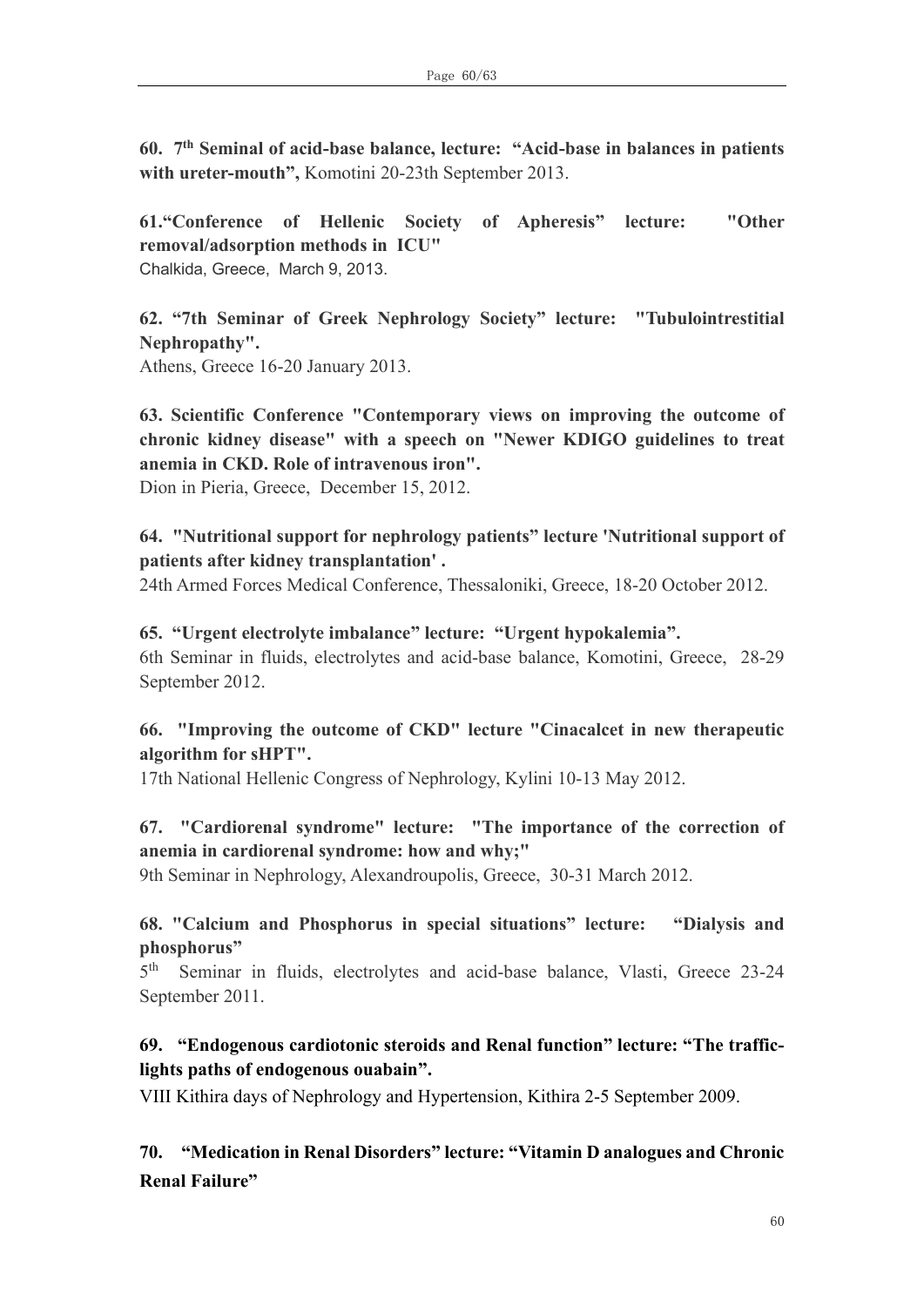7th Seminar in Nephrology, Alexandroupolis 3-4 April 2009.

# **71. "Effect of hormones on renal and cardiac injury"lecture: "Clinical Applications of hormones disorders in renal injury"**

10<sup>th</sup> Seminar of Alkionides days of Nephrology, Kamena Vourla 12-14 February 2009.

# **72. "Ph metabolism in Chronic Renal Failure" lecture: "Lanthanum: clinical and experimental data"**

12<sup>th</sup> Seminar of Hellenic College of Nephrology and Hypertension with title: "Ph metabolism in Chronic Renal Failure, Volos 16-17 January 2009.

# **73. "Alport syndrome and Thin Basement syndrome" lecture: " Is there any kind of therapy?"**

10<sup>th</sup> Seminar of Hellenic College of Nephrology and Hypertension with title: "Hematouric syndromes", Kastoria 8-10 February 2008

# **74. " Haemodialysis methods" lecture : "Adsorption: clinical applications"**

9<sup>th</sup> Seminar of Hellenic College of Nephrology and Hypertension with title: "Haemodialysis in 21<sup>st</sup> Century", Sparta 18-20 October 2007

# **75. Chairman of a round table with title: "Calcimimetics and Binders of Ph"**

9<sup>th</sup> Seminar of Hellenic College of Nephrology and Hypertension with title: "Haemodialysis in 21<sup>st</sup> Century", Sparta 18-20 October 2007

# **76. "Treatment of secondary hyperparathyroididsm" lecture: "K/DOQI for the management of bone disease in haemodialysis patients"**

72nd Meeting of Hellenic Nephrology Society, Thessaloniki 23-24 November 2006.

# **77. "Metabolic syndrome" lecture: "Metabolic syndrome and Chronic Kidney Injury"**

5th Seminar in Nephrology, Alexandroupolis 28-29 September 2006.

# **78. "Therapeutical Apheresis" lecture: "Immunoadsorption and Dilated Cardiomyopathy"**

2<sup>nd</sup> Hellenic Congress of Apheresis, Kamena Vourla, 30/6-1/7/2006.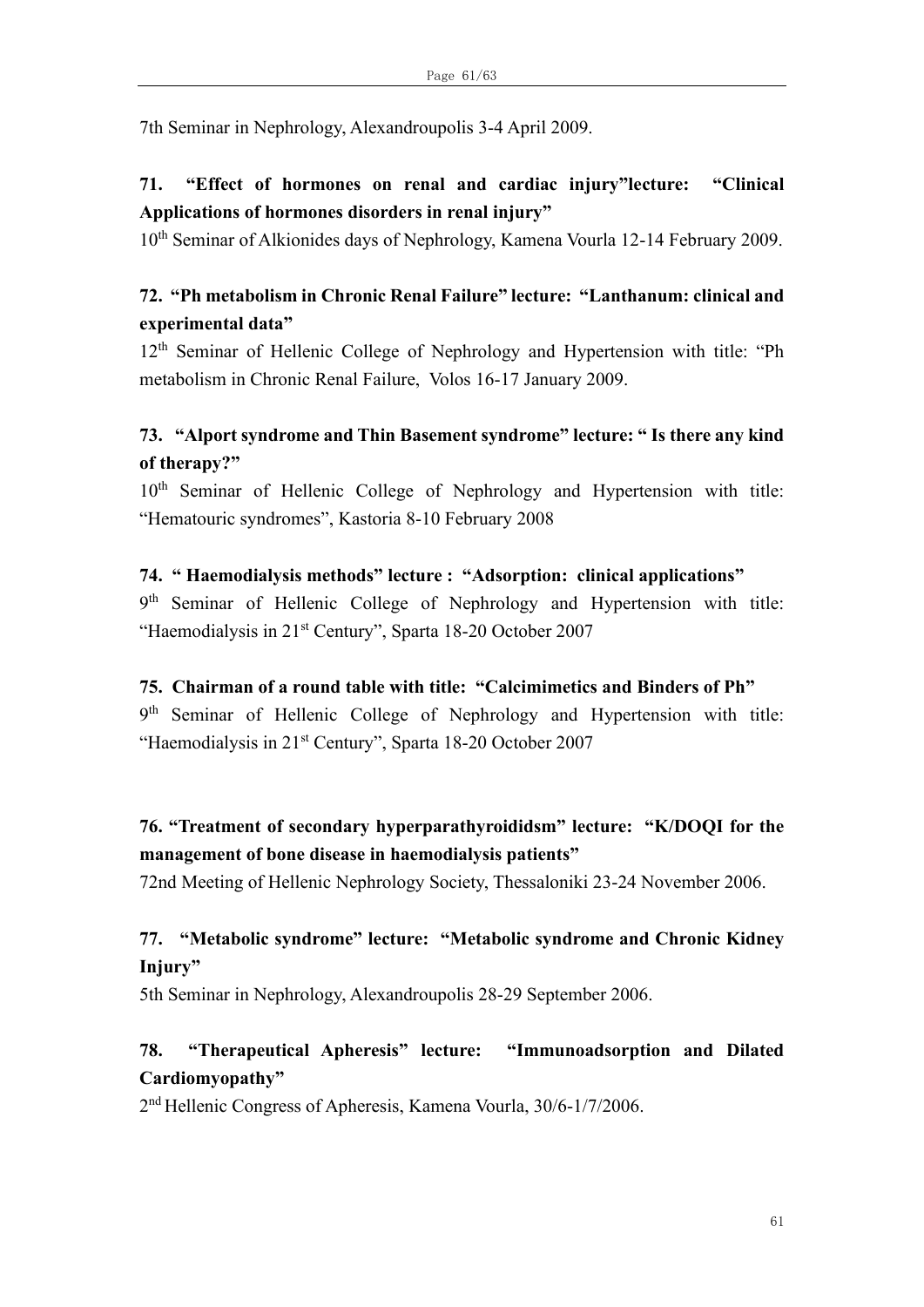#### *Reviewer*

I have been reviewer of manuscripts candidate for publication in international journals: Dialysis and Transplantation, Thepapeutic Apheresis and Dialysis, Artificial Organs, International Journal of Artificial Organs.

#### *Committees*

1.Chairman of the Scientific committee of the 8th Hellenic Conference of Apheresis, Athens 8-10 Oκτωβρίου 2021.

2.Chairman of the Scientific committee of the 13rd Scientific meeting of Hellenic Society of Apheresis, Athens 20 October 2020

3. Chairman of the Scientific committee of the  $7<sup>th</sup>$  Hellenic Conference of Apheresis, Athens 4-6 October 2019.

4. Chairman of the Scientific committee of the  $12<sup>th</sup>$  Scientific meeting of Hellenic Society of Apheresis, Athens 6 October 2018.

5. Special Secretary of the Organizing Committee of  $20<sup>th</sup>$  Hellenic Nephrology Congress, Athens 3-6/5/2018.

6. Chairman of the Scientific committee of the  $6<sup>th</sup>$  Hellenic Conference of Apheresis, Athens 29-30 September 2017.